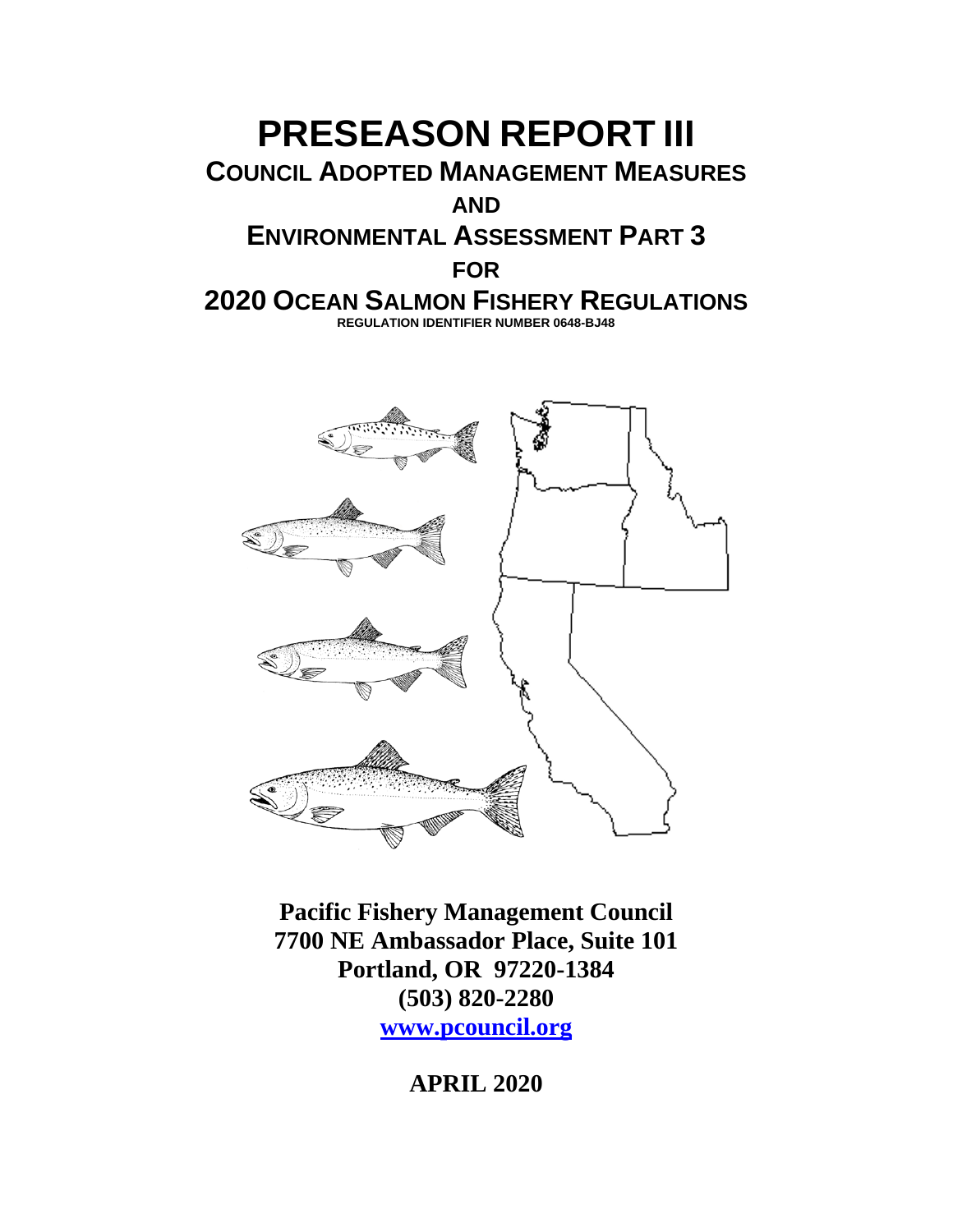# **ACKNOWLEDGMENTS**

# **SALMON TECHNICAL TEAM**

**DR. MICHAEL O'FARRELL, CHAIR**

National Marine Fisheries Service, Santa Cruz, California

**MR. JON CAREY, VICE CHAIR** National Marine Fisheries Service, Lacey, Washington

**MS. WENDY BEEGHLEY** Washington Department of Fish and Wildlife, Olympia, Washington

**MR. CRAIG FOSTER** Oregon Department of Fish and Wildlife, Clackamas, Oregon

**DR. STEVE HAESEKER** U.S. Fish and Wildlife Service, Vancouver, Washington

#### **MS. ASHTON HARP** Northwest Indian Fisheries Commission, Forks, Washington

## **DR. PETE MCHUGH (ALTERNATE FOR ALEX LETVIN)**

California Department of Fish and Wildlife, Santa Rosa, California

**MS. MINDY ROWSE** National Marine Fisheries Service, Seattle, Washington

# **PACIFIC FISHERY MANAGEMENT COUNCIL STAFF**

## **MS. ROBIN EHLKE DR. JIM SEGER**

The Salmon Technical Team and the Council staff express their thanks for the expert assistance provided by Mr. Kyle Van de Graaf, Washington Department of Fish and Wildlife; Mr. Eric Schindler, Oregon Department of Fish and Wildlife; Ms. Grace Ghrist and Ms. Jennifer Simon, California Department of Fish and Wildlife; Dr. Ed Waters, economist on contract with the Pacific Fishery Management Council, and numerous other agency and tribal personnel in completing this report.

This document may be cited in the following manner:

Pacific Fishery Management Council. 2020. *Preseason Report III: Council Adopted Management Measures and Environmental Assessment Part 3 for 2020 Ocean Salmon Fishery Regulations: RIN 0648- BJ48.* (Document prepared for the Council and its advisory entities.) Pacific Fishery Management Council, 7700 NE Ambassador Place, Suite 101, Portland, Oregon 97220-1384.



A report of the Pacific Fishery Management Council pursuant to National Oceanic and Atmospheric Administration Award Number FNA20NMF4410011.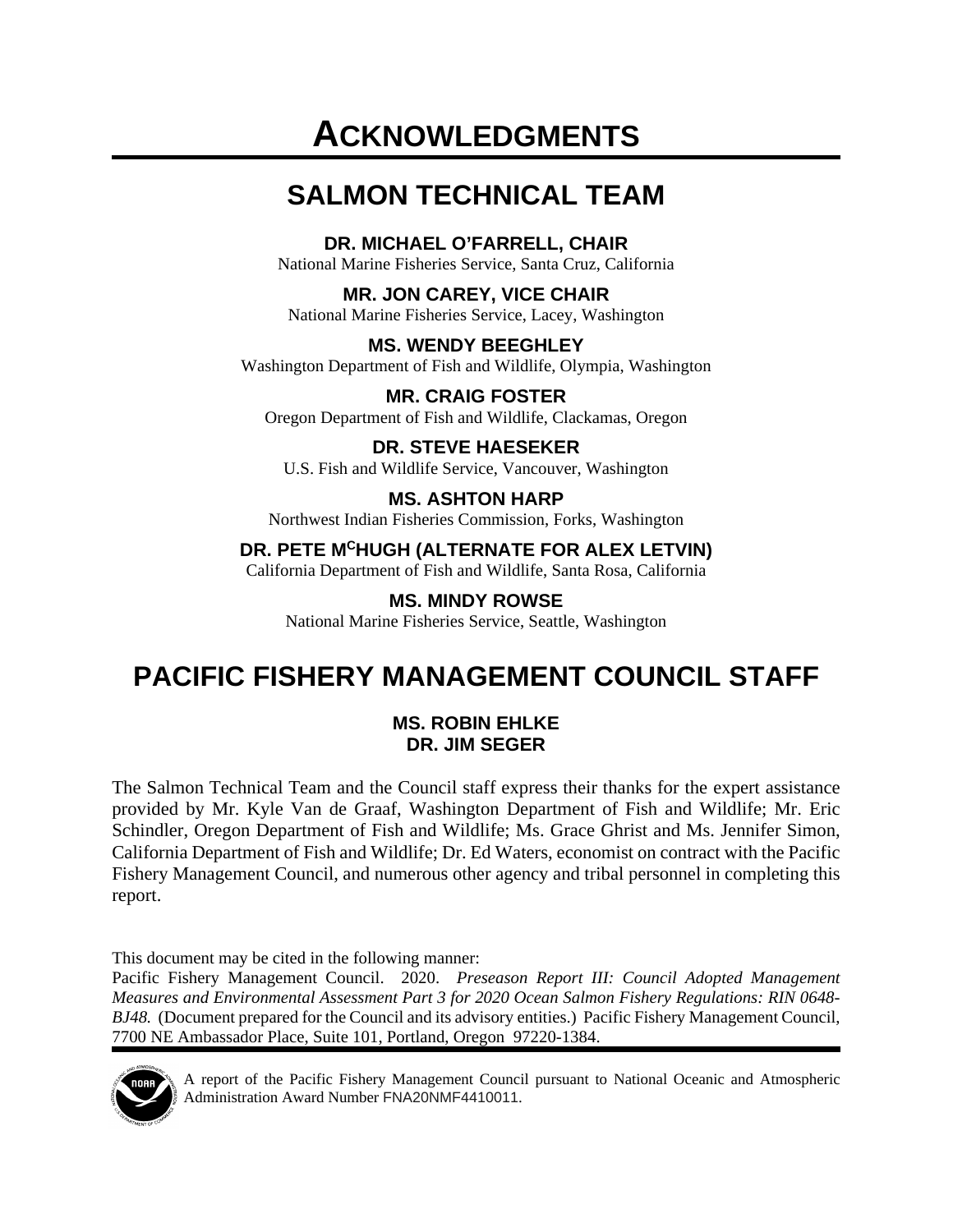|                                                                      | Page |
|----------------------------------------------------------------------|------|
|                                                                      |      |
|                                                                      |      |
|                                                                      |      |
|                                                                      | Page |
| 1.0                                                                  |      |
| 2.0                                                                  |      |
|                                                                      |      |
|                                                                      |      |
| 3.0                                                                  |      |
| 4.0                                                                  |      |
| 5.0                                                                  |      |
|                                                                      |      |
|                                                                      |      |
| 6.0                                                                  |      |
|                                                                      |      |
|                                                                      |      |
|                                                                      |      |
|                                                                      |      |
|                                                                      |      |
| 7.0                                                                  |      |
|                                                                      |      |
|                                                                      |      |
| 8.0                                                                  |      |
| IMPORTANT FEATURES OF THE ADOPTED MANAGEMENT MEASURES 13<br>9.0      |      |
|                                                                      |      |
|                                                                      |      |
|                                                                      |      |
| SOCIOECONOMIC IMPACTS OF THE ADOPTED MANAGEMENT MEASURES  15<br>10.0 |      |
| 10.1                                                                 |      |
| 10.2                                                                 |      |
| 10.3                                                                 |      |
| 11.0                                                                 |      |

## **TABLE OF CONTENTS**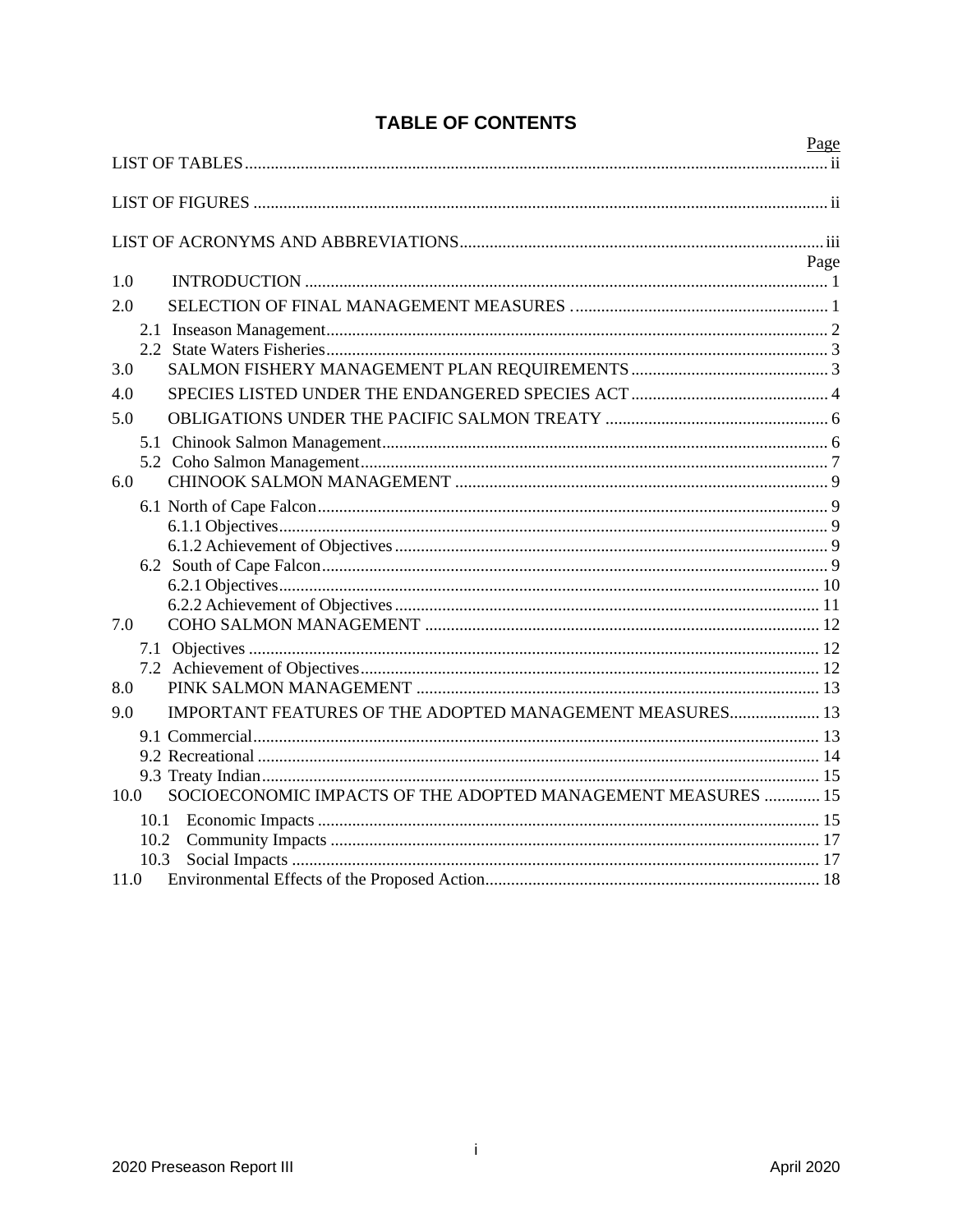## **LIST OF TABLES**

|          | TABLE 1. 2020 Commercial troll management measures for non-Indian ocean salmon fisheries -                                                                                                                                                               |  |
|----------|----------------------------------------------------------------------------------------------------------------------------------------------------------------------------------------------------------------------------------------------------------|--|
|          | TABLE 2. 2020 Recreational management measures for non-Indian ocean salmon fisheries -                                                                                                                                                                   |  |
|          | TABLE 3. 2020 Treaty Indian ocean troll management measures for ocean salmon fisheries -                                                                                                                                                                 |  |
|          | TABLE 4. Chinook and coho harvest quotas and guidelines for 2020 ocean salmon fishery                                                                                                                                                                    |  |
| TABLE 5. | Projected key stock escapements (thousands of fish) or management criteria for 2020                                                                                                                                                                      |  |
|          | TABLE 6. Preliminary projections of Chinook and coho harvest impacts for 2020 ocean salmon                                                                                                                                                               |  |
| TABLE 7. | Expected coastwide lower Columbia Natural (LCN), Oregon coastal natural (OCN), and<br>Rogue/Klamath (RK) coho, and Lower Columbia River (LCR) natural tule Chinook<br>exploitation rates by fishery for 2020 ocean salmon fisheries - Council adopted 42 |  |
|          | TABLE 8. 2020 projected coho mark rates for mark-selective fisheries under Council adopted                                                                                                                                                               |  |
|          | TABLE 9. Preliminary projected exvessel value by catch area under Council-adopted 2020 non-<br>Indian commercial troll management measures compared with 2019 and the 2015-2019                                                                          |  |
|          | TABLE 10. Preliminary projected angler trips and associated state-level personal income impacts<br>under Council-adopted recreational ocean salmon management measures compared with                                                                     |  |
|          | TABLE 11. Environmental effects of the Proposed Action relative to criteria and Alternatives                                                                                                                                                             |  |
|          |                                                                                                                                                                                                                                                          |  |
|          | APPENDIX A. Assessment of impacts to stocks of FMP or ESA concern arising from three potential<br>delayed opening scenarios for the California ocean salmon recreational fishery  50                                                                     |  |

## **LIST OF FIGURES**

Page

| FIGURE 3. Projected coastal community personal income impacts associated with the 2020 commercial<br>troll fishery under Council-adopted management measures compared to estimated 2019 and the 2015- |
|-------------------------------------------------------------------------------------------------------------------------------------------------------------------------------------------------------|
| FIGURE 4. Projected coastal community personal income impacts associated with the 2020 recreational<br>ocean salmon fishery under Council-adopted management measures compared to estimated 2019 and  |
| FIGURE 5 Map of Pacific West Coast with major salmon ports and management boundaries51                                                                                                                |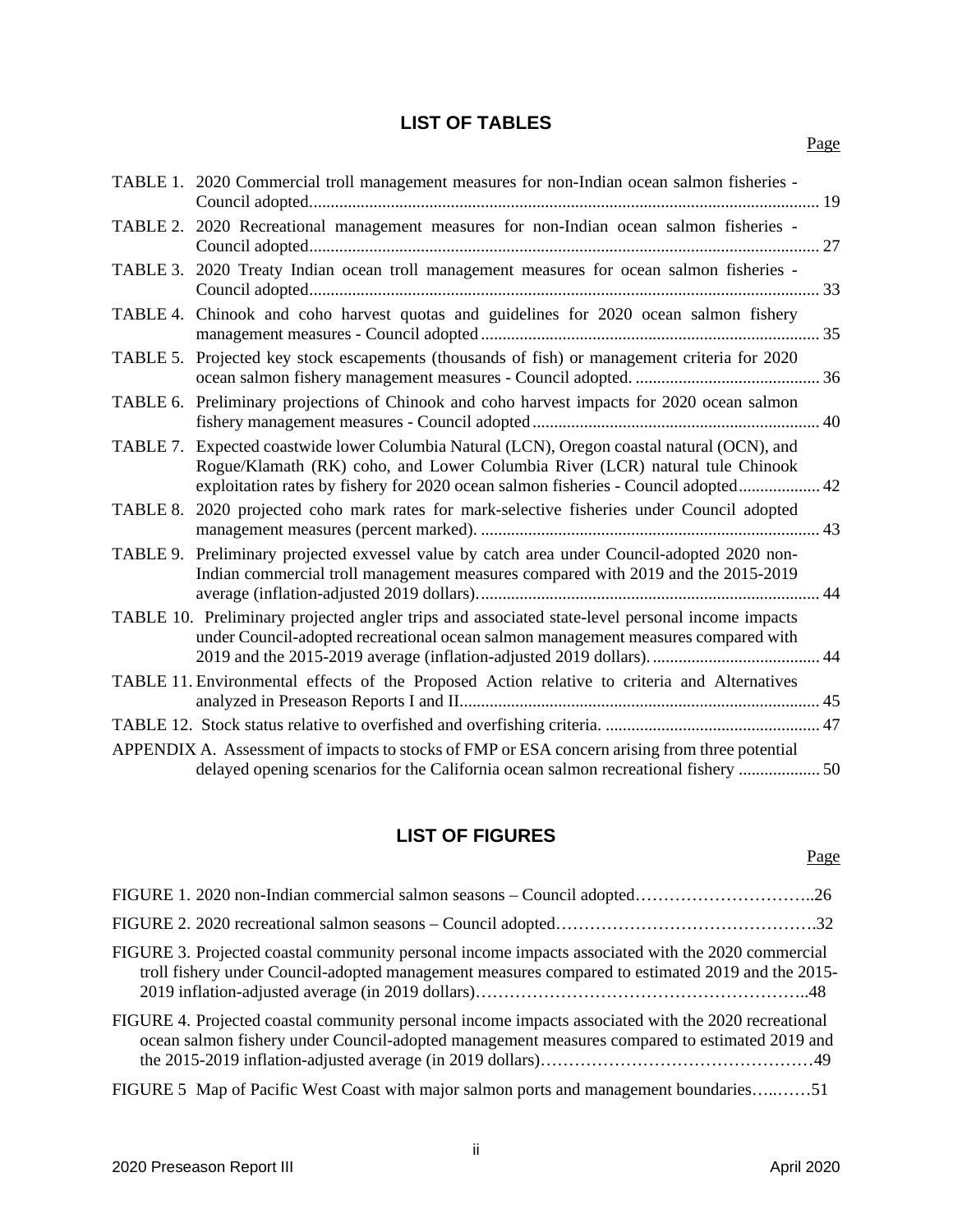## **LIST OF ACRONYMS AND ABBREVIATIONS**

| <b>AABM</b>  | <b>Aggregate Abundance Based Management</b>                                                |
|--------------|--------------------------------------------------------------------------------------------|
| <b>ABC</b>   | Acceptable Biological Catch                                                                |
| <b>ACL</b>   | Annual Catch Limit(s)                                                                      |
| AI           | Abundance Index                                                                            |
| <b>BO</b>    | biological opinion                                                                         |
| <b>CDFW</b>  | California Department of Fish and Wildlife                                                 |
| Council      | Pacific Fishery Management Council                                                         |
| <b>CPUE</b>  | catch per unit effort                                                                      |
| <b>CYER</b>  | Calendar year exploitation rate                                                            |
| EA           | <b>Environmental Assessment</b>                                                            |
| <b>EEZ</b>   | Economic Exclusive Zone                                                                    |
| <b>EIS</b>   | <b>Environmental Impact Statement</b>                                                      |
| <b>ESA</b>   | <b>Endangered Species Act</b>                                                              |
| <b>ESU</b>   | <b>Evolutionarily Significant Unit</b>                                                     |
| <b>FMP</b>   | fishery management plan                                                                    |
| <b>FONSI</b> | finding of no significant impact                                                           |
| <b>FRAM</b>  | <b>Fishery Regulation Assessment Model</b>                                                 |
| <b>GSI</b>   | genetic stock identification                                                               |
| <b>IPHC</b>  | <b>International Pacific Halibut Commission</b>                                            |
| <b>ISBM</b>  | <b>Individual Stock Based Management</b>                                                   |
| KMZ          | Klamath Management Zone (Humbug Mountain to Horse Mountain)                                |
| <b>KRFC</b>  | Klamath River fall Chinook                                                                 |
| LCN          | Lower Columbia Natural (wild Columbia River coho below Bonneville Dam)                     |
| <b>LCR</b>   | Lower Columbia River (wild Col. River tule fall Chinook below Bonneville Dam)              |
| LRH          | Lower River Hatchery (hatchery Col. River tule fall Chinook below Bonneville Dam)          |
| <b>LRW</b>   | Lower River Wild (Columbia River bright fall wild Chinook below Bonneville Dam).           |
| <b>MSY</b>   | maximum sustainable yield                                                                  |
| <b>NEPA</b>  | National Environmental Policy Act                                                          |
| <b>NMFS</b>  | <b>National Marine Fisheries Service</b>                                                   |
| <b>ODFW</b>  | Oregon Department of Fish and Wildlife                                                     |
| <b>OCN</b>   | Oregon coastal natural (coho)                                                              |
| OFL          | Overfishing Limit                                                                          |
| <b>OPI</b>   | Oregon Production Index                                                                    |
| <b>PSC</b>   | Pacific Salmon Commission                                                                  |
| <b>PST</b>   | Pacific Salmon Treaty                                                                      |
| RK           | Rogue/Klamath (hatchery coho)                                                              |
| <b>SAS</b>   | Salmon Advisory Subpanel                                                                   |
| <b>SCH</b>   | Spring Creek Hatchery (Col. R. tule fall Chinook returning to Spring Creek Hatchery [above |
|              |                                                                                            |
| <b>SEAK</b>  | Bonneville Dam])<br>Southeast Alaska                                                       |
| SONCC        | Southern Oregon/Northern California Coast (coho ESU)                                       |
| <b>SRFC</b>  | Sacramento River fall Chinook                                                              |
| <b>SRFI</b>  |                                                                                            |
| <b>SRW</b>   | Snake River fall (Chinook) index<br>Snake River wild fall Chinook                          |
|              | Sacramento River winter Chinook                                                            |
| <b>SRWC</b>  |                                                                                            |
| <b>STT</b>   | Salmon Technical Team                                                                      |
| SWO          | State Waters Only (fisheries off Oregon south of Cape Falcon)                              |
| <b>TAC</b>   | <b>Total Allowable Catch</b>                                                               |
| <b>WCVI</b>  | <b>West Coast Vancouver Island</b>                                                         |
| <b>WDFW</b>  | Washington Department of Fish and Wildlife                                                 |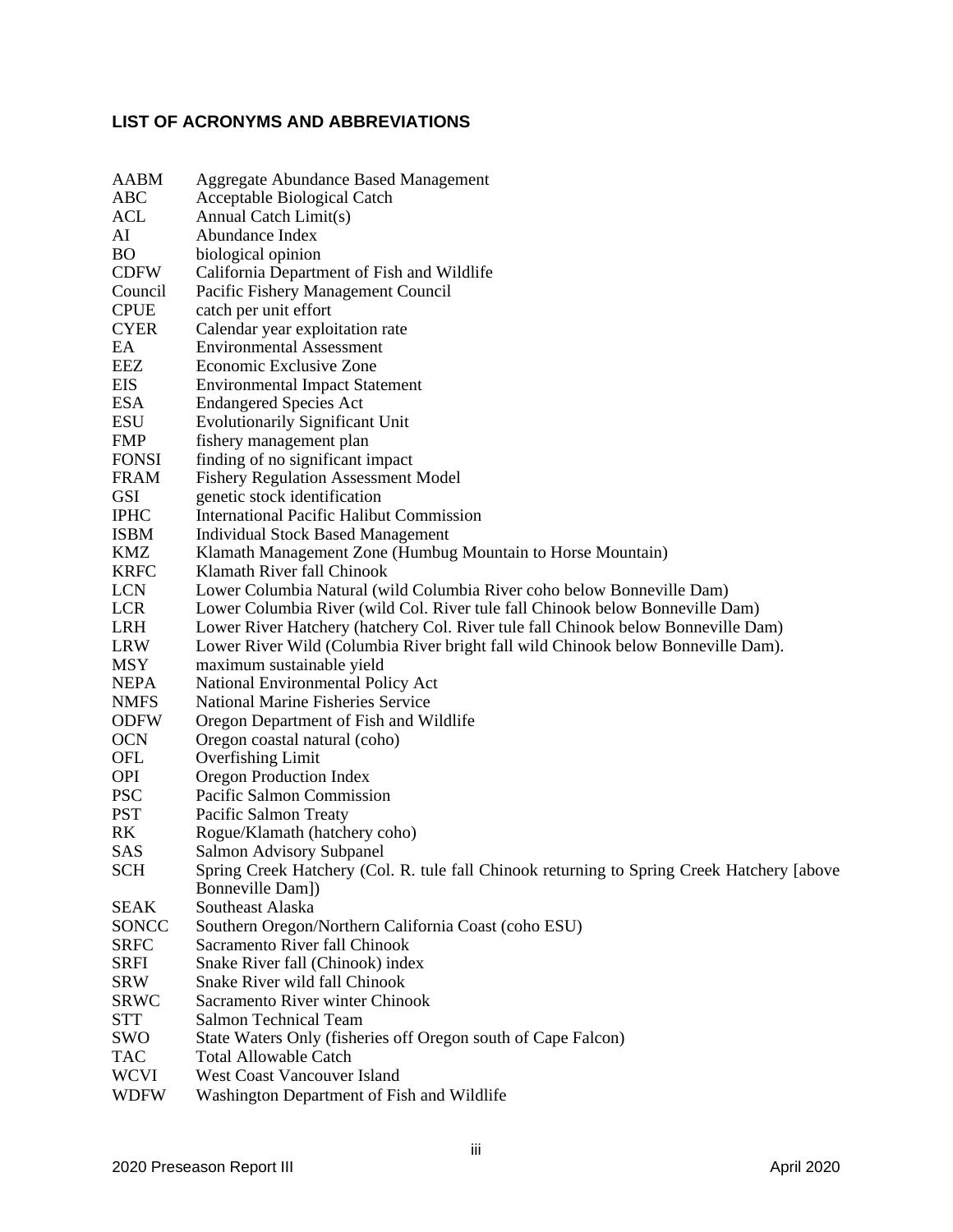## **1.0 INTRODUCTION**

This is the last in an annual series of four reports prepared by the Salmon Technical Team (STT) of the Pacific Fishery Management Council (Council). The reports document and help guide salmon ocean fishery management off the coasts of Washington, Oregon, and California. This report describes the Council's 2020 ocean salmon management measures adopted for submission to the U.S. Secretary of Commerce, and characterizes the expected impacts on ocean salmon fisheries and the stocks which support them.

This report also constitutes the third and final part of an Environmental Assessment (EA) to comply with National Environmental Policy Act (NEPA) requirements for the 2020 ocean salmon regulations and includes a description and analysis of a Proposed Action. An EA is used to determine whether an action being considered by a Federal agency has significant environmental impacts. The second part of the EA (Preseason Report II) presented a statement of the purpose and need, a description of the affected environment, a description of 2020 ocean salmon regulation alternatives being considered, and an analysis of the effects of those alternatives on the affected environment. The first part of the EA (Preseason Report I) included a description of the No-Action alternative and an analysis of the effects of the No-Action alternative on salmon stocks managed under the Pacific Coast Salmon Fishery Management Plan (FMP), which is one component of the affected environment. Along with the description and analysis of the Proposed Action in this report, these three parts of the EA will provide the necessary components to determine if a finding of no significant impact (FONSI) or Environmental Impact Statement (EIS) is warranted.

The Council's recommendations for the 2020 ocean salmon fishery regulations meet all objectives of the FMP (Section 3), including Annual Catch Limits (ACLs) set according to the FMP and described in Preseason Report I; the level of protection required by all consultation standards for salmon species listed under the Endangered Species Act (ESA) (Section 4), and; the obligations under the Pacific Salmon Treaty (PST) (Section 5).

Under the Council's recommended salmon fisheries, salmon stocks originating from Washington, Oregon, and California meet all of the applicable conservation objectives in the FMP.

Sacramento River fall Chinook, Klamath River fall Chinook, Queets coho, Strait of Juan de Fuca coho, and Snohomish coho salmon stocks were classified as overfished in 2018, and the Council adopted rebuilding plans for all five stocks in 2019. In 2020, all stocks except Snohomish coho remain overfished; Snohomish coho meet the criteria for not overfished-rebuilding status.

## **2.0 SELECTION OF FINAL MANAGEMENT MEASURES .**

The following figures and tables describe the Council-adopted management measures covering the period from May 6, 2020 through May 15, 2021 unless modified inseason:

Table 1 - Non-Indian commercial ocean salmon management measures;

Figure 1 - Geographic outline of commercial troll (non-Indian) ocean salmon seasons;

Table 2 - Recreational ocean salmon management measures;

Figure 2 - Geographic outline of recreational ocean salmon seasons;

Table 3 - Treaty Indian commercial ocean management measures; and

Table 4 - Allowable catch quotas for Chinook and coho.

In addition, Tables 5, 6, and 7 provide information on the biological impacts and landing estimates for the Council's management recommendations. Table 8 displays the expected mark (healed adipose fin-clip) rate for coho encountered in Council adopted mark-selective fisheries. Tables 9 and 10, and Figures 3 and 4, provide information on the economic impacts of the proposed fisheries. Table 11 summarizes

1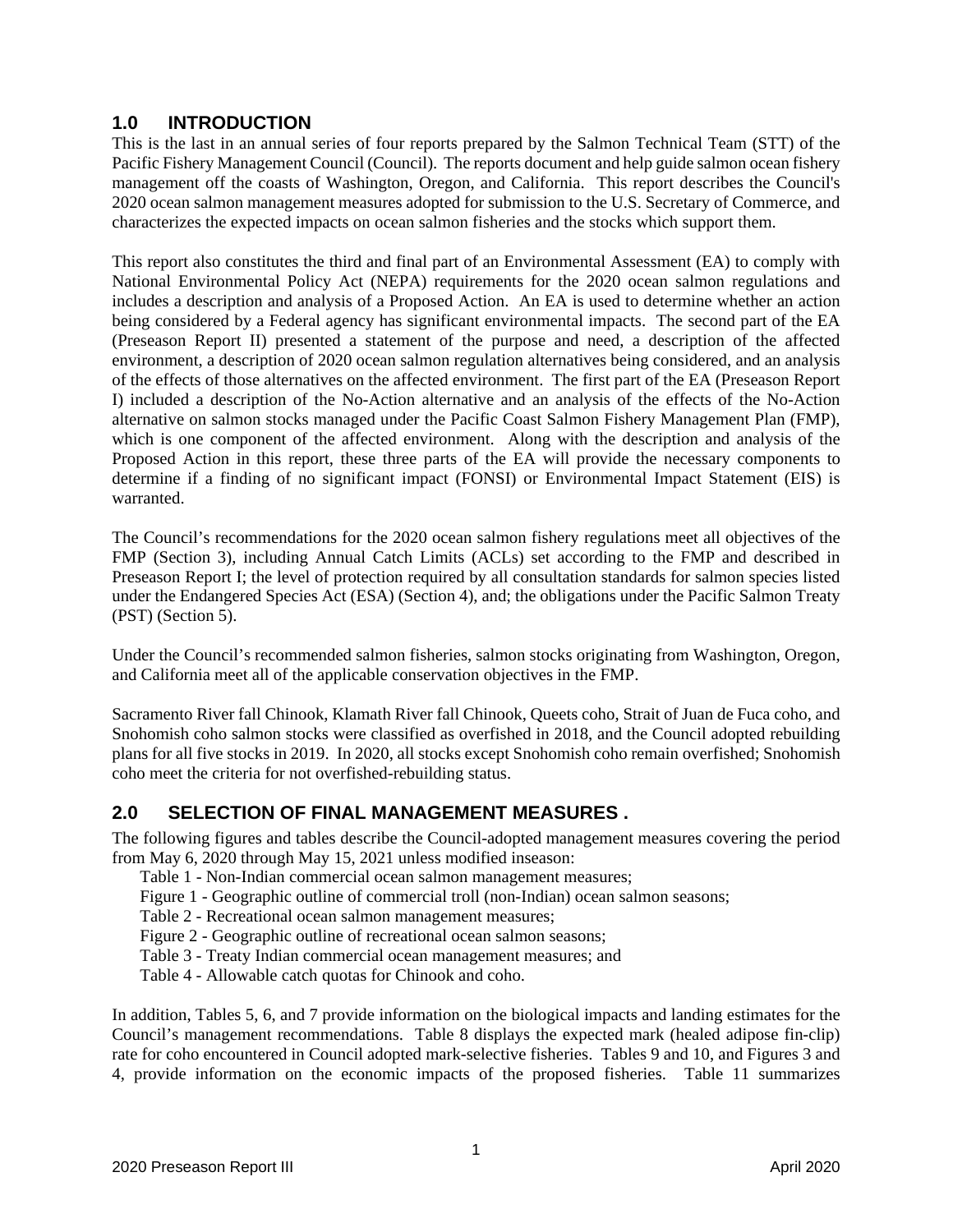environmental effects of the Proposed Action and Alternatives. The assessment of stock status with regard to overfished, overfishing, and approaching an overfished condition is described in Table 12.

The 2020 seasons are constrained primarily by: (1) Klamath River Fall Chinook south of Cape Falcon, (2) Oregon coastal natural coho north of the OR/CA border, and (3) and lower Columbia River natural tule Chinook, Puget Sound Chinook, lower Columbia River natural coho, and Washington coastal coho north of Cape Falcon.

Regulations and expected fishing patterns for the Treaty Indian ocean fisheries were developed by the Hoh, S'Klallam, Makah, Quileute, and Quinault tribes for their respective fisheries.

#### *2.1 Inseason Management*

Inseason changes are made to meet the preseason intent of the management measures described in this document, but must also meet the Council's FMP goals, especially in regard to conservation and allocation goals, Federally-recognized Indian fishing rights, consultation standards for ESA-listed salmon stocks, and obligations under the PST.

Inseason actions that are anticipated for the 2020-2021 management season include, but are not limited to, the following possibilities:

- 1. Adjustments in landing limits and days open for non-Indian commercial fisheries.
- 2. Changing the days or number of days of fishing allowed per calendar week for recreational fisheries.
- 3. Transfer of coho quotas among recreational port areas north of Cape Falcon.
- 4. Trading portions of Chinook and coho quotas between recreational and non-Indian commercial sectors north of Cape Falcon.
- 5. Routine openings and closings, and other management measures associated with quota management, including modifying open areas, bag limits, species retention limits, and mark-selective retention restrictions.
- 6. Transferring unused or exceeded quota to subsequent fisheries on an impact neutral, fishery equivalent basis.
- 7. Closing or postponing Oregon recreational and commercial fisheries scheduled to open March 15, 2021, if necessary to meet 2021 management objectives.
- 8. Closing or postponing California recreational fisheries scheduled to open April 3 or May 1, 2021, or commercial fisheries scheduled to open April 15, 2021, if necessary to meet 2021 management objectives.
- 9. Closing or postponing commercial fisheries north of Cape Falcon scheduled to open May 1, 2021, if necessary to meet 2021 management objectives.
- 10. Adjustments to incidental Pacific halibut catch regulations in commercial fisheries, including landing and possession ratios and landing and possession limits per trip.
- 11. Closing or postponing fisheries, or extending California Klamath Management Zone recreational fisheries due to federal (NMFS) or state actions relating to monitoring or access constraints stemming from the COVID-19 pandemic.

Inseason action will generally be accomplished through National Marine Fisheries Service (NMFS) sponsored conference calls attended by representatives of affected state and tribal management agencies, the Council, the Salmon Advisory Subpanel (SAS), and the STT. The Council may also make recommendations for inseason actions at any of its regularly scheduled meetings.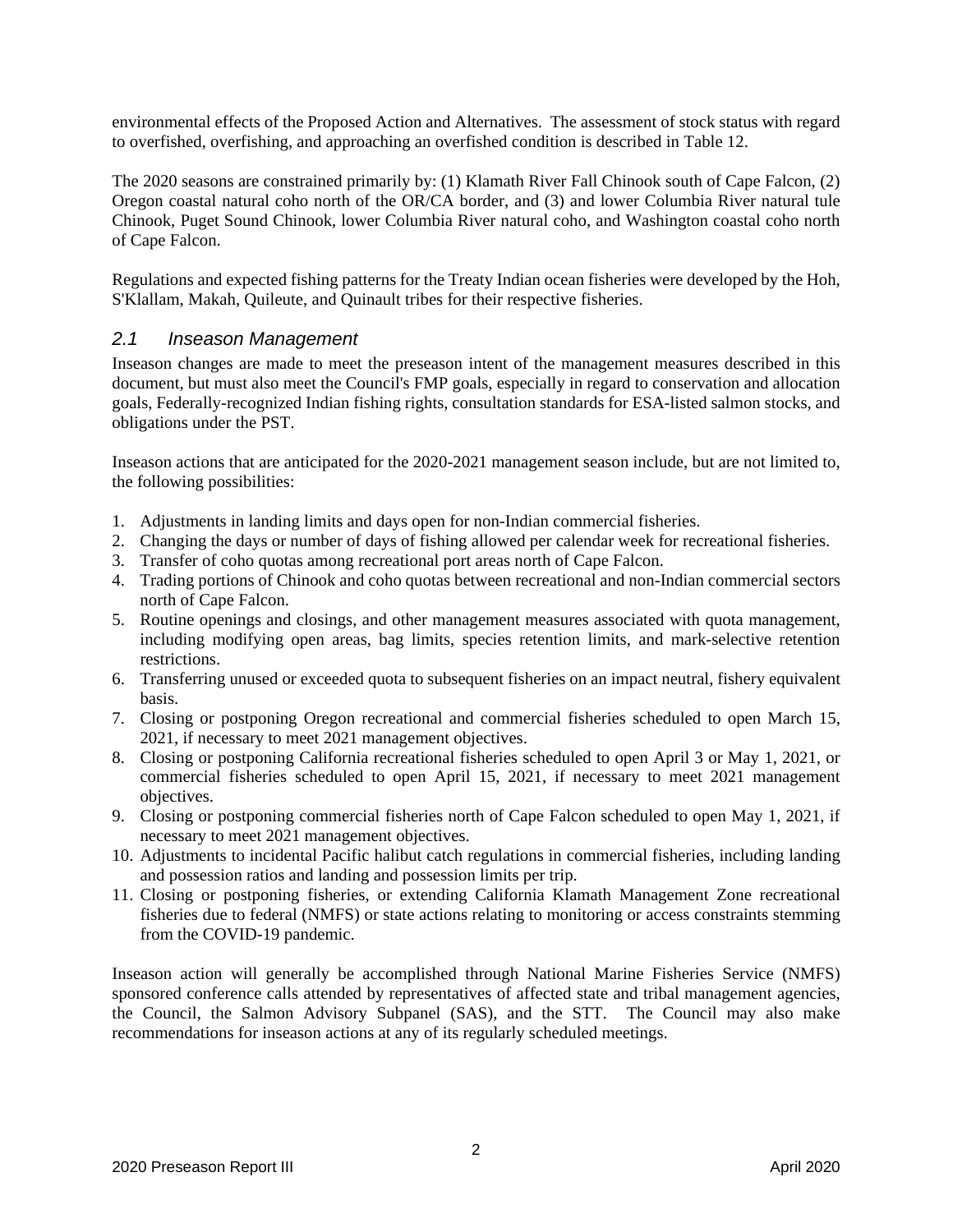## *2.2 State Waters Fisheries*

In addition to the seasons shown in Tables 1 and 2, the Oregon Department of Fish and Wildlife (ODFW) may permit fall fisheries for salmon in certain areas within state marine waters. Potential seasons off the Oregon coast typically include commercial and recreational fisheries at the mouths of the Chetco, Elk, and other rivers, although none are planned for 2020. Washington may also establish limited recreational salmon fisheries in state marine waters if additional impacts on critical coho and/or Chinook stocks can be accommodated within management constraints. California will not establish any additional state marine water salmon fisheries in 2020.

## **3.0 SALMON FISHERY MANAGEMENT PLAN REQUIREMENTS**

The Council's FMP includes objectives for setting annual management measures to regulate ocean salmon fisheries between the U.S./Canada border and the U.S./Mexico border. The objectives include biological, administrative, and allocation requirements. In recommending final management measures, the Council attempts to meet all objectives in a fair and balanced manner, while maintaining established priorities.

Biological objectives for stocks originating in the three west coast states and impacted by Council area ocean fisheries are listed in Table 3-1 of the FMP. The objectives generally consist of meeting spawning escapement numbers associated with maximum sustainable yield  $(S_{MSY})$ , overfishing limits (OFL), acceptable biological catch (ABC), and annual catch limits (ACL), or exploitation rate limits designed to support recovery of depressed stocks or to rebuild overfished stocks, while encompassing a long-term average harvest approximating MSY. Impacts on these stocks relative to the applicable objectives are described in Table 5.

Administrative objectives are requirements for meeting other applicable law outside of the FMP. These requirements include ESA consultation standards, international treaties, and tribal trust responsibilities. The FMP defers to NMFS consultation standards for salmon stocks listed under the ESA in regards to biological conservation objectives. Section 4.0 of this document provides greater detail on ESA-listed stocks, while impacts of the Council-adopted salmon management measures on ESA-listed stocks are included in Table 5.

The FMP requires compliance with relevant terms of the PST. Section 5.0 of this document provides greater detail on PST provisions and stocks, while impacts of the Council-adopted salmon management measures on those stocks are included in Table 5.

The FMP also requires compliance with treaty fishing rights as described in Court orders in the *U.S. v. Washington* (Puget Sound), *Hoh v. Baldrige* (Washington coast), and *U.S. v. Oregon* (Columbia River) cases, and the Solicitor General opinion (Klamath River) governing allocation and management of shared salmon resources. Much of the North of Falcon forum is dedicated to annual negotiations establishing allocation among the tribes, non-Indian fishing sectors, and ocean and inside interests. The results of these negotiations inform the Council's adoption of final management measure recommendations while meeting its biological, administrative, and allocation objectives.

The Columbia River treaty tribes establish periodic management agreements with the state comanagers and Federal agencies. These agreements are approved pursuant to provisions of *U.S. v. Oregon* procedures. Recent agreements have included an entitlement for the treaty tribes of 50 percent of the coho return destined for areas upstream from Bonneville Dam. Council area fisheries are shaped in order to meet this requirement in some years.

The Yurok and Hoopa Valley tribes are entitled to 50 percent of the total Klamath River fall Chinook (KRFC) harvest, which is calculated as a harvest of KRFC equal to that taken in all non-tribal fisheries.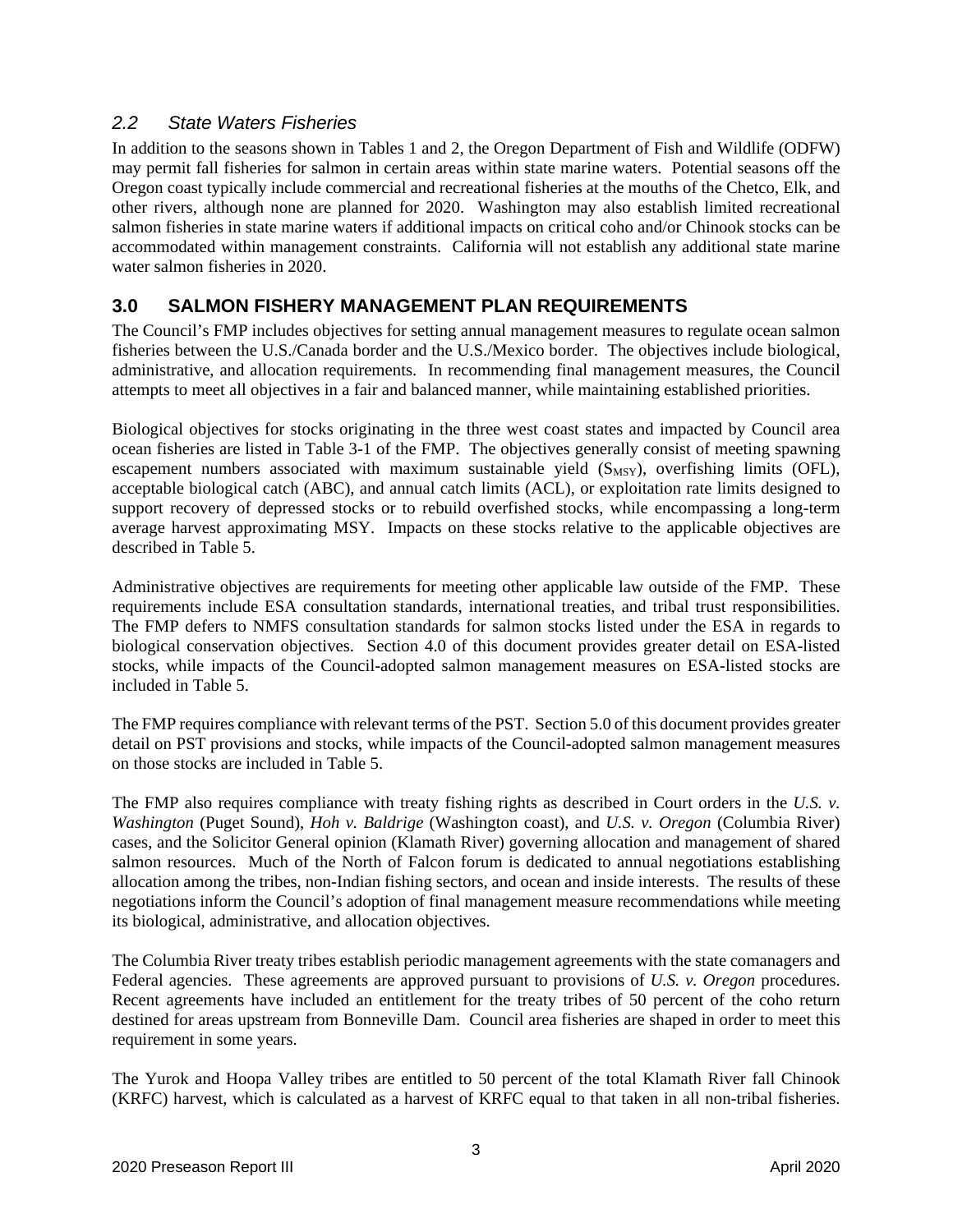The Council must account for all harvest impacts when assessing the achievement of KRFC conservation objectives.

In addition to the allocation objectives associated with sharing between Treaty Indian and non-Indian sectors, the Salmon FMP includes formulas for sharing Chinook and coho quotas north of Cape Falcon between commercial and recreational sectors, and among recreational port subareas, and for coho south of Cape Falcon between commercial and recreational sectors. The 2020 salmon management measures adopted by the Council meet all these allocation requirements.

## **4.0 SPECIES LISTED UNDER THE ENDANGERED SPECIES ACT**

Since 1989, NMFS listed 17 Evolutionarily Significant Units (ESUs) of salmon under the ESA:

| Species           | ESU                              | <b>Status</b> | Most Recent                                  | Original Listing                                        |            |
|-------------------|----------------------------------|---------------|----------------------------------------------|---------------------------------------------------------|------------|
|                   | <b>Chinook</b>                   |               |                                              |                                                         |            |
| Chinook Salmon    | Sacramento River Winter          |               | Endangered 83 FR 18233 4/26/2018 54 FR 32085 |                                                         | 8/1/1989   |
| (O. tshawytscha)  | Snake River Fall                 |               | Threatened 76 FR 50448 8/15/2011 57 FR 14653 |                                                         | 4/22/1992  |
|                   | Snake River Spring/Summer        |               | Threatened 76 FR 50448 8/15/2011 57 FR 14653 |                                                         | 4/22/1992  |
|                   | <b>Puget Sound</b>               | Threatened    |                                              | 76 FR 50448 8/15/2011 64 FR 14308                       | 3/24/1999  |
|                   | Low er Columbia River            | Threatened    | 76 FR 50448 8/15/2011 64 FR 14308            |                                                         | 3/24/1999  |
|                   | Upper Willamette River           | Threatened    | 76 FR 50448 8/15/2011 64 FR 14308            |                                                         | 3/24/1999  |
|                   | Upper Columbia River Spring      |               | Endangered 76 FR 50448 8/15/2011 64 FR 14308 |                                                         | 3/24/1999  |
|                   | Central Valley Spring            |               | Threatened 76 FR 50447 8/15/2011 64 FR 50394 |                                                         | 9/16/1999  |
|                   | California Coastal               |               | Threatened 76 FR 50447 8/15/2011 64 FR 50394 |                                                         | 9/16/1999  |
|                   | Chum                             |               |                                              |                                                         |            |
| Chum Salmon       | Hood Canal Summer-Run            | Threatened    |                                              | 76 FR 50448 8/15/2011 64 FR 14508                       | 3/25/1999  |
| (O. keta)         | Columbia River                   |               | Threatened 76 FR 50448 8/15/2011 64 FR 14508 |                                                         | 3/25/1999  |
|                   | Coho                             |               |                                              |                                                         |            |
| Coho Salmon       | Central California Coastal       |               |                                              | Endangered 76 FR 50447 8/15/2011 61 FR 56138 10/31/1996 |            |
| $(O.$ kisutch $)$ | S. Oregon/ N. California Coastal | Threatened    | 76 FR 50447 8/15/2011 62 FR 24588            |                                                         | 5/6/1997   |
|                   | Oregon Coastal                   | Threatened    | 76 FR 50448 8/15/2011 63 FR 42587            |                                                         | 8/10/1998  |
|                   | Low er Columbia River            | Threatened    | 76 FR 50448 8/15/2011 70 FR 37160            |                                                         | 6/28/2005  |
|                   | Sockeye                          |               |                                              |                                                         |            |
| Sockeye Salmon    | <b>Snake River</b>               |               |                                              | Endangered 76 FR 50448 8/15/2011 56 FR 58619            | 11/20/1991 |
| (O. nerka)        | Ozette Lake                      |               | Threatened 76 FR 50448 8/15/2011 64 FR 14528 |                                                         | 3/25/1999  |

As the listings have occurred, NMFS has initiated formal consultations and issued biological opinions (BOs) that consider the impacts resulting from implementation of the FMP, or from annual management measures, to listed salmonid species. NMFS has also reinitiated consultation on certain ESUs when new information has become available on the status of the stocks or on the impacts of the FMP on the stocks. The consultation standards referred to in this document include (1) reasonable and prudent alternatives, (2) conservation objectives for which NMFS conducted Section 7 consultations and arrived at a no-jeopardy conclusion, and (3) NMFS requirements under Section 4(d) determinations. A list of current BOs in effect, the species they apply to, and their duration follows: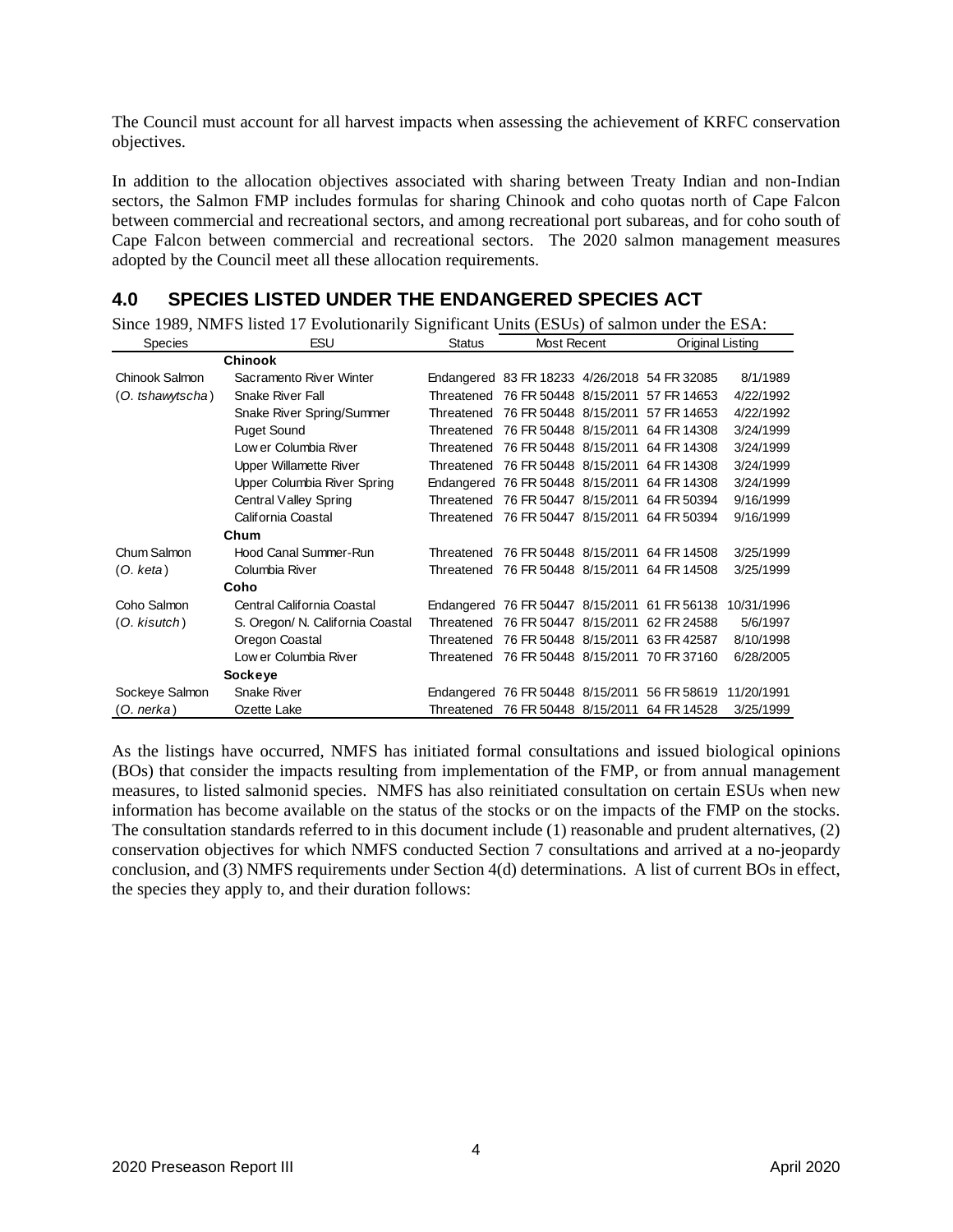| Date      | <b>Evolutionarily Significant Unit covered and effective period</b>                                                                             |
|-----------|-------------------------------------------------------------------------------------------------------------------------------------------------|
| 3/8/1996  | Snake River spring/summer and fall Chinook and sockeye (until reinitiated)                                                                      |
| 4/28/1999 | Oregon Coastal natural coho, Southern Oregon/ Northern California coastal coho,<br>Central California coastal coho (until reinitiated)          |
| 4/28/2000 | Central Valley spring Chinook (until reinitiated)                                                                                               |
| 4/27/2001 | Hood Canal summer chum 4(d) limit (until reinitiated)                                                                                           |
| 4/30/2001 | Upper Willamette Chinook, Upper Columbia spring Chinook, Lake Ozette sockeye,<br>Columbia River chum, and 10 steelhead ESUs (until reinitiated) |
| 4/30/2004 | Puget Sound Chinook (until reinitiated)                                                                                                         |
| 6/13/2005 | California coastal Chinook (until reinitiated)                                                                                                  |
| 4/26/2012 | Lower Columbia River Chinook (until reinitiated)                                                                                                |
| 4/9/2015  | Lower Columbia River natural coho (until reinitiated)                                                                                           |
| 4/26/2018 | Sacramento River winter Chinook (until reinitiated)                                                                                             |

Amendment 12 to the Salmon FMP added the generic category "species listed under the ESA" to the list of stocks in the salmon management unit and modified respective escapement goals to include "manage consistent with NMFS jeopardy standards or recovery plans to meet immediate conservation needs and long-term recovery of the species." Amendment 14 specified those listed ESUs and clarified which stocks in the FMP management unit were representative of the ESUs.

In a letter received by the Council on February 28, 2020, NMFS provided guidance on protective measures for species listed under the ESA during the 2020 fishing season. The letter summarized the requirements of NMFS' BOs on the effects of potential actions under the salmon FMP on listed salmon and provided the anticipated consultation standards of the BOs in preparation for the 2020 management season, as well as further guidance and recommendations for the 2020 management season. Additional guidance was provided during the April Council meeting.

The ESA consultation standards, exploitation rates, and other criteria in place for the 2020 management season are presented in Table 5. Some listed stocks are either rarely caught in Council area fisheries (e.g., spring Chinook from the upper Columbia River) or already receive sufficient protection from other salmon FMP and ESA standards (e.g., Central Valley spring Chinook). NMFS has determined that management actions designed to limit catch from these ESUs, beyond what will be provided by harvest constraints for other stocks, are not necessary.

Of the ESA-listed Chinook and coho, Council-managed fisheries have substantive impacts on Sacramento River winter Chinook (SRWC), Central Valley spring Chinook, California coastal Chinook, Snake River wild (SRW) fall Chinook, lower Columbia River (LCR) fall Chinook, and all of the coho stocks. Impacts to Puget Sound Chinook are relatively low in Council area ocean fisheries, but may be a constraining stock when structuring both ocean and inside fisheries during the North of Falcon process.

Additional listed salmonid ESUs found within the Council area, but not substantively impacted by Council managed fisheries, include: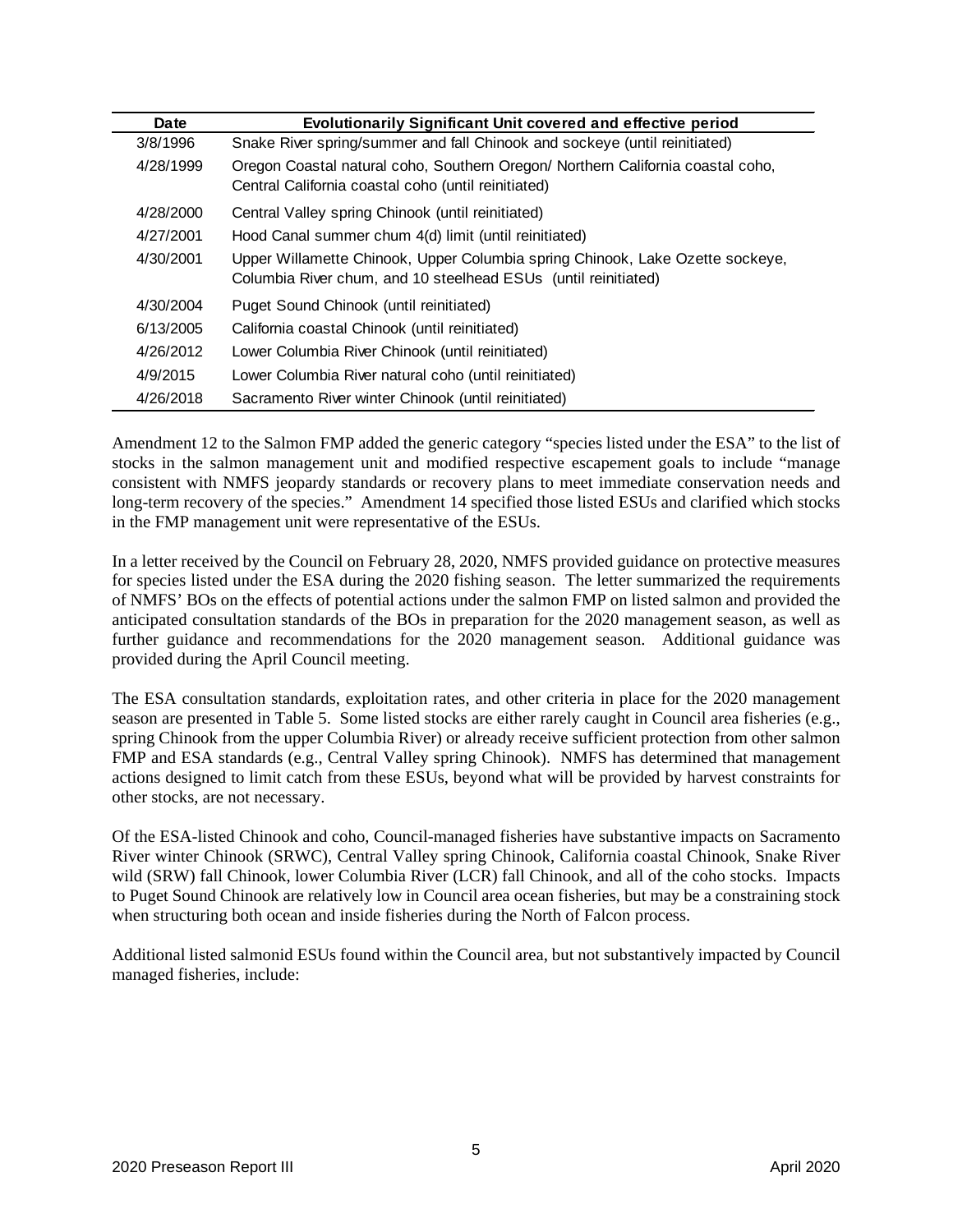| <b>Chinook</b>                           | <b>Steelhead</b>                            |
|------------------------------------------|---------------------------------------------|
|                                          |                                             |
| Snake River spring/summer (threatened)   | Southern California (endangered)            |
| Upper Willamette (threatened)            | South-central California coast (threatened) |
| Puget Sound (threatened)                 | Upper Columbia River (endangered)           |
| Upper Columbia River spring (endangered) | Middle Columbia River (threatened)          |
|                                          | Snake River Basin (threatened)              |
| <b>Sockeve</b>                           | Puget Sound (threatened)                    |
| Snake River (endangered)                 | Central Valley, California (threatened)     |
| Ozette Lake Sockeye (threatened)         | Central California coast (threatened)       |
|                                          | Upper Willamette River (threatened)         |
| Chum                                     | Lower Columbia River (threatened)           |
| Columbia River (threatened)              | Northern California (threatened)            |
| Hood Canal summer (threatened)           |                                             |

## **5.0 OBLIGATIONS UNDER THE PACIFIC SALMON TREATY**

In 1985 the PST was signed, setting long-term goals for the benefit of the shared salmon resources of the United States and Canada. The Pacific Salmon Commission (PSC) is the body formed by the governments of Canada and the United States to implement the PST.

## *5.1 Chinook Salmon Management*

A new ten-year agreement under the PST was adopted by both the U.S. and Canada and implemented beginning with the 2019 fishing year. The new agreement includes reductions to catch ceilings for Southeast Alaska (SEAK) and West Coast Vancouver Island (WCVI) aggregate abundance based management (AABM) fisheries relative to the prior 2009 agreement. For SEAK, the reductions range from 1.5 percent in years of high abundance to 7.5 percent in years of low abundance. For WCVI, the reductions range from 2.4 percent in years of high abundance to 12.5 percent in years of low abundance. Additionally, beginning with the 2019 agreement, while catch ceilings will continue to be determined using the Abundance Index(AI) from the PSC Chinook Model for Northern British Columbia and WCVI AABM fisheries, the allowable catches for SEAK fisheries will be set using a catch-per-unit-effort (CPUE) estimate from the early winter power troll fishery (see Tables 1 and 2 in Chapter 3 of the 2019 Agreement for specifics).

Fisheries not subject to AABM regimes, including Council-area fisheries, are subject to a new set of individual stock based management (ISBM) obligations under the 2019 agreement. These provisions require the calendar year exploitation rate (CYER) by all U.S. fisheries south of the U.S./Canada border on specific indicator stocks to be below some level of the average 2009 – 2015 CYER if they do not achieve their management objectives (see Attachment I in Chapter 3 of the 2019 Agreement for specifics). Similar to previous ISBM obligations, these limits are taken into account during preseason planning processes, however, relative to meeting the provisions of the PST, the CYER limits are evaluated on a postseason basis only. Canadian fisheries that are not included in AABM complexes are managed under ISBM constraints, which, similar to U.S. ISBM fisheries, require the CYER by Canadian ISBM fisheries on specific indicator stocks to be below some level of the average 2009 – 2015 CYER if they do not achieve their management objectives. Expectations for Canadian and Alaskan fisheries harvest and stock abundance forecasts are incorporated into the Chinook Fishery Regulation Assessment Model (FRAM) to estimate total exploitation rate impacts from all marine fisheries (Table 5).

Key considerations for Canadian domestic fishery management for Chinook in 2020 include: (1) meeting domestic conservation obligations for WCVI, Lower Strait of Georgia, Fraser River Spring 4.2 and 5.2, Fraser Summer 5.2, Fraser Summer 4.1 and Fraser Fall 4.1 (Harrison River) stocks; (2) meeting First Nations Food, Social and Ceremonial and treaty obligations for Chinook harvests in native fisheries; and (3) monitoring of incidental impacts during commercial and native fisheries directed at sockeye, and chum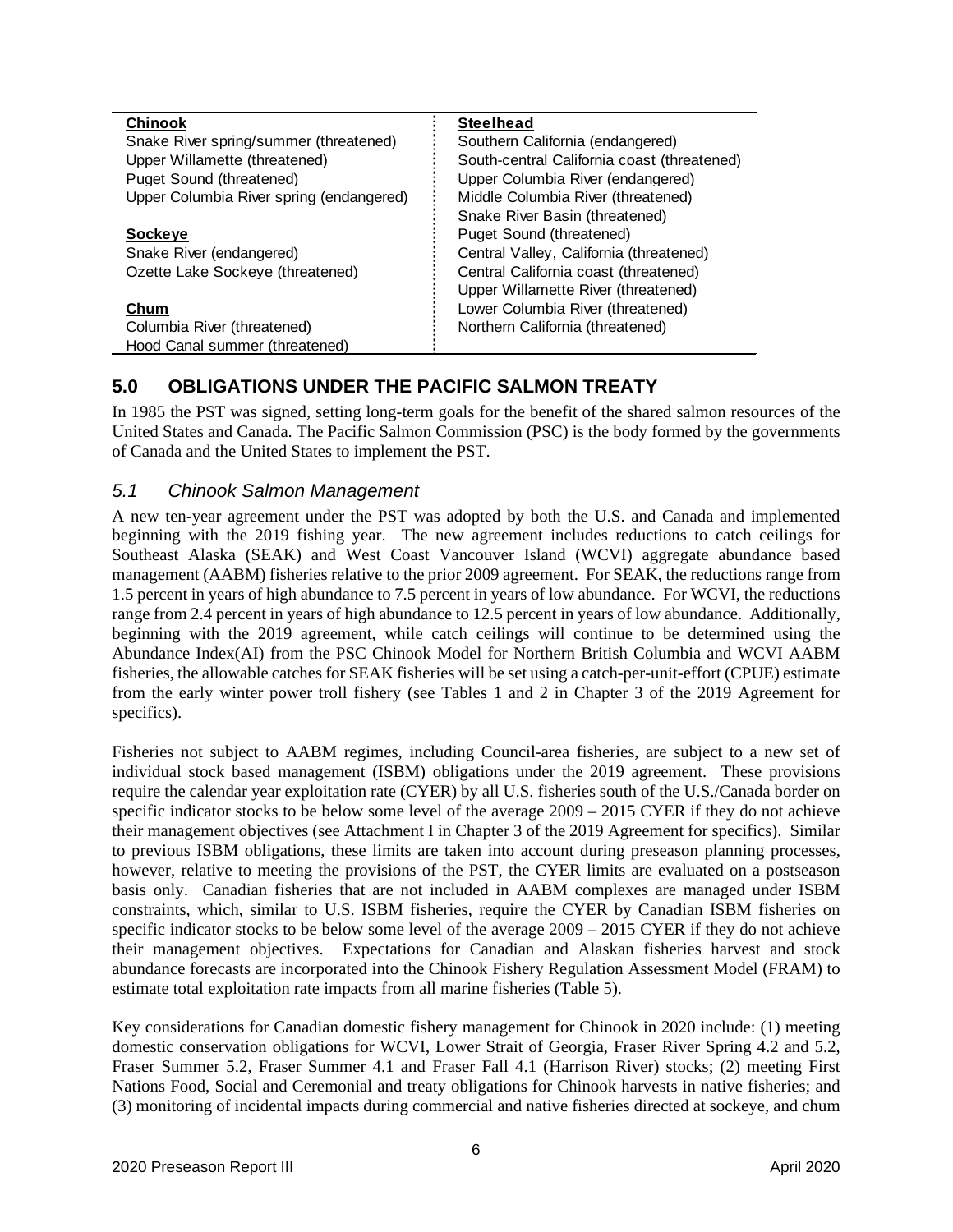salmon. It is anticipated that the details of the fishery regulatory package off WCVI and in the Juan de Fuca-Strait of Georgia areas will be driven by levels of allowable impact on WCVI, Lower Strait of Georgia and Fraser River Chinook stocks, in addition to Interior Fraser (Thompson River) coho, and potentially Thompson and/or Chilcotin River Steelhead (depending on a listing decision under Canada's Species at Risk Act). Increasing the availability of Chinook salmon in key foraging areas of Southern Resident Killer Whales in the southern BC region is an additional consideration which will be supported through conservation actions implemented for Fraser River and other Chinook salmon.

#### *5.2 Coho Salmon Management*

In 2002, the PSC adopted a management plan for coho salmon originating in Washington and Southern British Columbia river systems. The plan is directed at the conservation of key management units, four from Southern British Columbia (Interior Fraser, Lower Fraser, Strait of Georgia Mainland, and Strait of Georgia Vancouver Island) and nine from Washington (Skagit, Stillaguamish, Snohomish, Hood Canal, Strait of Juan de Fuca, Quillayute, Hoh, Queets, and Grays Harbor). Exploitation rate limits for intercepting fisheries are established for individual management units through formulas specified in the 2019 PST Southern Coho Management Plan, and are based on total allowable fishery exploitation rates.

The categorical status of U.S. coho management units is reported to comply with obligations pursuant to the 2019 PST Southern Coho Management Plan. Categorical status is employed by the PSC under the 2019 PST Southern Coho Management Plan to indicate general ranges of allowable total exploitation rates for U.S. and Canadian coho management units. Three categories are employed: low (total exploitation rate less than 20 percent), moderate (total exploitation rate 20 percent to 40 percent), and abundant (total exploitation rate greater than 40 percent). For the Puget Sound management units, the 2019 PST Southern Coho Management Plan uses the thresholds and stepped harvest rate goals from the Comprehensive Coho Agreement, developed by Washington and the Puget Sound tribes, and adopted by the Council as FMP conservation objectives in November 2009. Actual exploitation rate constraints for Canadian fisheries on U.S. coho management units are determined by formulas that specify sharing of allowable exploitation rates and a "composite rule." The composite rule adjusts constraints for Canadian fishery exploitation rates based on the number of U.S. management units which fall in a given category. For example, if only one Washington coastal or Puget Sound coho management unit is in low status, Canadian fisheries are constrained to a total exploitation rate on that unit of 12 percent; if two or more Washington coastal management units are in low status, the constraint becomes 10 percent. The most restrictive exploitation rate limit for Canadian fishery impacts on U.S. coho management units is 10 percent.

For several Washington coastal coho management units, management objectives are expressed as a range of spawning escapements expected to produce MSY. Using the forecast abundance, the exploitation rate necessary to achieve the lower end of the escapement range is calculated and used to classify the categorical status of the management units. If the management unit is in the low abundance status, exploitation rates up to 20 percent are allowed.

For 2020, Puget Sound and Washington coast coho constraints are as follows: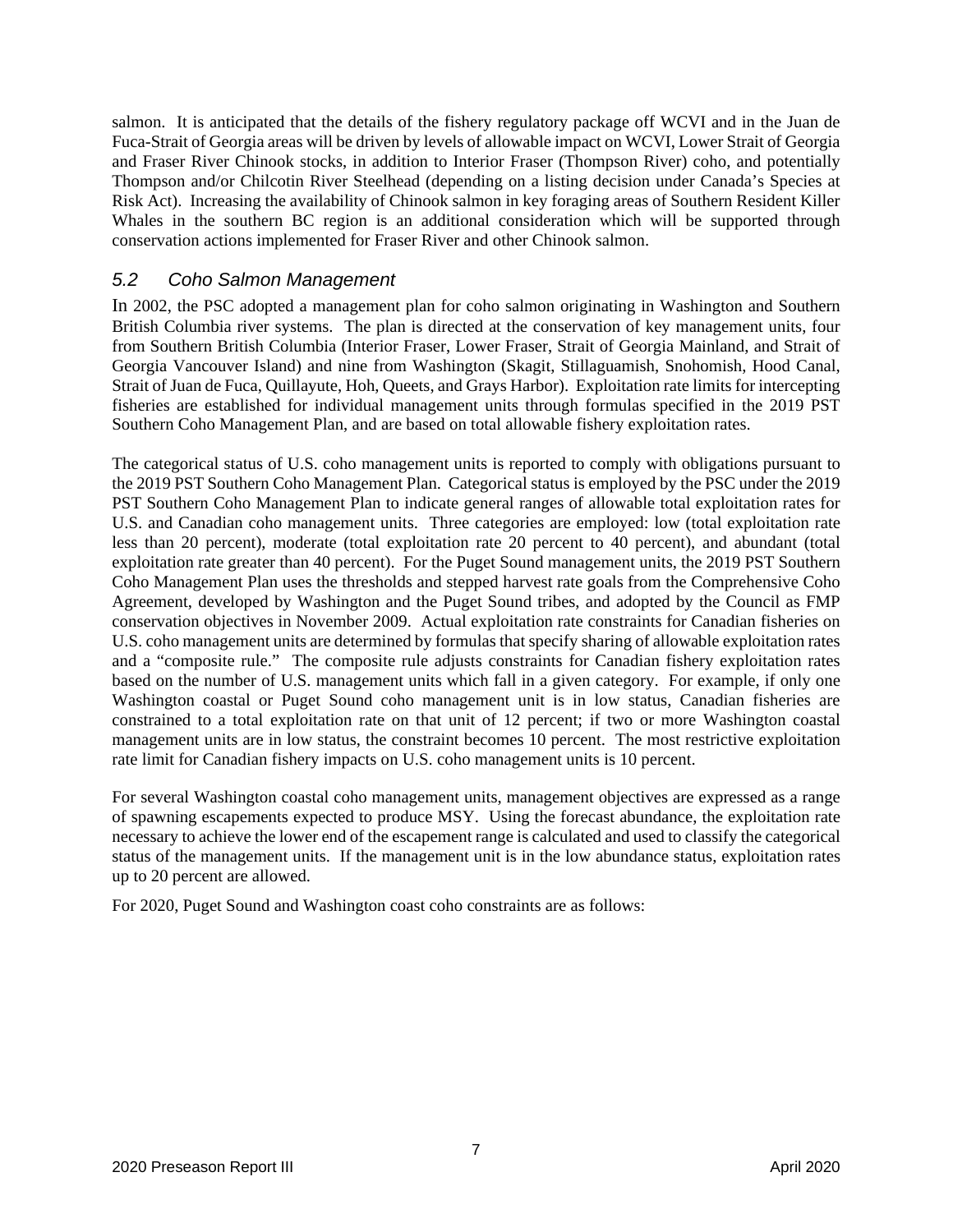Status categories and constraints for Puget Sound and Washington Coast coho under the FMP and PST Southern Coho Management Plan.

| <b>FMP</b>             |                                                  |                                  |
|------------------------|--------------------------------------------------|----------------------------------|
| <b>FMP Stock</b>       | Total Exploitation Rate Constraint <sup>a/</sup> | Categorical Status <sup>a/</sup> |
| Skagit                 | 35%                                              | Low                              |
| Stillaguamish          | 35%                                              | Low                              |
| Snohomish              | 20%                                              | Critical                         |
| <b>Hood Canal</b>      | 45%                                              | Low                              |
| Strait of Juan de Fuca | 20%                                              | Critical                         |
| Quillayute Fall        | 59%                                              |                                  |
| <b>Hoh</b>             | 65%                                              |                                  |
| Queets                 | 65%                                              |                                  |
| Grays Harbor           | 65%                                              |                                  |

#### **PST Southern Coho Management Plan**

| U.S. Management Unit          | Total Exploitation Rate Constraint <sup>b/</sup> | Categorical Status <sup>c/</sup> |
|-------------------------------|--------------------------------------------------|----------------------------------|
| Skagit                        | 35%                                              | Moderate                         |
| Stillaguamish                 | 35%                                              | Moderate                         |
| Snohomish                     | 20%                                              | Low                              |
| <b>Hood Canal</b>             | 45%                                              | Moderate                         |
| Strait of Juan de Fuca        | 20%                                              | Low                              |
| Quillayute Fall <sup>c/</sup> | 31%                                              | Moderate                         |
| $H$ oh <sup>c/</sup>          | 52%                                              | Abundant                         |
| Queets <sup>c/</sup>          | 26%                                              | Moderate                         |
| Grays Harbor                  | 29%                                              | Moderate                         |

a/ Preliminary. For Puget Sound stocks, the exploitation rate constraints and categorical status (Normal, Low, Critical) reflect application of Comprehensive Coho Agreement rules, as adopted in the FMP. For Washington Coast stocks, exploitation rate constraints represent MFMT. Note that under *U.S. v. Washington* and *Hoh v. Baldrige* case law, the management objectives can differ from FMP objectives provided there is an annual agreement among the state and tribal comanagers; therefore, the exploitation rates used to report categorical status do not necessarily represent maximum allowable rates for these stocks. b/ Preliminary. For Puget Sound and Washington Coast management units, the exploitation rate constraints reflect application of the 2002 PST Southern Coho Management Plan.

c/ Categories (Abundant, Moderate, Low) correspond to the general exploitation rate ranges depicted in paragraph 3(a) of the 2002 PST Southern Coho Management Plan. For Washington Coast stocks, categorical status is determined by the exploitation rate associated with meeting the escapement goal (or the lower end of the escapement goal range).

Key considerations for Canadian fishery management for coho in 2020 are expected to include: (1) meeting domestic conservation obligations for Interior Fraser (including Thompson River) coho; (2) coho harvests by First Nations fisheries; (3) incidental impacts during commercial and First Nations fisheries directed at pink, Chinook, sockeye, and chum salmon; and (4) the desire to provide increased opportunity for sport fisheries through mark-selective retention regulations. The Canadian fishery regimes affecting coho are expected to be driven by Canadian domestic allowable impacts on the Thompson River component of the Interior Fraser management unit.

In previous years prior to 2014, Canadian fisheries were managed so as not to exceed a three percent maximum exploitation rate. In May 2014, Canada decided to permit up to a 16% exploitation rate on upper Fraser coho in Canadian fisheries to allow for impacts in fisheries directed at a record Fraser sockeye forecast. Since 2015, upper Fraser coho in Canadian fisheries have been managed per low status limitations. The projected status of Canadian coho management units in 2020 indicates continuing concerns for the condition of Interior Fraser coho. The Interior Fraser coho management unit is anticipated to remain in low status, resulting in a requirement to constrain the total mortality fishery exploitation rate for 2020 Southern U.S. fisheries to a maximum of 10.0 percent.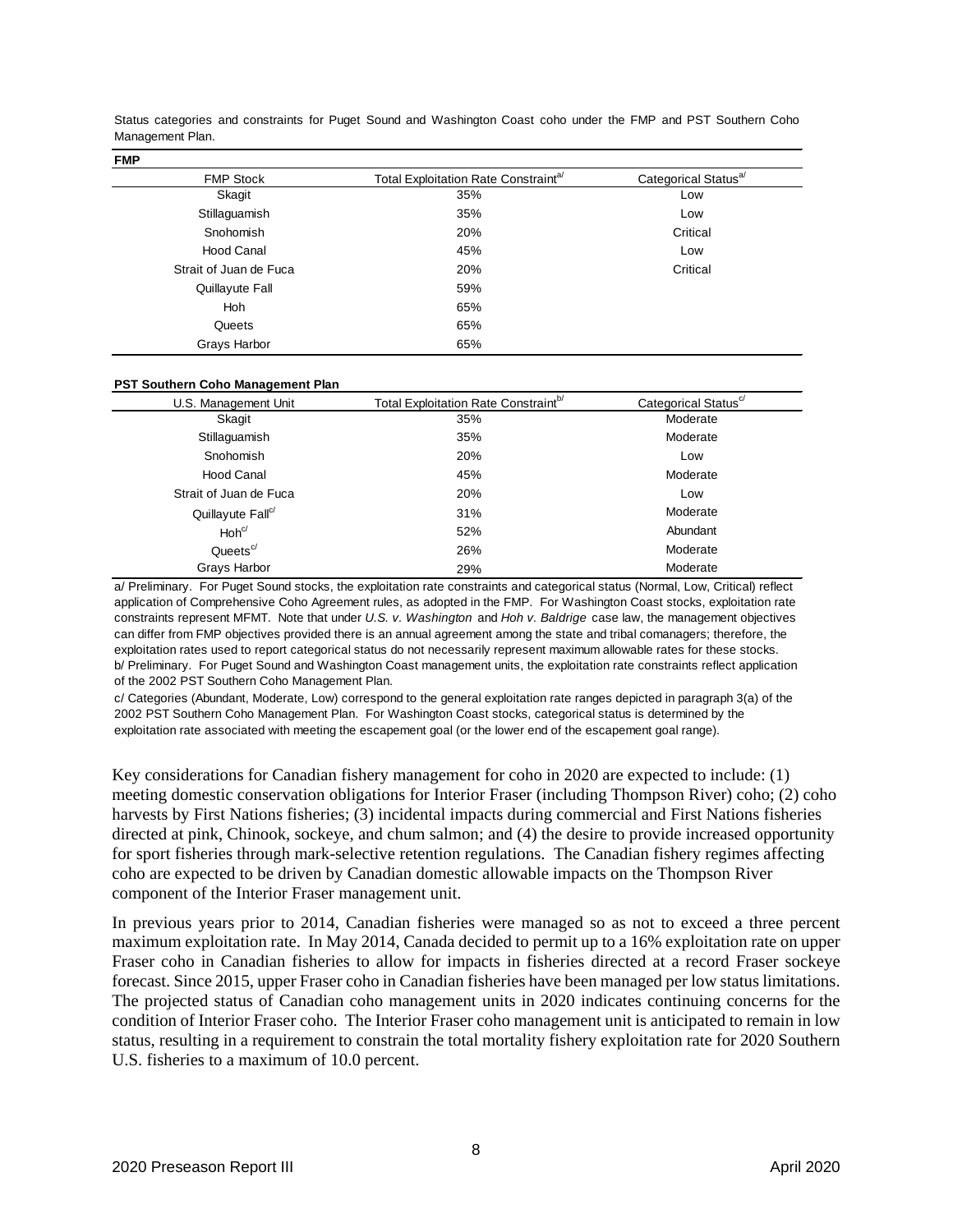## **6.0 CHINOOK SALMON MANAGEMENT**

## *6.1 North of Cape Falcon*

Abundance projections important to Chinook harvest management north of Cape Falcon in 2020 are:

• *Columbia River hatchery tules*. Combined production of Lower River Hatchery (LRH) and Spring Creek Hatchery (SCH) stocks returning to the Columbia River is forecasted to be 97,200, which is slightly lower than the 2019 preseason expectation of 100,500. The 2020 LRH forecast is 51,000, which is below the forecast of 54,500 in 2019. The 2020 SCH forecast is 46,200, which is similar to the 2019 forecast of 46,000.

## **6.1.1 Objectives**

Key Chinook salmon management objectives shaping management measures north of Cape Falcon are:

- NMFS consultation standards and annual guidance for ESA listed stocks as provided in Section 4.0 above. Relevant stocks for the area north of Cape Falcon include LCR natural tule Chinook, Columbia Lower River Wild (LRW) fall Chinook, SRW fall Chinook and Puget Sound Chinook.
- Fisheries north of Cape Falcon were shaped to minimize impacts on LCR natural tule Chinook and Puget Sound Chinook.

## **6.1.2 Achievement of Objectives**

Fishery quotas under the adopted management measures are presented in Table 4. Stock-specific management criteria and their forecast values are provided in Table 5. Projected fishery landings, bycatch, and bycatch mortality estimates are summarized in Table 6. Table 7 provides a breakdown of impacts by fishery and area for LCR tule Chinook. Descriptions pertaining to the achievement of key objectives for Chinook salmon management north of Cape Falcon are as follows:

- *LCR natural tule fall Chinook*. The projected exploitation rate in the adopted management measures is 38.0 percent, and meets the 38.0 percent maximum for 2020.
- *LRW fall Chinook*. The adopted management measures have a projected ocean escapement of 19,200 adults, which is projected to be sufficient to meet the ESA consultation standard of an adult spawning escapement of at least 5,700 in the North Fork Lewis River.
- *SRW fall Chinook*. The adopted management measures have an ocean exploitation rate that is 51.3 percent of the base period exploitation rate, which is less than the ESA consultation standard of no more than 70 percent of the 1988-1993 base period exploitation rate for all ocean fisheries.
- *Puget Sound Chinook*. The State of Washington and the Puget Sound treaty tribes reached agreement on a package of fisheries to be modeled in concert with the Council's final adoption of the proposed action. The impacts of Council-area fisheries on Puget Sound stocks, combined with this package of inside fisheries, meet all the requirements for ESA-listed Puget Sound Chinook described in the February 27, 2020 letter from NMFS and supplemental NMFS guidance received during the April 2020 PFMC meeting, and the applicable Biological Opinion.

The adopted management measures for Council-area Chinook fisheries north of Cape Falcon satisfy NMFS ESA consultation standards and guidance, FMP conservation objectives, and all other objectives for relevant Chinook stocks (Table 5).

## *6.2 South of Cape Falcon*

Status of Chinook stocks important to 2020 Chinook harvest management south of Cape Falcon are: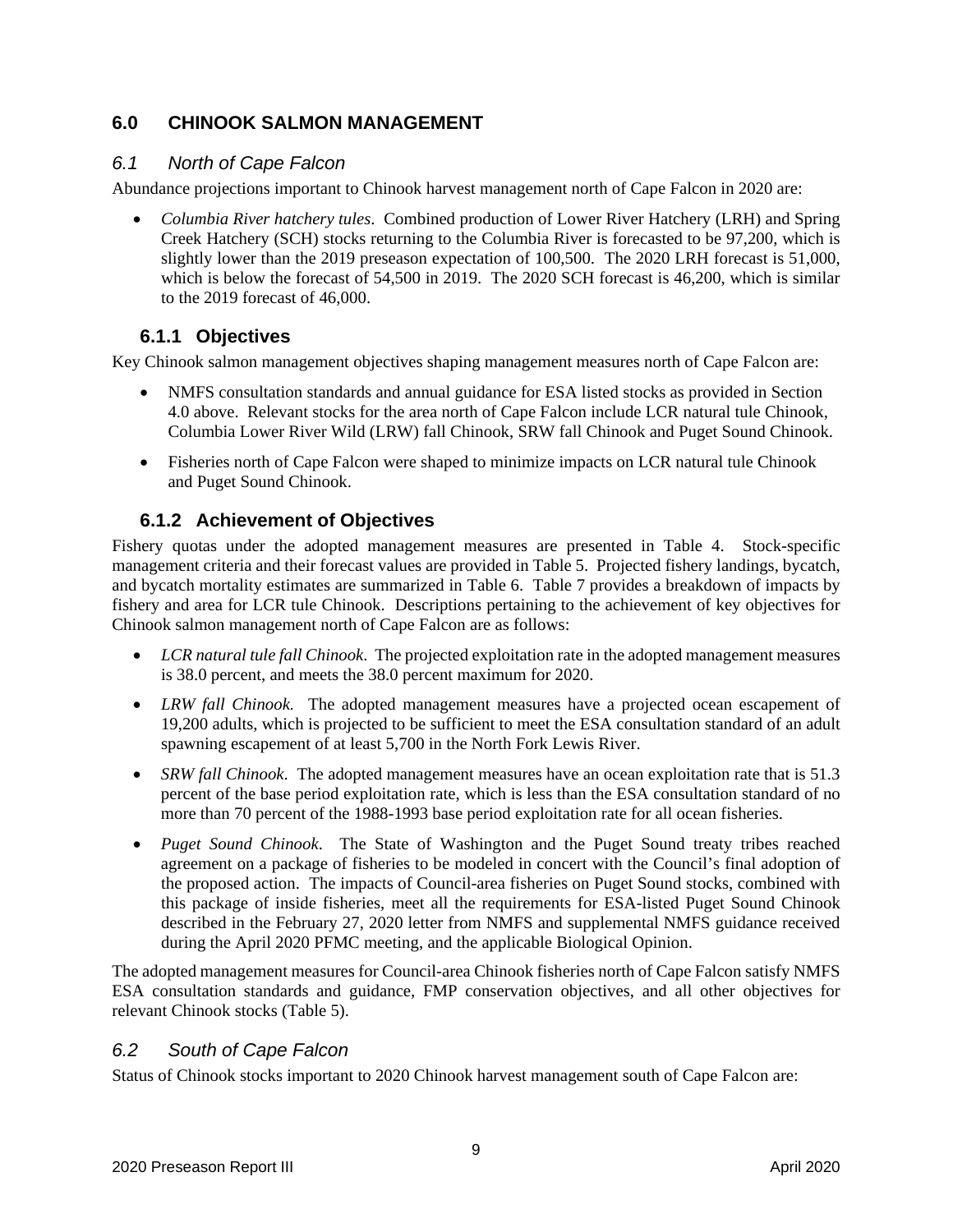- *KRFC*. The ocean abundance forecast for this stock is 149,618 age-3, 36,241 age-4, and 739 age-5 fish. Last year's preseason forecast was 167,504 age-3, 106,119 age-4, and 599 age-5 fish.
- *SRFC*. The Sacramento Index forecast is 473,183, which is higher than last year's preseason forecast of 379,632.
- *SRWC*. The forecast of age-3 escapement absent fishing is 3,077, which is higher than last year's preseason forecast of 1,924.

#### **6.2.1 Objectives**

Key Chinook salmon management objectives shaping management measures south of Cape Falcon are:

- A KRFC natural area spawner escapement of at least 36,206 adults, which is produced, in expectation, by a maximum exploitation rate of 25.0 percent (FMP control rule).
- A SRFC hatchery and natural area spawner escapement of at least 141,955 adults, which is produced, in expectation, by a maximum exploitation rate of 70.0 percent (FMP control rule).
- NMFS consultation standards and annual guidance for ESA-listed stocks as provided in Section 4.0 above. Relevant stocks for the area south of Cape Falcon include SRWC, California coastal Chinook, SRW fall Chinook, and LCR natural tule Chinook.

For 2020, the Klamath River fall Chinook (KRFC) harvest control rule specifies a *de minimis* maximum allowable exploitation rate of 25.0 percent. The Salmon Fishery Management Plan (FMP) requires consideration of several factors when recommending *de minimis* exploitation rate. From page 31 of the FMP:

"When recommending an allowable *de minimis* exploitation rate in a given year, the Council shall also consider the following circumstances:

- The potential for critically low natural spawner abundance, including considerations for substocks that may fall below crucial genetic thresholds;
- Spawner abundance levels in recent years;
- The status of co-mingled stocks;
- Indicators of marine and freshwater environmental conditions;
- Minimal needs for tribal fisheries:
- Whether the stock is currently in an approaching overfished condition;
- Whether the stock is currently overfished;
- Other considerations as appropriate".

At the March 2020 PFMC meeting, each of the circumstances above were discussed by the Council and its advisors during the development of the three Alternatives for south of Cape Falcon fisheries (except for minimal needs for tribal fisheries, which were not determined). The potential for critically low natural spawner abundance and substocks falling fall below crucial genetic thresholds is expected to be relatively low (18%), given the natural-area spawner projection of 36,206 produced by the 25.0 percent *de minimis* exploitation rate. The projected risk is lower under scenarios with lower exploitation rates. The forecast of natural-area spawners in the absence of additional fishing is 48,237, which is above the maximum sustainable yield spawner escapement  $(S_{MSY})$ . If fishing seasons are structured such that the maximum allowable exploitation rate of 25.0 percent is met, the natural-area adult spawner expectation is 36,206, which is greater than the Minimum Stock Size Threshold (MSST) but below  $S_{MSY}$ . The natural-area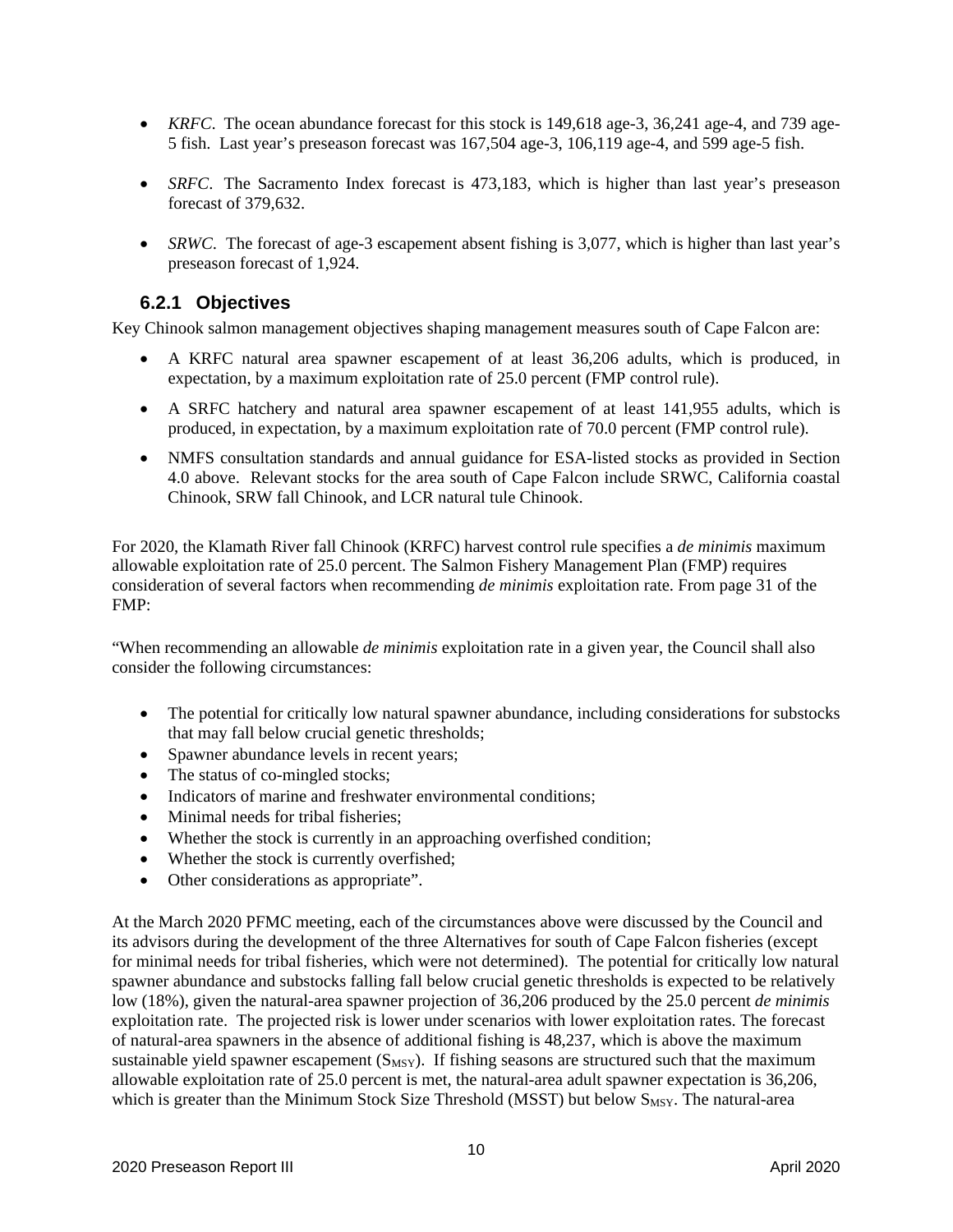spawner abundance has been lower than 36,206 in four of the last five years. With regard to co-mingled stocks, Sacramento River fall Chinook (SRFC) have a relatively large abundance forecast. The 2020 abundance forecast is the second largest over the past five years. Indicators of marine and freshwater conditions provided in the California Current Integrated Ecosystem Assessment (CCIEA) California Current Ecosystem Status Report for 2020 suggest a mixed assessment of marine conditions. Several ecological indicators implied average to above average productivity in 2019. However, there were also indicators of poor conditions, such as low krill densities in California and Oregon and low abundance of juvenile rockfish. With regard to freshwater conditions, the CCIEA report identifies snow-water equivalent values in northern California as above average as of February 1, 2020. The KRFC stock currently meets the criteria for being at risk of approaching an overfished condition. However, KRFC is currently overfished.

At the April 2020 PFMC meeting, it was agreed that the KRFC harvest control rule was being implemented as intended, which has led to the limited seasons south of Cape Falcon that employ restrictive time/area closures. These include closures for the commercial fishery in the California portion of the KMZ, and restricted seasons for the Fort Bragg commercial fishery and both the Oregon and California KMZ recreational fisheries.

## **6.2.2 Achievement of Objectives**

Fishery quotas under the adopted management measures are presented in Table 4. Stock-specific management criteria and their forecast values under the adopted management measures are provided in Table 5. Projected fishery landings, bycatch, and bycatch mortality estimates are summarized in Table 6. Table 7 provides a breakdown of impacts by fishery and area for LCR tule Chinook. Table 12 provides an assessment of stock status. Descriptions pertaining to the achievement of key objectives for Chinook salmon management south of Cape Falcon are found below.

- *KRFC*. The projected escapement is 36,206, which is equivalent to the 2020 control rule-defined minimum natural area adult spawners.
- *SRFC*. The adopted management measures have a projected escapement of 233,174, which exceeds the control rule-defined minimum of 141,955 hatchery and natural area adult spawners.
- *SRWC*. The adopted management measures result in a projected age-3 impact rate of 16.2 percent, which is consistent with the ESA consultation standard that (1) limits the age-3 impact rate in 2020 fisheries south of Point Arena to a maximum of 20.0 percent and (2) specifies time/area closures and minimum size limit constraints south of Point Arena.
- *California coastal Chinook.* The adopted management measures result in a projected KRFC age-4 ocean harvest rate of 8.8 percent, which is consistent with the consultation standard limiting the KRFC age-4 ocean harvest rate to a maximum of 16.0 percent.
- *LCR natural tule fall Chinook*. The projected exploitation rate in the adopted management measures is 38.0 percent, equivalent to the 38.0 percent maximum for 2020.
- *SRW fall Chinook*. The adopted management measures have an ocean exploitation rate of 51.3 percent of the base period exploitation rate, which is less than the ESA consultation standard of no more than 70 percent of the 1988-1993 base period exploitation rate for all ocean fisheries.

The adopted management measures for Chinook fisheries south of Cape Falcon satisfy NMFS ESA consultation standards and guidance, FMP conservation objectives, and all other objectives for relevant Chinook stocks (Table 5).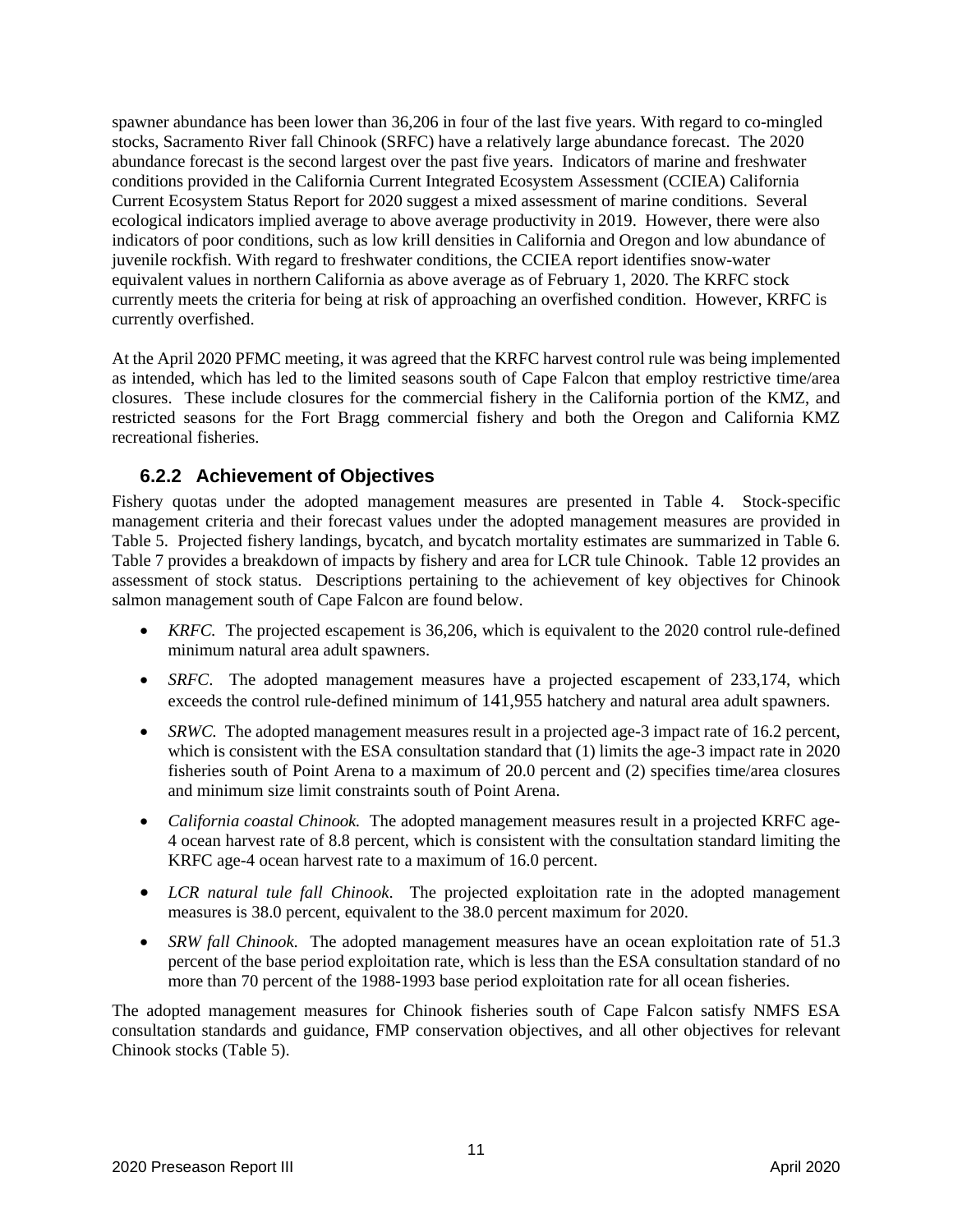## **7.0 COHO SALMON MANAGEMENT**

Abundance projections relevant to coho harvest management in Council area fisheries are:

- *Oregon Production Index (OPI) Hatchery coho.* The 2020 forecast for hatchery coho from the Columbia River and the coast south of Cape Falcon of 185,700 is substantially lower than the 2019 forecast of 933,500. The Columbia River early coho forecast is 130,700 compared to the 2019 forecast of 545,000, and the Columbia River late coho forecast is 50,300, compared to the 2019 forecast of 360,600.
- *Oregon Coastal Natural (OCN) coho.* The 2020 OCN forecast is 83,000 compared to the 2019 forecast of 76,100.
- *Lower Columbia Natural (LCN) coho.* The 2020 LCN forecast is 24,600 compared to the 2019 forecast of 36,900.
- *Puget Sound coho.* Among Puget Sound natural stocks, Strait of Juan de Fuca and Snohomish coho are in the critical category in 2020. Skagit, Stillaguamish, and Hood Canal coho are in the low category.
- *Interior Fraser (Thompson River) coho.* This Canadian stock continues to be depressed, but will not constrain ocean coho fisheries north of Cape Falcon in 2020.
- *Washington coastal wild coho*. Forecasts for most Washington coastal coho stocks in 2020 are lower than in 2019. Under the PST Southern Coho Management Plan, Hoh coho are in the abundant category, while Quillayute fall, Queets, and Grays Harbor coho are in the moderate category.

#### *7.1 Objectives*

Key coho management objectives shaping management measures in 2020 Council area fisheries are:

- NMFS consultation standards and annual guidance for ESA-listed stocks are provided in Section 4.0. Relevant stocks include Central California Coast coho (south of the Oregon/California border), Southern Oregon/Northern California Coastal (SONCC) coho, OCN coho, and LCN coho. The maximum allowable exploitation rates for 2020 are: (1) a combined marine/freshwater exploitation rate not to exceed 15.0 percent for OCN coho, (2) a combined exploitation rate in marine-area and mainstem Columbia River fisheries not to exceed 18.0 percent for LCN coho, and (3) a marine exploitation rate not to exceed 13.0 percent for Rogue/Klamath hatchery coho, used as a surrogate for the SONCC coho ESU. Furthermore, coho retention is prohibited in all California ocean fisheries.
- FMP conservation objectives and obligations under Section 5.2 of the PST Southern Coho Management Plan for stocks originating along the Washington coast, Puget Sound, and British Columbia. The forecasts for some Puget Sound coho stocks and for Interior Fraser coho in 2020 are low; however, the majority of the exploitation on these stocks occurs in Puget Sound and was addressed in development of fishing seasons for inside waters during the North of Falcon comanagement process by the state and tribes. Because of their abundance status, Interior Fraser coho are subject to an exploitation rate ceiling of 10.0 percent in southern U.S. fisheries under the PST Southern Coho Management Plan.

## *7.2 Achievement of Objectives*

Fishery quotas under the adopted management measures are presented in Table 4. Stock-specific management criteria and their forecast values are provided in Table 5. Projected fishery landings, bycatch, and bycatch mortality are summarized in Table 6. Table 7 provides a breakdown of impacts by fishery and area for LCN, OCN, and Rogue/Klamath (RK) coho. Table 8 provides expected coho mark rates for west coast fisheries by month. Table 12 provides an assessment of stock status.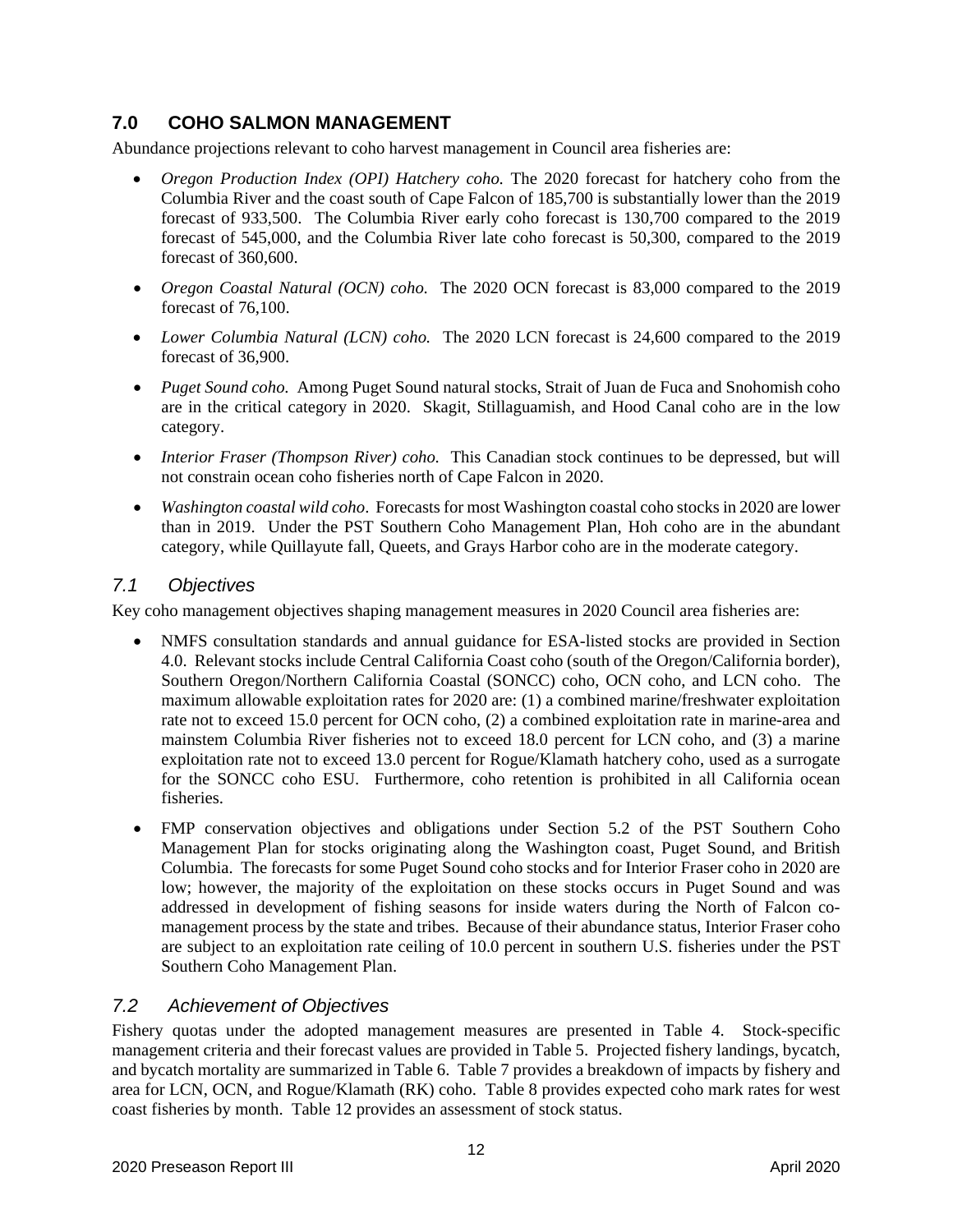- *LCN coho.* The adopted management measures satisfy the maximum 18.0 percent exploitation rate for combined marine and mainstem Columbia River fisheries, with a marine exploitation rate of 10.6 percent and a mainstem Columbia River exploitation rate of 6.3 percent.
- *OCN coho.* The adopted management measures satisfy the maximum 15.0 percent exploitation rate for combined marine and freshwater fisheries, with a marine exploitation rate of 10.2 percent and a freshwater exploitation rate of 1.4 percent.
- *Washington coastal wild coho.* The adopted management measures provide ocean escapement numbers of 8,700, 3,600, 6,700, and 47,100 for Quillayute fall, Hoh, Queets, and Grays Harbor natural coho respectively. These ocean escapement levels, when combined with scheduled in-river fisheries, meet FMP management objectives or objectives agreed to by WDFW and the treaty tribes for those coho stocks.
- *Interior Fraser coho.* The Southern U.S. exploitation rates in the adopted management measures total 7.4 percent, which complies with the 10.0 percent maximum required by the PST Southern Coho Management Plan.

The adopted management measures for coho fisheries satisfy NMFS ESA consultation standards and guidance, FMP objectives, and all other objectives for relevant coho stocks other than and including those listed in Table 5.

## **8.0 PINK SALMON MANAGEMENT**

Pink salmon runs occur in odd-numbered years and were not an important management consideration in 2020.

## **9.0 IMPORTANT FEATURES OF THE ADOPTED MANAGEMENT MEASURES**

Significant changes from recent seasons are highlighted below, but this section is not intended to be a comprehensive description of the adopted management measures. For detailed information on the adopted ocean salmon seasons see Table 1 (non-Indian commercial), Table 2 (recreational), and Table 3 (Treaty Indian).

Adopted management measures in the area north of Cape Falcon were shaped to meet NMFS consultation standards and annual guidance for Chinook and coho stocks of concern. The 2020 Chinook total allowable catch (TAC) is similar to 2019 due to a slightly lower abundance of LCR natural tule Chinook and to help meet overall conservation objectives for Puget Sound Chinook. The 2020 coho TAC is decreased substantially relative to 2019 due to much lower abundance forecasts for Columbia River and coastal Washington coho stocks.

Fisheries south of Cape Falcon are primarily constrained by KRFC. The adopted management measures reflect FMP guidance to achieve, in expectation, a maximum allowable harvest rate of 25.0 percent or an escapement of 36,206 natural area spawners for KRFC under the *de minimis* regime of its harvest control rule.

## *9.1 Commercial*

North of Cape Falcon, the non-Indian troll Chinook quota is split evenly between the spring (May-June) fishery and the summer fishery (July-September). A preseason trade of 2,560 coho from the commercial fishery allocation to the recreational fishery in exchange for 640 Chinook from the recreational allocation is in place. The non-Indian commercial Chinook quota of 27,640 is increased slightly compared to the 26,250 Chinook quota in 2019. The non-Indian commercial coho quota of 2,000 is substantially decreased relative to the 2019 quota of 30,400 coho.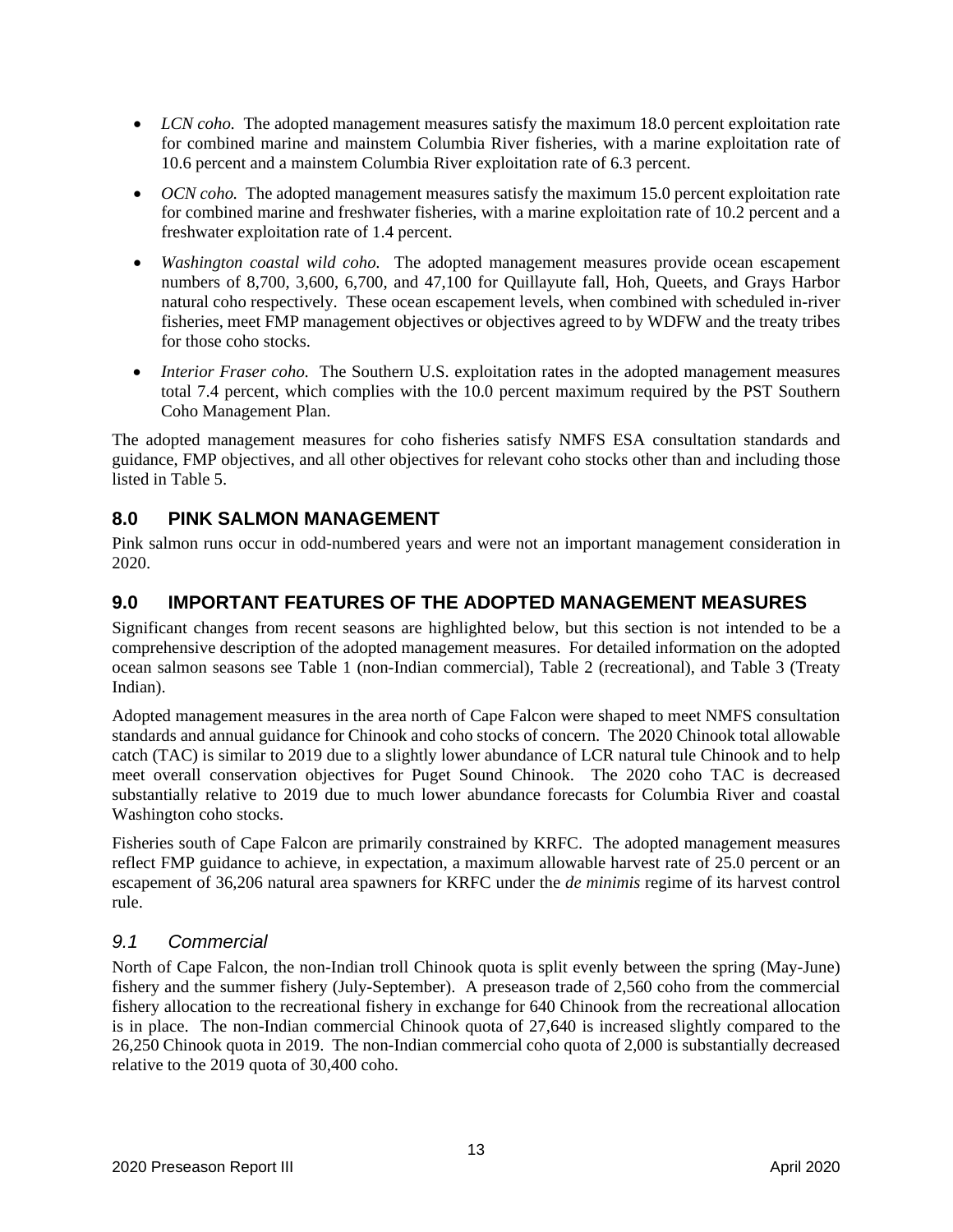The spring fishery in the area north of Cape Falcon will be open for all salmon except coho seven days per week May 6 through June 28. Chinook subarea guidelines and weekly (defined as Thursday through Wednesday) landing and possession limits are in effect in the area between the U.S./Canada border and the Queets River and in the area between Leadbetter Point and Cape Falcon. In 2021, the season is scheduled to open May 1 for all salmon except coho consistent with preseason regulations as described for this area and subareas for May 6-June 28, 2020.

The summer fishery in the area north of Cape Falcon will be open for all salmon seven days per week July 1 through September 30. A landing and possession limit of 10 marked coho per vessel per landing week is in effect coastwide, and all landed coho must be marked with a healed adipose fin clip.

For the Oregon coast between Cape Falcon and Humbug Mountain, Chinook fisheries will be open portions of April and May, and nearly all of June-October. Weekly landing and possession limits will be in place for September and October.

For the Oregon portion of the Klamath Management Zone (KMZ), from Humbug Mountain to the Oregon/California border, the season will be open for portions of April and May, followed by monthly quotas in June and July. The summer quota fisheries have weekly landing and possession limits. The California portion of the KMZ, from the Oregon/California border to Horse Mountain, will remain closed to commercial fishing for the entirety of the 2020 season.

The fishery from Horse Mountain to Point Arena, the Fort Bragg management area, will be open August 1- 10 and for the month of September, with a minimum size limit of 27 inches.

The San Francisco management area, from Point Arena to Pigeon Point, will be open for two periods in May, totaling 21 days of fishing. For June, it will open and close on June 1 and 6, and again on June 14 and 30, totaling 23 days of fishing for the month. The area will again open on July 13 continuously through August 28. Thereafter it will be open for the month of September, and the Monday through Friday fall area target zone fishery between Point Reyes and Point San Pedro will occur during the first half of October. Minimum size limits will be 27 inches prior to September 1 and 26 inches thereafter.

Fisheries south of Pigeon Point, in the Monterey management area, will be open for 26 days in May (May 1-12, 18-31) and then have a season that conforms to that of the San Francisco management area for June through August, including a 27-inch size limit.

## *9.2 Recreational*

The recreational fishery north of Cape Falcon will open seven days per week for all salmon except coho June 20 through June 28 in all areas with a one salmon daily bag limit. Beginning June 29, the fishery will open in all areas for all salmon and will continue through September 30, or when Chinook subarea guidelines or coho subarea quotas are attained. A preseason trade of 640 Chinook from the recreational fishery allocation to the commercial troll fishery in exchange for 2,560 coho from commercial fishery allocation to the recreational fishery is in place. The recreational Chinook quota of 26,360 is similar to the 2019 quota of 26,250 Chinook. The recreational coho quota of 26,500 is substantially decreased relative to the 2019 quota of 159,600 coho. All coho must be marked with a healed adipose fin clip.

Beginning June 29, the Neah Bay, La Push, and Columbia River subareas will open seven days per week, while the Westport subarea will open five days per week, Sunday through Thursday. Daily bag limits are two salmon, only one of which may be a Chinook in subareas south of the Queets River; in subareas north of the Queets River, up to two Chinook are allowed in the daily bag limit. During the period June 20 through September 30, the minimum size limit for Chinook is 22 inches in subareas south of the Queets River and 24 inches in subareas north of the Queets River.

For the north and central Oregon coast south of Cape Falcon, the Chinook fishery opened March 15 and will run uninterrupted through October. Coho fisheries consist of a mark-selective coho quota beginning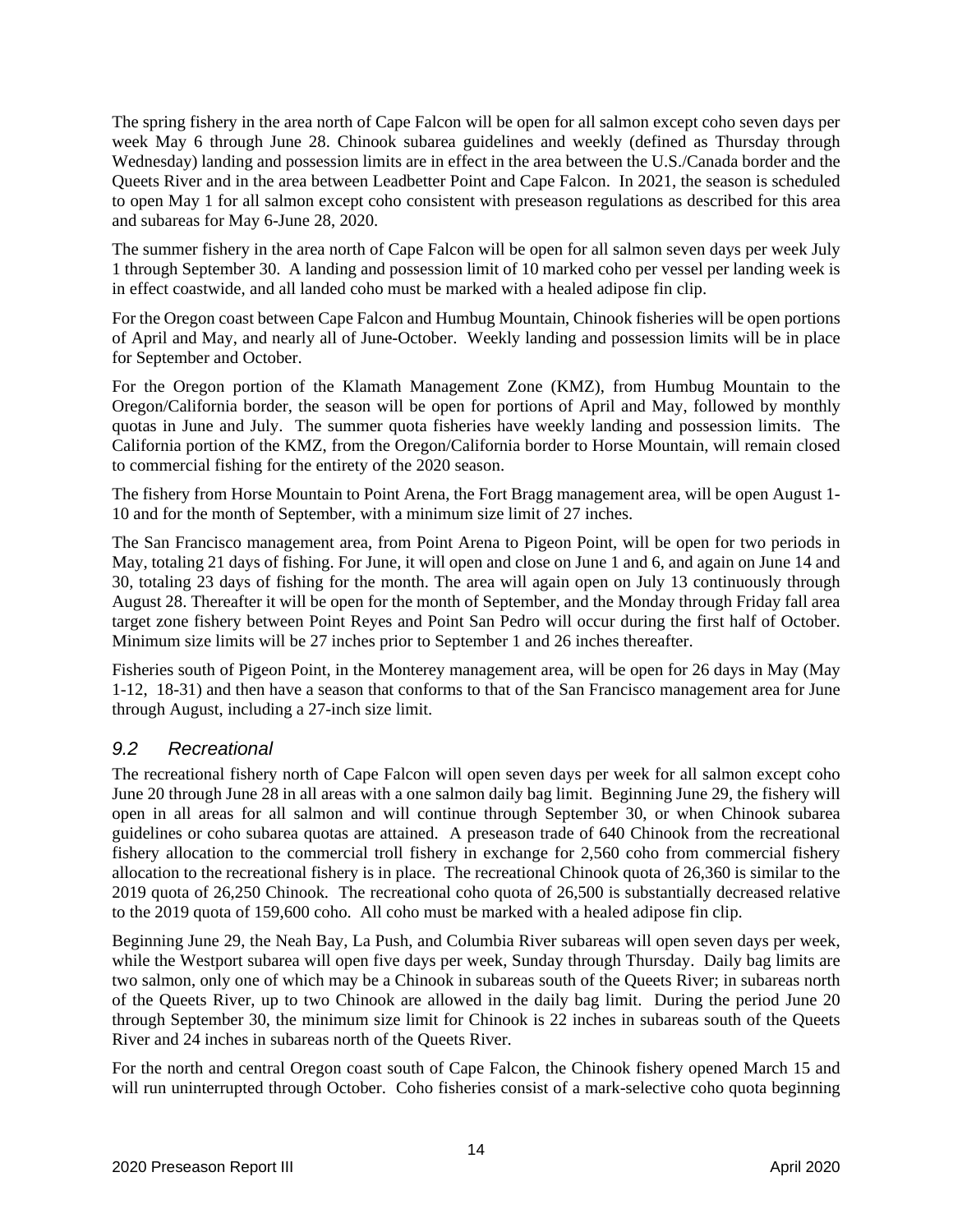on June 27 and a non-mark-selective coho quota beginning on September 4 in the area from Cape Falcon to Humbug Mountain.

For the Oregon KMZ, the season will run from Saturday, June 20 to Friday, August 7. In the California KMZ, the recreational season will run from Saturday June 6 to Sunday August 9. The minimum size limit will be 24 inches in the Oregon KMZ and 20 inches in the California KMZ. Note that if COVID-19-related inseason action further delays the recreational season along the California Coast, the California KMZ season may be extended into late August on an impact neutral basis (Table 2, C.5.f). During the April Council meeting, it was determined that three delayed opening scenarios (May 16, June 1, and June 16) for the California recreational fishery south of Horse Mountain allow the KMZ fishery to remain open until August 12, 15, and 29, respectively, without increasing impacts for stocks of concern (Appendix A).

The area from Horse Mountain to Pigeon Point, which includes the Fort Bragg and San Francisco management areas, will open on May 1 and run continuously through November 8. The minimum size limit will be 20 inches in both areas for the entire season.

South of Pigeon Point, in the Monterey management area, the season will be open from May 1 through October 4 with a 24-inch minimum size limit.

#### *9.3 Treaty Indian*

The adopted management measures for Chinook fisheries are generally similar in structure to recent years, and coho retention is allowed in the summer season. The Treaty Indian troll fishery opens on May 1 with a Chinook only fishery and runs through June 30 with a 17,500 sub-quota. The summer fishery opens on July 1 and runs through September 15 with a sub-quota of 17,500 Chinook and 16,500 coho. The Treaty Indian fishery management areas are located between the U.S./Canada border and Pt. Chehalis, Washington (Table 3, C.1).

## **10.0 SOCIOECONOMIC IMPACTS OF THE ADOPTED MANAGEMENT MEASURES**

#### *10.1 Economic Impacts*

The short-term economic effects of the Council-adopted management measures for non-Indian fisheries are shown in Tables 9 and 10. Table 9 shows projected commercial troll impacts by management area expressed in terms of estimated potential exvessel value. Table 10 shows projected recreational fishery impacts by management area in terms of the number of projected angler-trips and community personal income impacts generated by those activities. Note that exvessel revenue values shown for the commercial troll fishery in Table 9 and income impact values shown for the recreational fishery in Table 10 are not directly comparable. More directly comparable measures of short-term economic impacts from commercial and recreational salmon fisheries appear in Figures 3 and 4, which show estimated community income impacts under the Council-adopted commercial troll and recreational fishery management measures, respectively, compared to historic levels in real (inflation-adjusted) dollars. Income impacts indicate the amount of income generated by the economic linkages associated with commercial and recreational fishing. While a reduction in income impacts associated with commercial or recreational fishing activity may not necessarily reflect a net loss, it is likely to indicate losses to businesses and individuals in communities that depend on that activity for livelihood, depending on the availability of substitute activities. Unless otherwise noted, the economic effects of the commercial and recreational fisheries summarized below are compared in terms of estimated community income impacts.

Total economic effects may vary from what is indicated by the short-term impacts from ocean fisheries activities reported in Tables 9 and 10 and Figures 3 and 4. Salmon that remain unharvested in the ocean do not necessarily represent an economic loss, as they may augment inside harvest or provide additional spawning escapement that contributes to ocean abundance in subsequent years. Restricting ocean harvests may increase opportunities for inside harvesters (e.g., higher commercial revenue or more angler trips) or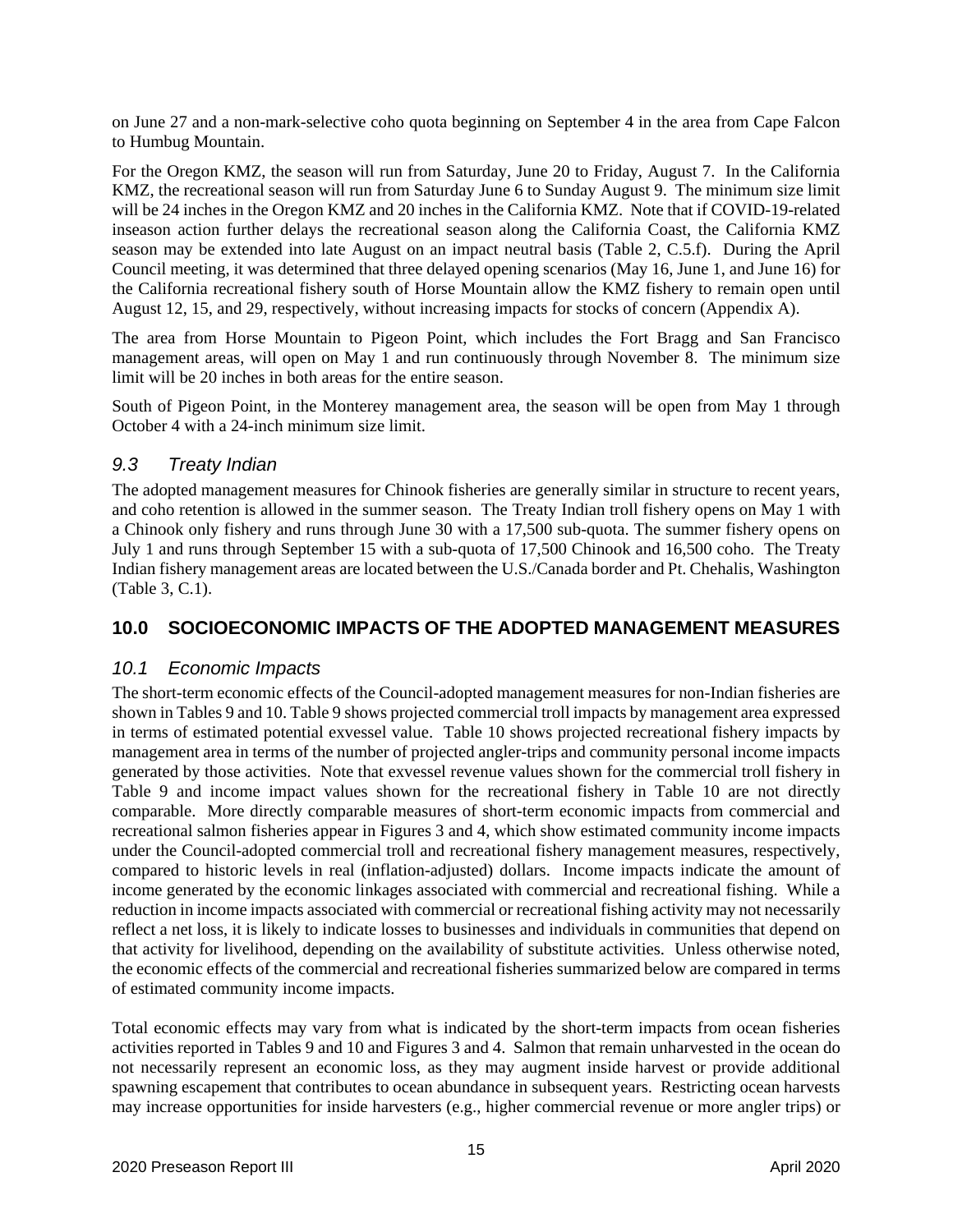contribute to higher inside catch per unit effort (CPUE) representing lower costs for commercial harvesters and/or higher success rates for recreational fishers. Salmon that remain unharvested by both ocean fisheries and inside fisheries may impact future production, although the magnitude of this effect varies depending on the biology of the affected stocks, habitat, and environmental factors.

Exvessel revenues in Table 9 are based on estimated harvest by catch area, while commercial income impacts in Figure 3 are based on projected deliveries by landing area. Historically there has been a divergence between catch and deliveries (landings) associated with a particular area. The difference is due to salmon caught in certain management areas being delivered to ports in neighboring management areas. In an attempt to account for this effect and assign income impacts to the "correct" landing area, adjustments are made based on historical patterns. The patterns are typically inferred from the most recent year's catch and landings data. For example, 2019 data shows there were deliveries of salmon: (1) caught north of Cape Falcon to landing ports between Cape Falcon and Humbug Mountain, (2) caught between Cape Falcon and Humbug Mountain to landing ports in the Oregon KMZ region, (3) caught between Point Arena and Pigeon Point to landing ports in the Fort Bragg region, and (4) caught south of Pigeon Point to landing ports in the San Francisco region.

The expected harvest levels used to model commercial fishery impacts are taken from Table 6. Estimated total harvest combined with the prior year's average Chinook weights per fish and exvessel prices per pound were assumed to be the best indicators of expected revenues in the coming season. Coastwide average Chinook weight per fish in 2019 was approximately 15 percent below the prior year and recent five-year average, while coastwide average Chinook exvessel prices in 2019 were 21 percent lower than the prior year and the lowest in inflation-adjusted terms since 2014. If this year's actual average weight per fish or exvessel prices diverge significantly from what was observed last year, then salmon exvessel revenues and resulting commercial fisheries income impacts projected in this document may prove to be correspondingly biased.

Fishing effort estimates for the recreational fishery south of Cape Falcon are based on measures developed by the STT for modeling biological impacts. STT estimates for south of Cape Falcon use multi-year averages to predict effort for the coming year, as compared to last year. Consequently, if the multi-year average for a particular time period and area happens to be higher than last year's effort level, then the model may forecast an increase in effort for the coming year even though management measures may actually be relatively more constraining, or *vice-versa*.

Recreational fishery effort north of Cape Falcon was estimated using historical CPUE estimates ("success rates") applied to expected harvest levels. Expected recreational harvest levels north of Cape Falcon were projected by multiplying the adopted quotas for the two species by historic ratios of actual catch to actual quotas. Effort was then estimated by multiplying expected recreational harvest levels by recent year weighted average coho and Chinook angler success rates and summing the results. Economic impacts were then calculated using average per trip estimates that considered historic ratios of charter and private vessel angling.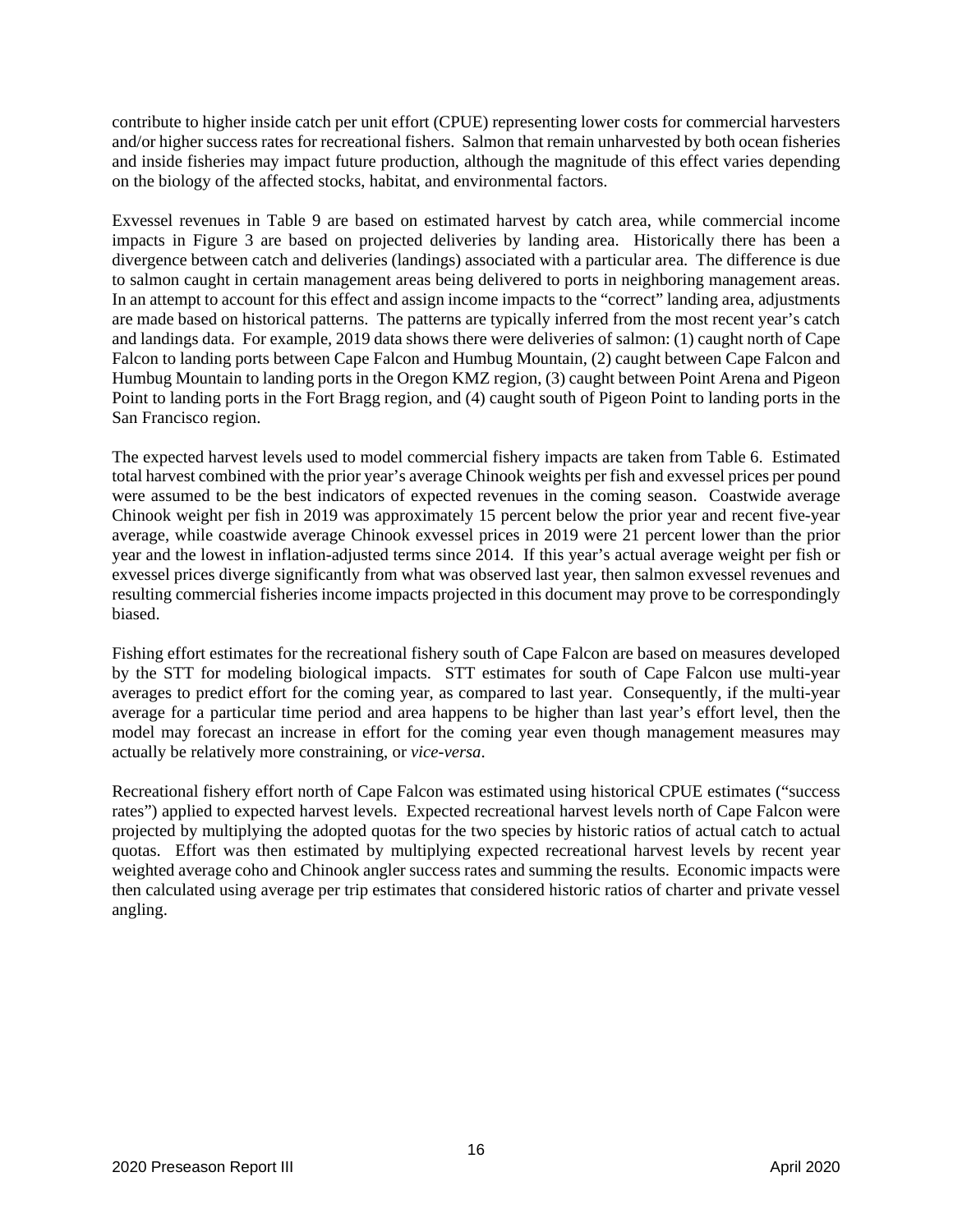#### *10.2 Community Impacts*

Projected income impacts under the Proposed Action in coastal communities adjacent to commercial and recreational salmon fishery management areas are shown in Figure 3 and Figure 4, and comparisons of impacts under the Proposed Action with impacts under Alternatives I, II and III are summarized in Table [1](#page-21-0)1.<sup>1</sup> Projected coastwide income impacts from commercial salmon landings and processing under the Proposed Action are near the top of the range analyzed under the Alternatives but approximately 32 percent lower than estimated total coastwide commercial fisheries income impacts last year (Figure 3 and Table 11). Regionally the picture is mixed, with income impacts from commercial salmon fisheries under the Proposed Action projected to be at least somewhat above last year's level in the three regions north of the Oregon/California border, but below last year's levels in all regions south of the Oregon/California border, including 100 percent lower in the California KMZ (Oregon/California Border to Horse Mountain). With respect to the 2015-2019 inflation-adjusted average, income impacts from commercial salmon fisheries under the Proposed Action are projected to be two percent lower overall coastwide, and below the 2015- 2019 inflation-adjusted average in all regions north of Point Arena, but at least somewhat above the 2015- 2019 inflation-adjusted average in both regions south of Point Arena (Figure 3 and Table 11).

Projected coastwide income impacts from expenditures by recreational salmon anglers under the Proposed Action are in the middle of the range analyzed under the Alternatives and overall are about 17 percent below the estimated total coastwide recreational fisheries income impacts from last year's activity (Table 11 and Figure 4). Regionally the picture is mixed, with recreational fisheries income impacts under the Proposed Action projected to be below last year's level north of Cape Falcon, from Cape Falcon to Humbug Mountain, and south of Pigeon Point, but at least somewhat above last year's level in all other regions. Compared with the 2015-2019 inflation-adjusted average, recreational fisheries income impacts under the Proposed Action are projected to be slightly lower overall coastwide, and lower north of Cape Falcon and in the Oregon KMZ (Humbug Mountain to the Oregon/California border), but above the 2015-2019 inflation-adjusted average in the other five regions (Figure 4 and Table 10, Table 11).

## *10.3 Social Impacts*

The effect of the Proposed Action on other indicators of community social welfare (e.g., poverty, divorce rates, graduation/dropout rates, incidents of domestic violence, etc.) cannot be directly measured. Change in personal income in communities may be used as a rough proxy for other socioeconomic effects to the degree change in these indicators correlates with potential change in income. However, changes in the broader regional economy ("cumulative effects") and long-term trends in fishery-related employment are more likely to drive these indicators of social wellbeing than the short-term economic effects of the Proposed Action.

To the extent practicable, social impacts were considered when non-tribal commercial and recreational salmon seasons were shaped. To minimize regulatory complexity in recreational fisheries, season dates and regulations were kept as consistent as possible within major management areas. Bag limits allow a greater number of fishers to participate in the fishery. Minimum size limits remain consistent throughout the season in most areas, which, in addition to biological benefits, tend to increase regulatory compliance. Where size limits do change in-season, they decrease, such that anglers complying with earlier size limits will still be in compliance with the reduced limits. Efforts were made to accommodate important cultural events such as the Independence Day and Labor Day holidays as well as traditional fishing derby events.

<span id="page-21-0"></span><sup>&</sup>lt;sup>1</sup> Income impacts for recreational fisheries under Alternatives I, II and III summarized in Table 11 may differ for certain regions from those shown in Table 10 and Figure 4 of Preseason Report II due to a change in the weighting factors applied; however the differences do not affect the overall coastwide totals under the Alternatives or inferences regarding the relative rankings of the Alternatives for each region.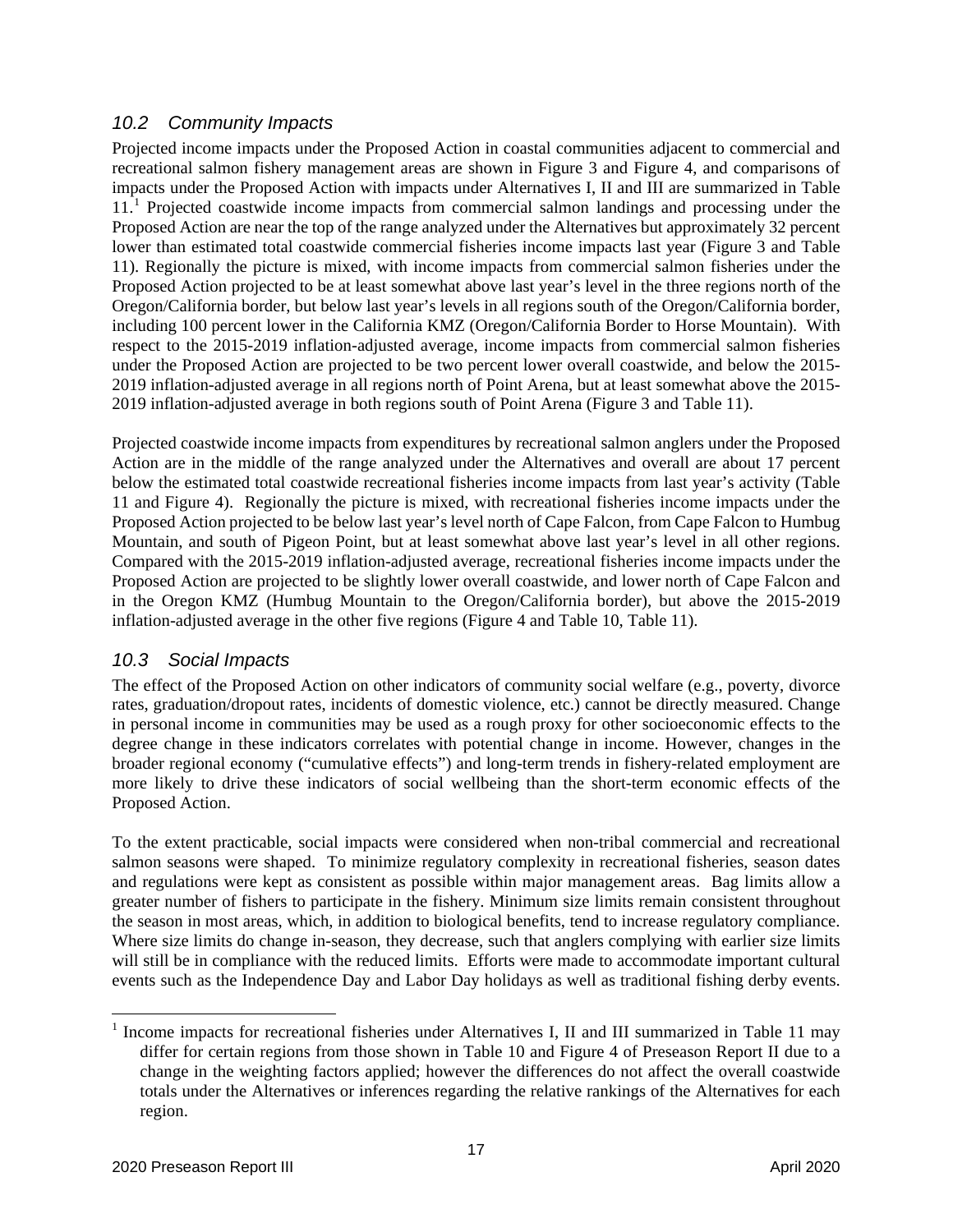Commercial fisheries often include vessel limits per trip or per open period in an effort to stretch quota attainment over a longer period of time. Doing so can provide greater access for smaller vessels, increase safety at sea by making it easier to avoid fishing in inclement weather, improve marketing opportunities, and extend the period during which consumers have access to fresh, wild caught salmon. Notification mechanisms by phone or email allow commercial vessels greater flexibility in choosing a port of landing to take advantage of better markets or to access better infrastructure.

Salmon are an important part of tribal culture and have been since time immemorial. Salmon provide economic, cultural, ceremonial, and subsistence benefits to west coast tribal communities. Under the Proposed Action, based on the adopted Chinook and coho quotas, Washington coastal treaty tribes are projected to have similar opportunities for Chinook, but substantially reduced ocean coho opportunity, when compared with 2019 (Table 3 and Table 6). The Klamath River tribal share under the Proposed Action is 8,632 adult KRFC, a substantial decrease from the 2019 allocation of 32,401 adult KRFC. Note that as with the non-tribal commercial and recreational salmon fisheries described in section 10.1 Economic Impacts, restricting ocean salmon harvests may allow increased opportunities for inside harvest and escapement (and vice versa).

## **11.0 ENVIRONMENTAL EFFECTS OF THE PROPOSED ACTION**

The Proposed Action, adoption of the 2020 ocean salmon regulations, was assessed relative to the environmental components and criteria established in Preseason Report II (Part 2 of this EA). The impacts of the Proposed Action on most target stocks and ESA-listed salmon fall within the range of impacts analyzed for the Alternatives in Preseason Report II. For stocks where the impacts of the Proposed Action may fall outside the range of impacts under the Alternatives in Preseason Report II, such impacts result from the shaping of fisheries that occur outside of the Council area, and are within the impact limitations of the FMP, ESA consultation standards, and PST (Table 11). Economic impacts of the Proposed Action fall within the range of impacts projected for the Alternatives in Preseason Report II as summarized in Table 11.

Under No Action, the seasons would be the same as in 2019. Although not true for all regions, relative to No Action (as represented by the 2019 values) the Proposed Action would provide lower overall coastwide income impacts from both commercial and recreational fishing (Table 11).

As stated in Preseason Report II, it was not possible to discern differences in the effects of the Alternatives or Proposed Action on other components of the environment (non-target fish species, marine mammals, other ESA-listed species, sea birds, biodiversity and ecosystem function, and public health and safety), and the effects were not expected to be significant.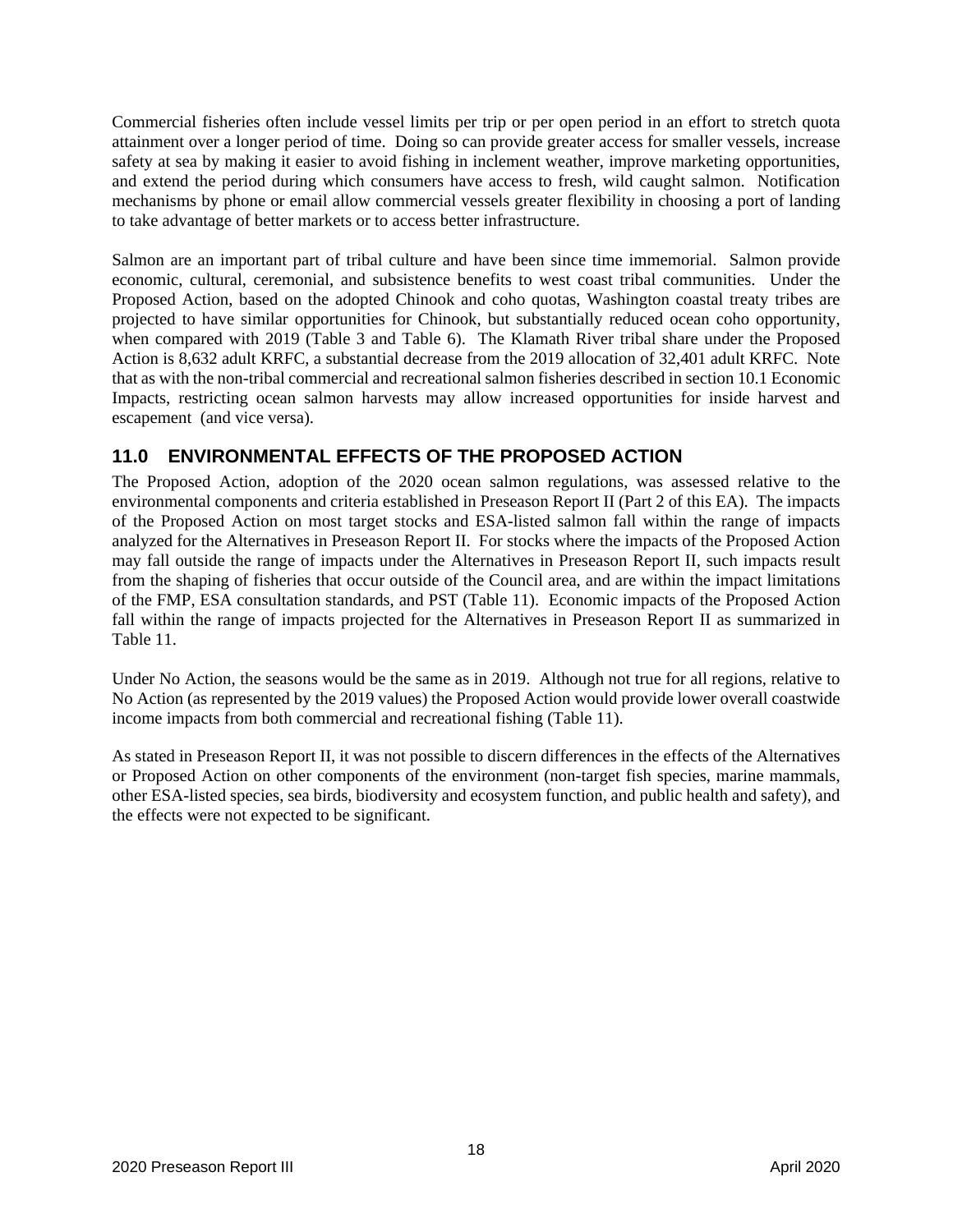TABLE 1. 2020 Commercial troll management measures for non-Indian ocean salmon fisheries - Council adopted. (Page 1 of 7)

| A. SEASON DESCRIPTIONS                                                                                                                                                                                                                                                                                                                                                                                                                                                                                                                                                                                                                                                                                                                                                                                                                                                                                                                                                                                                                                              |  |  |  |
|---------------------------------------------------------------------------------------------------------------------------------------------------------------------------------------------------------------------------------------------------------------------------------------------------------------------------------------------------------------------------------------------------------------------------------------------------------------------------------------------------------------------------------------------------------------------------------------------------------------------------------------------------------------------------------------------------------------------------------------------------------------------------------------------------------------------------------------------------------------------------------------------------------------------------------------------------------------------------------------------------------------------------------------------------------------------|--|--|--|
| North of Cape Falcon                                                                                                                                                                                                                                                                                                                                                                                                                                                                                                                                                                                                                                                                                                                                                                                                                                                                                                                                                                                                                                                |  |  |  |
| <b>Supplemental Management Information</b>                                                                                                                                                                                                                                                                                                                                                                                                                                                                                                                                                                                                                                                                                                                                                                                                                                                                                                                                                                                                                          |  |  |  |
| 1. Overall non-Indian TAC: 54,000 Chinook and 28,500 coho marked with a healed adipose fin clip (marked).<br>2. Non-Indian commercial troll TAC: 27,640 Chinook and 2,000 marked coho.                                                                                                                                                                                                                                                                                                                                                                                                                                                                                                                                                                                                                                                                                                                                                                                                                                                                              |  |  |  |
| 3. Trade: Commercial troll traded 2,560 marked coho to the recreational fishery for 640 Chinook.                                                                                                                                                                                                                                                                                                                                                                                                                                                                                                                                                                                                                                                                                                                                                                                                                                                                                                                                                                    |  |  |  |
| Model run: Coho: 2032, Chinook: 3120                                                                                                                                                                                                                                                                                                                                                                                                                                                                                                                                                                                                                                                                                                                                                                                                                                                                                                                                                                                                                                |  |  |  |
|                                                                                                                                                                                                                                                                                                                                                                                                                                                                                                                                                                                                                                                                                                                                                                                                                                                                                                                                                                                                                                                                     |  |  |  |
| U.S./Canada Border to Cape Falcon<br>• May 6 through the earlier of June 28, or 13,820 Chinook. No more than 5,100 of which may be caught in the area between the<br>U.S./Canada border and the Queets River, and no more than 3,770 of which may be caught in the area between Leadbetter Pt.<br>and Cape Falcon (C.8).                                                                                                                                                                                                                                                                                                                                                                                                                                                                                                                                                                                                                                                                                                                                            |  |  |  |
| Open seven days per week (C.1). All salmon, except coho (C.4, C.7). Chinook minimum size limit of 28 inches total length (B).<br>See compliance requirements (C.1) and gear restrictions and definitions (C.2, C.3).                                                                                                                                                                                                                                                                                                                                                                                                                                                                                                                                                                                                                                                                                                                                                                                                                                                |  |  |  |
| In the area between the U.S./Canada border and the Queets River, the landing and possession limit is 75 Chinook per vessel per<br>landing week (Thurs.-Wed.) (C.1, C.6).                                                                                                                                                                                                                                                                                                                                                                                                                                                                                                                                                                                                                                                                                                                                                                                                                                                                                            |  |  |  |
| In the area between Leadbetter Pt. and Cape Falcon, the landing and possession limit is 75 Chinook per vessel per landing week<br>(Thurs.-Wed.) (C.1, C.6).                                                                                                                                                                                                                                                                                                                                                                                                                                                                                                                                                                                                                                                                                                                                                                                                                                                                                                         |  |  |  |
| When it is projected that approximately 75% of the overall Chinook guideline has been landed, or approximately 75% of any of the<br>individual Chinook subarea guidelines have been landed, inseason action will be considered to ensure the guideline is not<br>exceeded.                                                                                                                                                                                                                                                                                                                                                                                                                                                                                                                                                                                                                                                                                                                                                                                          |  |  |  |
| In 2021, the season will open May 1 for all salmon except coho consistent with preseason regulations as described for this area<br>and subareas for May 6-June 28, 2020, including subarea salmon guidelines and weekly vessel limits. These regulations would<br>apply from the opening of the fishery on May 1, 2021, until modified following Council review at its March and/or April 2021<br>meetings. Catch during this opening will be counted towards quotas set for this area and subareas at the April 2021 meeting.                                                                                                                                                                                                                                                                                                                                                                                                                                                                                                                                      |  |  |  |
| U.S./Canada Border to Cape Falcon<br>• July 1 through the earlier of September 30, or 13,820 Chinook or 2,000 coho (C.8).                                                                                                                                                                                                                                                                                                                                                                                                                                                                                                                                                                                                                                                                                                                                                                                                                                                                                                                                           |  |  |  |
| Open seven days per week. All salmon. Chinook minimum size limit of 28 inches total length. Coho minimum size limit of 16<br>inches total length (B, C.1). All coho must be marked with a healed adipose fin clip (C.8.e). No chum retention north of Cape<br>Alava, Washington in August and September (C.4, C.7). See compliance requirements (C.1) and gear restrictions and definitions<br>(C.2, C.3).                                                                                                                                                                                                                                                                                                                                                                                                                                                                                                                                                                                                                                                          |  |  |  |
| Landing and possession limit of 10 marked coho per vessel per landing week (Thurs.-Wed.) (C.1).                                                                                                                                                                                                                                                                                                                                                                                                                                                                                                                                                                                                                                                                                                                                                                                                                                                                                                                                                                     |  |  |  |
| For all commercial troll fisheries north of Cape Falcon:                                                                                                                                                                                                                                                                                                                                                                                                                                                                                                                                                                                                                                                                                                                                                                                                                                                                                                                                                                                                            |  |  |  |
| Mandatory closed areas include: Salmon troll Yelloweye Rockfish Conservation Area, Cape Flattery, and Columbia Control Zones, and<br>beginning August 10, the Grays Harbor Control Zone (C.5). Vessels must land and deliver their salmon within 24 hours of any closure of<br>this fishery.                                                                                                                                                                                                                                                                                                                                                                                                                                                                                                                                                                                                                                                                                                                                                                        |  |  |  |
| Vessels fishing or in possession of salmon north of Leadbetter Point must land and deliver all species of fish in a Washington port and must<br>possess a Washington troll and/or salmon delivery license. Vessels may not land fish east of the Sekiu River or east of the Megler-Astoria<br>bridge. For delivery to Washington ports south of Leadbetter Point, vessels must notify the Washington Department of Fish and Wildlife at<br>360-249-1215 prior to crossing the Leadbetter Point line with area fished, total Chinook, coho, and halibut catch aboard, and destination<br>with approximate time of delivery. During any single trip, only one side of the Leadbetter Point line may be fished (C.11).                                                                                                                                                                                                                                                                                                                                                 |  |  |  |
| Vessels fishing or in possession of salmon while fishing south of Leadbetter Point must land and deliver all species of fish within the area<br>and south of Leadbetter Point, except that Oregon permitted vessels may also land all species of fish in Garibaldi, Oregon. Under state<br>law, vessels must report their catch on a state fish receiving ticket. Oregon State regulations require all fishers landing salmon into Oregon<br>from any fishery between Leadbetter Point, Washington and Cape Falcon, Oregon to notify ODFW within one hour of delivery or prior to<br>transport away from the port of landing by either calling 541-867-0300 ext. 271 or sending notification via e-mail to<br>nfalcon.trollreport@state.or.us. Notification shall include vessel name and number, number of salmon by species, port of landing and<br>location of delivery, and estimated time of delivery. Inseason actions may modify harvest quidelines in later fisheries to achieve or prevent<br>exceeding the overall allowable troll harvest impacts (C.8). |  |  |  |
| Vessels in possession of salmon north of the Queets River may not cross the Queets River line without first notifying WDFW at 360-249-<br>1215 with area fished, total Chinook, coho, and halibut catch aboard and destination. Vessels in possession of salmon south of the Queets<br>River may not cross the Queets River line without first notifying WDFW at 360-249-1215 with area fished, total Chinook, coho, and halibut<br>catch aboard, and destination (C.11).                                                                                                                                                                                                                                                                                                                                                                                                                                                                                                                                                                                           |  |  |  |
|                                                                                                                                                                                                                                                                                                                                                                                                                                                                                                                                                                                                                                                                                                                                                                                                                                                                                                                                                                                                                                                                     |  |  |  |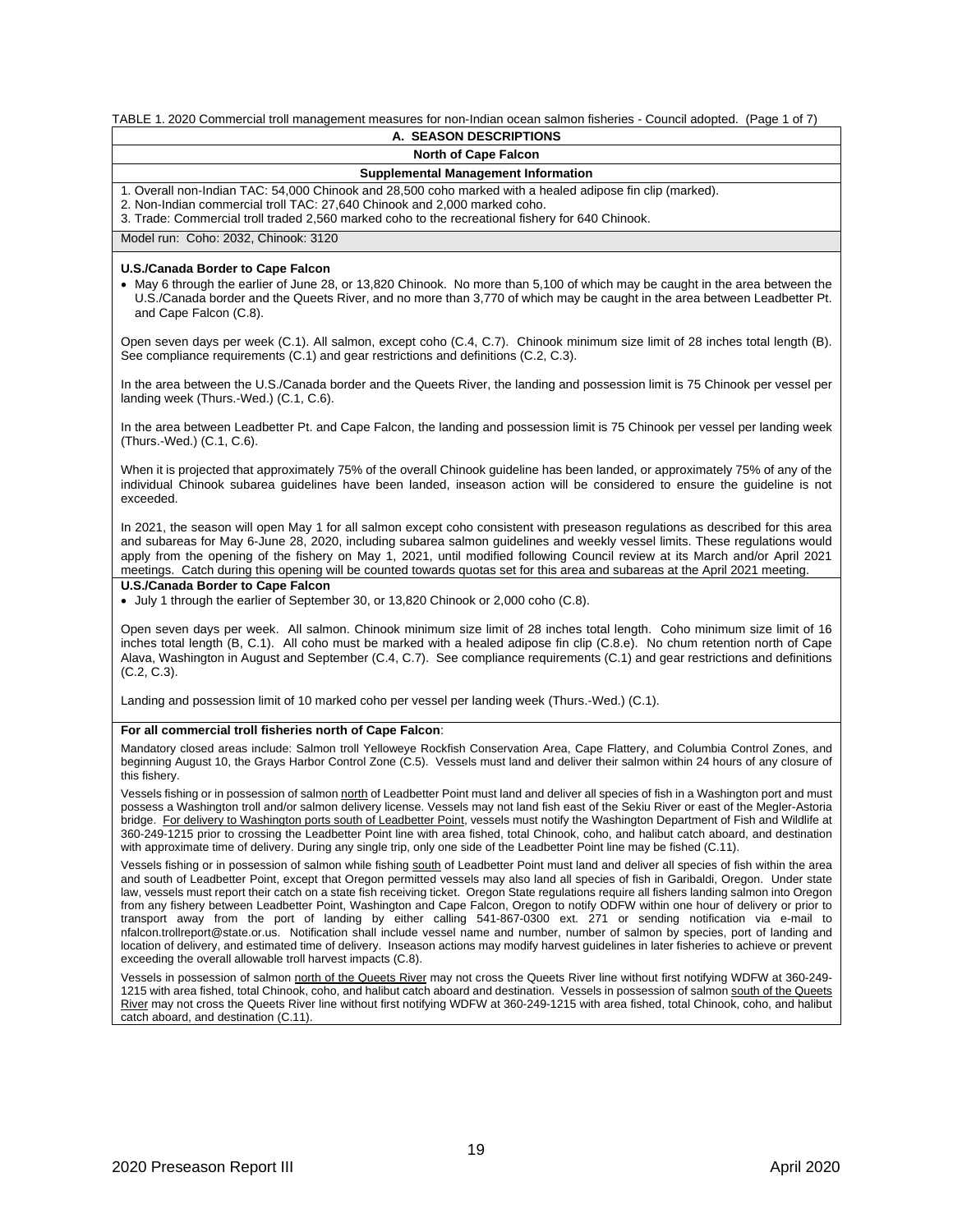TABLE 1. 2020 Commercial troll management measures for non-Indian ocean salmon fisheries **–** Council adopted. (Page 2 of 7) **A. SEASON DESCRIPTIONS South of Cape Falcon Supplemental Management Information** 1. Sacramento River fall Chinook spawning escapement of 233,174 hatchery and natural area adults. 2. Sacramento Index exploitation rate of 50.7%. 3. Klamath River recreational fishery allocation: 1,296 adult Klamath River fall Chinook. 4. Klamath tribal allocation: 8,632 adult Klamath River fall Chinook. 5. CA/OR share of Klamath River fall Chinook commercial ocean harvest: 61% / 39%. 6. Fisheries may need to be adjusted to meet NMFS ESA consultation standards, FMP requirements, other management objectives, or upon receipt of new allocation recommendations from the California Fish and Game Commission. **Cape Falcon to Humbug Mt.** • April 20-30; • May 1-5, 26-31; • June 4-30; • July 1-31; • August 1-25; • September 1-October 31 (C.8.g, C.9). Open seven days per week. All salmon except coho (C.4, C.7). Chinook minimum size limit of 28 inches total length (B, C.1). All vessels fishing in the area must land their salmon in the State of Oregon. See gear restrictions and definitions (C.2, C.3). Beginning September 1, no more than 75 Chinook allowed per vessel per landing week (Thurs.-Wed.). In 2021, the season will open March 15 for all salmon except coho. Chinook minimum size limit of 28 inches total length (B, C.1). Gear and other restrictions same as in 2020 (C.2, C.3, C.4). This opening could be modified following Council review at its March 2021 meetings (C.8). **Humbug Mt. to OR/CA Border (Oregon KMZ)** • April 20-30; • May 1-5, 26-31; • June 4 through the earlier of June 30, or a 700 Chinook quota; • July 1 through the earlier of July 31, or a 300 Chinook quota (C.8.g, C.9). Open seven days per week. All salmon except coho (C.4, C.7). Chinook minimum size limit of 28 inches total length (B, C.1).See compliance requirements (C.1) and gear restrictions and definitions (C.2, C.3). Prior to June 4, all salmon caught in this area must be landed and delivered in the State of Oregon. June 4-July 31 weekly landing and possession limit of 40 Chinook per vessel per landing week (Thurs.-Wed.)(C.8.f). Any remaining portion of Chinook quotas may be transferred inseason on an impact neutral basis to the next open quota period (C.8.b). All vessels fishing in this area during June and July, must land and deliver all salmon within this area or into Port Orford within 24 hours of any closure of this fishery and prior to fishing outside of this area(C.6). For all quota managed seasons (June and July), Oregon state regulations require fishers to notify ODFW within one hour of landing and prior to transport away from the port of landing by calling 541-867-0300 Ext. 252 or sending notification via e-mail to kmzor.trollreport@state.or.us, with vessel name and number, number of salmon by species, location of delivery, and estimated time of delivery. In 2021, the season will open March 15 for all salmon except coho. Chinook minimum size limit of 28 inches total length (B; C.1). Gear restrictions same as in 2020 (C.2, C.3, C.4). This season would open without quota or weekly landing limits unless modified following Council review at its March 2021 meeting (C.8).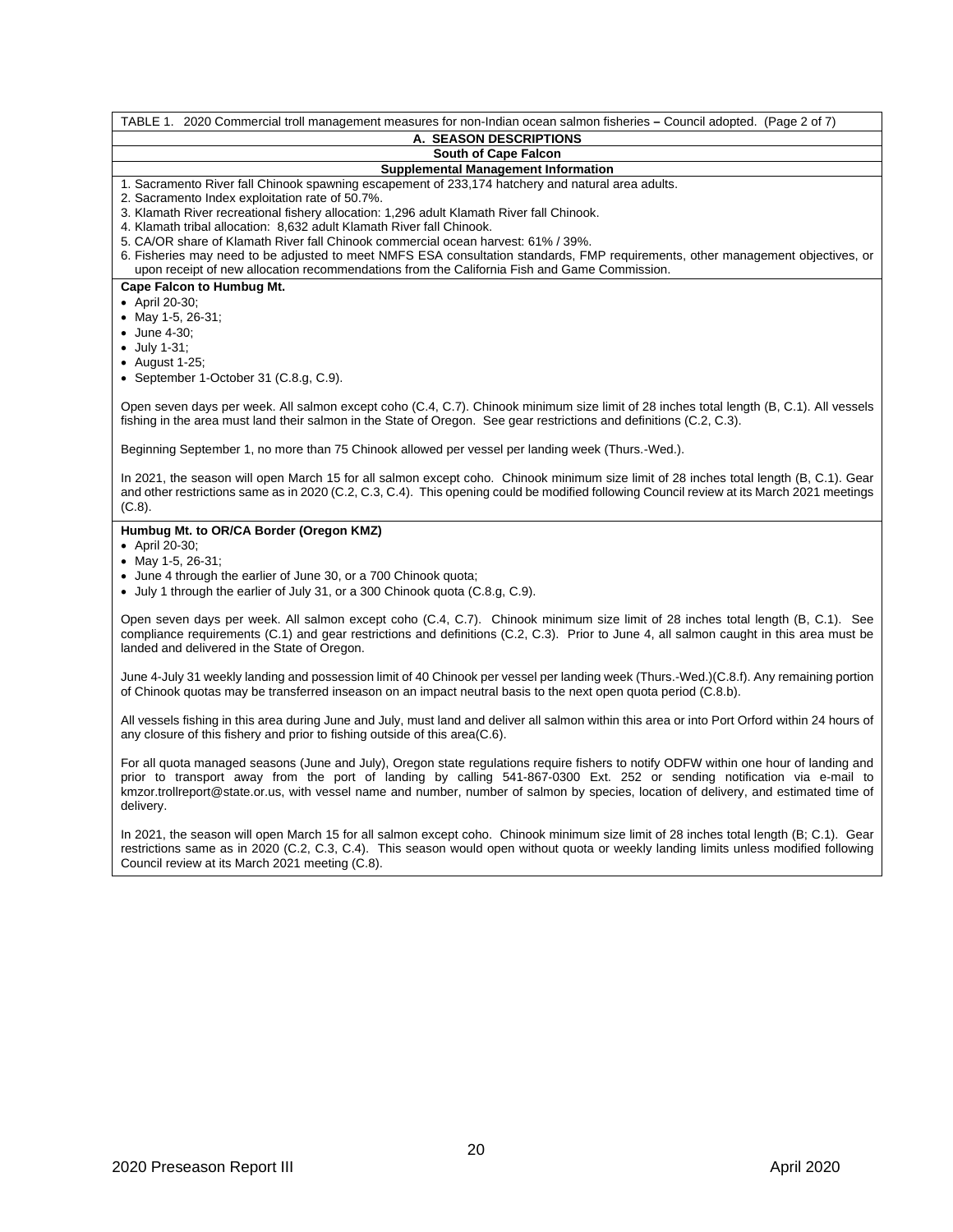| TABLE 1. 2020 Commercial troll management measures for non-Indian ocean salmon fisheries - Council adopted. (Page 3 of 7)                                                                                                                                                                                                                                                                                                                                                                                            |
|----------------------------------------------------------------------------------------------------------------------------------------------------------------------------------------------------------------------------------------------------------------------------------------------------------------------------------------------------------------------------------------------------------------------------------------------------------------------------------------------------------------------|
| A. SEASON DESCRIPTIONS                                                                                                                                                                                                                                                                                                                                                                                                                                                                                               |
| <b>South of Cape Falcon</b>                                                                                                                                                                                                                                                                                                                                                                                                                                                                                          |
| <b>Supplemental Management Information</b>                                                                                                                                                                                                                                                                                                                                                                                                                                                                           |
| OR/CA Border to Humboldt South Jetty (California KMZ)<br>• Closed $(C.9)$ .                                                                                                                                                                                                                                                                                                                                                                                                                                          |
| In 2021, the season will open May 1 through the earlier of May 31, or a 3,000 Chinook quota. Chinook minimum size limit of 27 inches                                                                                                                                                                                                                                                                                                                                                                                 |
| total length. Landing and possession limit of 20 Chinook per vessel per day (C.8.f). Open five days per week (Fri.-Tue.). All salmon except                                                                                                                                                                                                                                                                                                                                                                          |
| coho (C.4, C.7). Any remaining portion of Chinook quotas may be transferred inseason on an impact neutral basis to the next open quota                                                                                                                                                                                                                                                                                                                                                                               |
| period (C.8.b). All fish caught in this area must be landed within the area, within 24 hours of any closure of the fishery (C.6), and prior to                                                                                                                                                                                                                                                                                                                                                                       |
| fishing outside the area (C.10). See compliance requirements (C.1) and gear restrictions and definitions (C.2, C.3). Klamath Control Zone                                                                                                                                                                                                                                                                                                                                                                            |
| closed (C.5.e). See California State regulations for an additional closures adjacent to the Smith River. This opening could be modified                                                                                                                                                                                                                                                                                                                                                                              |
| following Council review at its March or April 2021 meetings.                                                                                                                                                                                                                                                                                                                                                                                                                                                        |
| Humboldt South Jetty to Horse Mt.<br>• Closed.                                                                                                                                                                                                                                                                                                                                                                                                                                                                       |
| When the fishery is closed between the OR/CA border and Humbug Mountain (C.11) and open to the south, vessels with fish on board                                                                                                                                                                                                                                                                                                                                                                                     |
| caught in the open area off California may seek temporary mooring in Brookings, Oregon prior to landing in California only if such vessels                                                                                                                                                                                                                                                                                                                                                                           |
| first notify the Chetco River Coast Guard Station via VHF channel 22A between the hours of 0500 and 2200 and provide the vessel name,                                                                                                                                                                                                                                                                                                                                                                                |
| number of fish on board, and estimated time of arrival (C.6).                                                                                                                                                                                                                                                                                                                                                                                                                                                        |
| Horse Mt. to Point Arena (Fort Bragg)                                                                                                                                                                                                                                                                                                                                                                                                                                                                                |
| • August $1-10$ ;                                                                                                                                                                                                                                                                                                                                                                                                                                                                                                    |
| • September $1-30$ (C.8.g, C.9).                                                                                                                                                                                                                                                                                                                                                                                                                                                                                     |
| Open seven days per week. All salmon except coho (C.4, C.7). Chinook minimum size limit of 27 inches total length (B, C.1). See                                                                                                                                                                                                                                                                                                                                                                                      |
| compliance requirements (C.1) and gear restrictions and definitions (C.2, C.3). All salmon must be landed in California and north of Point                                                                                                                                                                                                                                                                                                                                                                           |
| Arena $(C.6)$ .                                                                                                                                                                                                                                                                                                                                                                                                                                                                                                      |
| In 2021, the season will open April 15 for all salmon except coho. Chinook minimum size limit of 27 inches total length. Gear restrictions                                                                                                                                                                                                                                                                                                                                                                           |
| same as in 2020. This opening could be modified following Council review at its March or April 2021 meetings.                                                                                                                                                                                                                                                                                                                                                                                                        |
| Point Arena to Pigeon Point (San Francisco)                                                                                                                                                                                                                                                                                                                                                                                                                                                                          |
| • May 6-12, 18-31;                                                                                                                                                                                                                                                                                                                                                                                                                                                                                                   |
| $\bullet$ June 1-6, 14-30;                                                                                                                                                                                                                                                                                                                                                                                                                                                                                           |
| $\bullet$ July 13-31;                                                                                                                                                                                                                                                                                                                                                                                                                                                                                                |
| • August 1-28;                                                                                                                                                                                                                                                                                                                                                                                                                                                                                                       |
| • September $1-30$ (C.8.g, C.9).                                                                                                                                                                                                                                                                                                                                                                                                                                                                                     |
| Open seven days per week. All salmon except coho (C.4, C.7). Chinook minimum size limit of 27 inches total length through August,<br>then 26 inches thereafter (B, C.1). See compliance requirements (C.1) and gear restrictions and definitions (C.2, C.3). All salmon must<br>be landed in California. All salmon caught in the area prior to September 1 must be landed and offloaded no later than 11:59 p.m., August<br>30 (C.6). During September, all salmon must be landed south of Point Arena (C.6, C.11). |
| In 2021, the season will open May 1 for all salmon except coho. Chinook minimum size limit of 27 inches total length. Gear restrictions<br>same as in 2020. This opening could be modified following Council review at its March or April 2021 meetings.                                                                                                                                                                                                                                                             |
|                                                                                                                                                                                                                                                                                                                                                                                                                                                                                                                      |
| Point Reyes to Point San Pedro (Fall Area Target Zone)                                                                                                                                                                                                                                                                                                                                                                                                                                                               |
| October 1-2, 5-9, 12-15.<br>Open five days per week (Mon.-Fri.). All salmon except coho (C.4, C.7). Chinook minimum size limit of 26 inches total length (B, C.1). All                                                                                                                                                                                                                                                                                                                                               |
| salmon caught in this area must be landed between Point Arena and Pigeon Point (C.6, C.11). See compliance requirements (C.1) and<br>gear restrictions and definitions (C.2, C.3).                                                                                                                                                                                                                                                                                                                                   |
| Pigeon Point to U.S./Mexico Border (Monterey)                                                                                                                                                                                                                                                                                                                                                                                                                                                                        |
| • May 1-12, 18-31;                                                                                                                                                                                                                                                                                                                                                                                                                                                                                                   |
| • June 1-6, 14-30;                                                                                                                                                                                                                                                                                                                                                                                                                                                                                                   |
| $\bullet$ July 13-31;<br>• August 1-28 (C.8.g, C.9).                                                                                                                                                                                                                                                                                                                                                                                                                                                                 |
|                                                                                                                                                                                                                                                                                                                                                                                                                                                                                                                      |
| Open seven days per week. All salmon except coho (C.4, C.7). Chinook minimum size limit of 27 inches total length (B, C.1). See                                                                                                                                                                                                                                                                                                                                                                                      |
| compliance requirements (C.1) and gear restrictions and definitions (C.2, C.3). All salmon must be landed in California. All salmon caught<br>in the area must be landed and offloaded no later than $11:59$ p.m., August 30 (C.6).                                                                                                                                                                                                                                                                                  |
|                                                                                                                                                                                                                                                                                                                                                                                                                                                                                                                      |
| In 2021, the season will open May 1 for all salmon except coho. Chinook minimum size limit of 27 inches total length. Gear restrictions<br>same as in 2020. This opening could be modified following Council review at its March or April 2021 meeting.                                                                                                                                                                                                                                                              |
| For all commercial troll fisheries In California: California State regulations require all salmon be made available to a CDFW<br>representative for sampling immediately at port of landing. Any person in possession of a salmon with a missing adipose fin, upon request<br>by an authorized agent or employee of the CDFW, shall immediately relinquish the head of the salmon to the State (California Fish and<br>Game Code §8226).                                                                             |
|                                                                                                                                                                                                                                                                                                                                                                                                                                                                                                                      |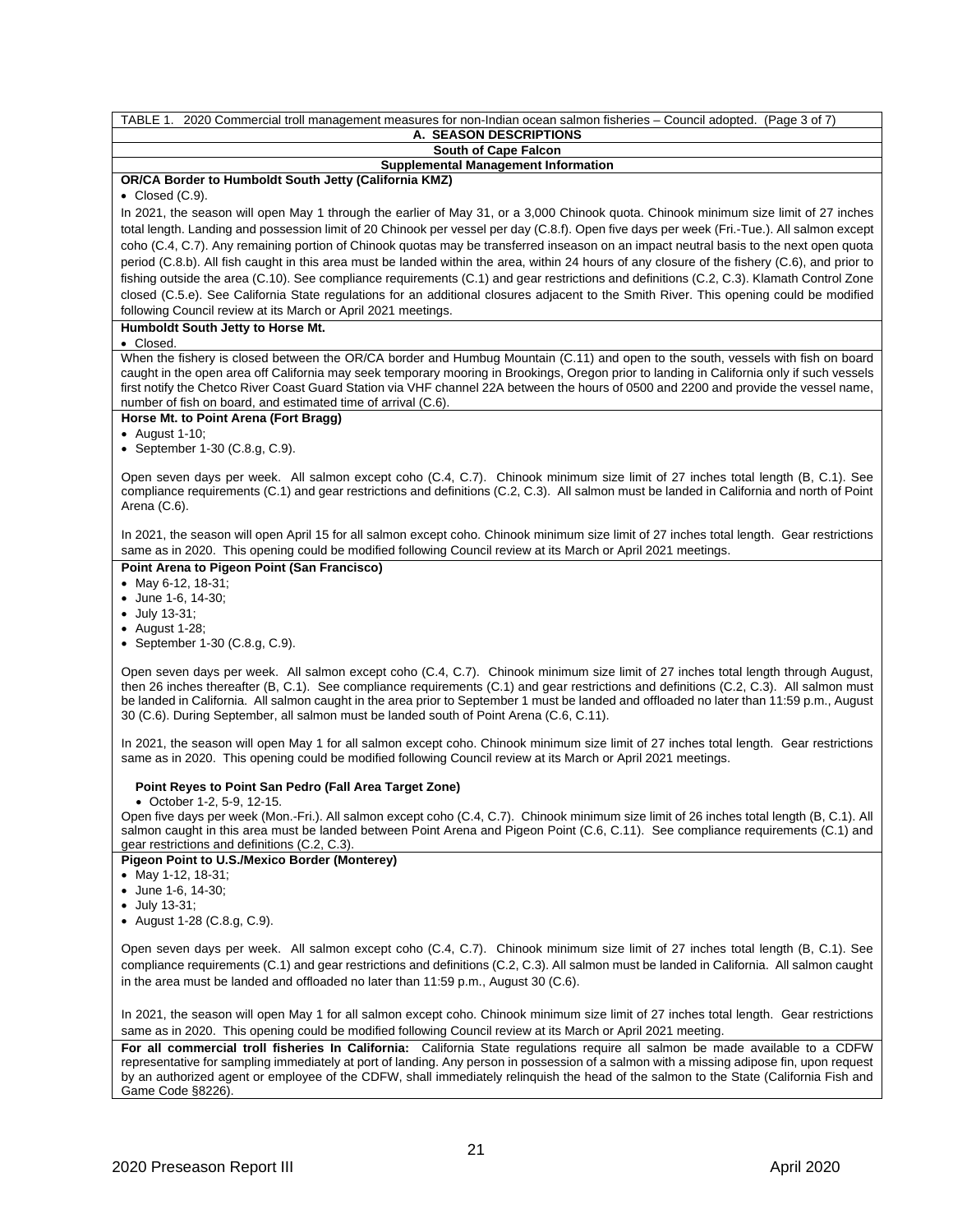|                                                | Chinook         |              | Coho            |              |      |
|------------------------------------------------|-----------------|--------------|-----------------|--------------|------|
| Area (when open)                               | Total<br>Length | Head-<br>off | Total<br>Length | Head-<br>off | Pink |
| North of Cape Falcon                           | 28              | 21.5         | 16              | 12           | None |
| Cape Falcon to Humbug Mt.                      | 28              | 21.5         |                 |              | None |
| Humbug Mt. to OR/CA Border (OR KMZ)            | 28              | 21.5         |                 |              | None |
| OR/CA Border to Humboldt South Jetty (CA KMZ)  | Closed          | ۰            |                 |              |      |
| Horse Mt. to Pt. Arena (FB)                    | 27              | 20.5         |                 |              | 27   |
| Pt. Arena to Pigeon Pt. (SF) through August    | 27              | 20.5         |                 |              | 27   |
| Pt. Arena to Pigeon Pt. (SF) September-October | 26              | 19.5         |                 |              | 26   |
| Pigeon Pt. to U.S./Mexico Border (MO)          | 27              | 20.5         |                 |              | 27   |

#### **B. MINIMUM SIZE (Inches) (See C.1)**

#### **C. REQUIREMENTS, DEFINITIONS, RESTRICTIONS, OR EXCEPTIONS**

C.1. Compliance with Minimum Size or Other Special Restrictions: All salmon on board a vessel must meet the minimum size, landing/possession limit, or other special requirements for the area being fished and the area in which they are landed if the area is open or has been closed less than 48 hours for that species of salmon. Salmon may be landed in an area that has been closed for a species of salmon more than 48 hours only if they meet the minimum size, landing/possession limit, or other special requirements for the area in which they were caught. Salmon may not be filleted prior to landing.

Any person who is required to report a salmon landing by applicable state law must include on the state landing receipt for that landing both the number and weight of salmon landed by species. States may require fish landing/receiving tickets be kept on board the vessel for 90 days or more after landing to account for all previous salmon landings.

## C.2. Gear Restrictions:<br>a. Salmon may

- Salmon may be taken only by hook and line using single point, single shank, barbless hooks.
- b. Cape Falcon, Oregon, to the OR/CA border: No more than 4 spreads are allowed per line.
- c. OR/CA border to U.S./Mexico border: No more than 6 lines are allowed per vessel, and barbless circle hooks are required when fishing with bait by any means other than trolling.
- C.3. Gear Definitions:

*Trolling defined*: Fishing from a boat or floating device that is making way by means of a source of power, other than drifting by means of the prevailing water current or weather conditions.

*Troll fishing gear defined*: One or more lines that drag hooks behind a moving fishing vessel engaged in trolling. In that portion of the fishery management area off Oregon and Washington, the line or lines must be affixed to the vessel and must not be intentionally disengaged from the vessel at any time during the fishing operation.

*Spread defined*: A single leader connected to an individual lure and/or bait.

*Circle hook defined*: A hook with a generally circular shape and a point which turns inward, pointing directly to the shank at a 90º angle.

#### C.4. Vessel Operation in Closed Areas with Salmon on Board:

- a. Except as provided under C.4.b below, it is unlawful for a vessel to have troll or recreational gear in the water while in any area closed to fishing for a certain species of salmon, while possessing that species of salmon; however, fishing for species other than salmon is not prohibited if the area is open for such species, and no salmon are in possession.
- b. When Genetic Stock Identification (GSI) samples will be collected in an area closed to commercial salmon fishing, the scientific research permit holder shall notify NOAA OLE, USCG, CDFW, WDFW, ODFW, and OSP at least 24 hours prior to sampling and provide the following information: the vessel name, date, location and time collection activities will be done. Any vessel collecting GSI samples in a closed area shall not possess any salmon other than those from which GSI samples are being collected. Salmon caught for collection of GSI samples must be immediately released in good condition after collection of samples.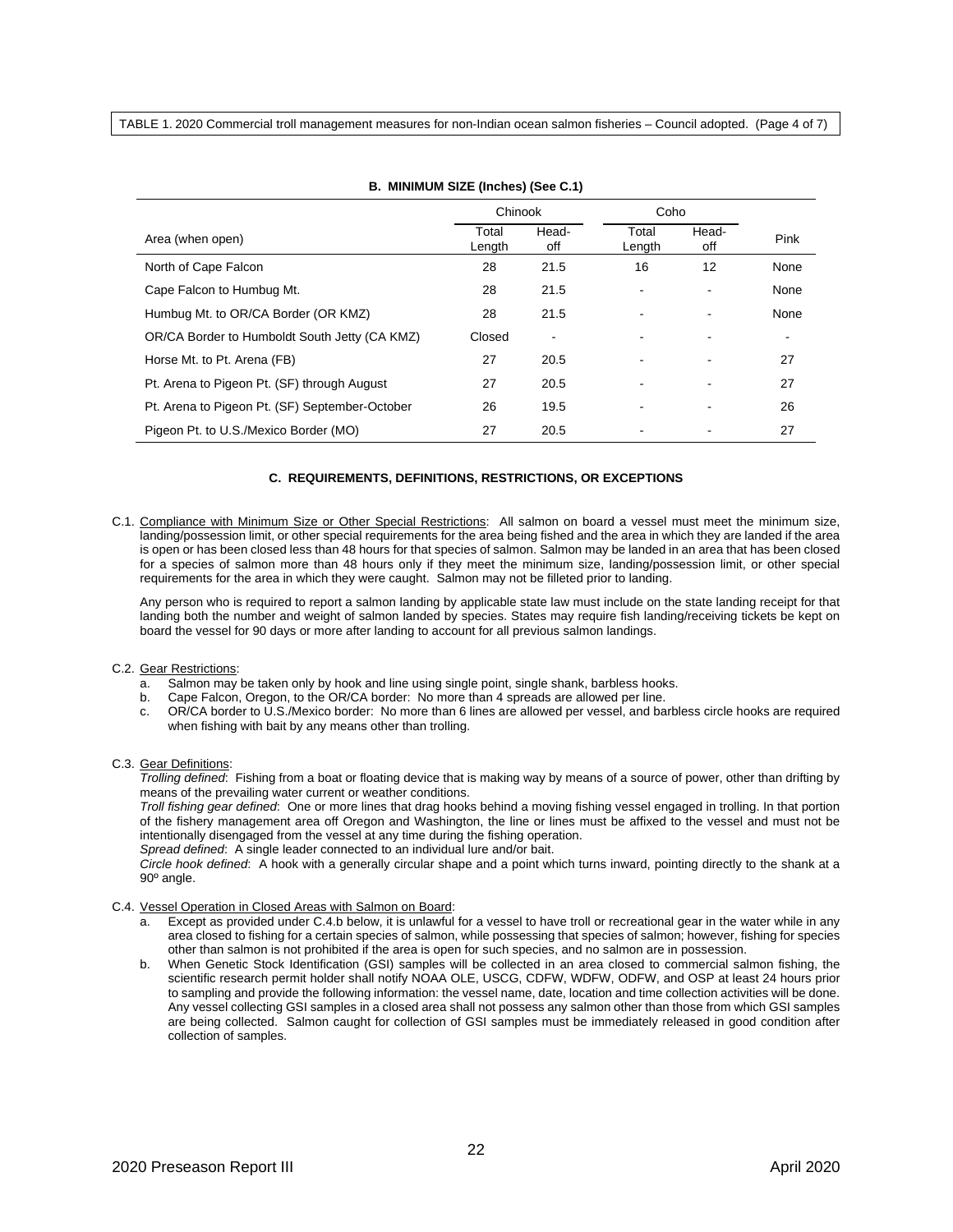#### **C. REQUIREMENTS, DEFINITIONS, RESTRICTIONS, OR EXCEPTIONS (***continued)*

C.5. Control Zone Definitions:

- a. *Cape Flattery Control Zone*  The area from Cape Flattery (48º23'00" N. lat.) to the northern boundary of the U.S. EEZ; and the area from Cape Flattery south to Cape Alava (48º10'00" N. lat.) and east of 125º05'00" W. long.
- b. *Mandatory Yelloweye Rockfish Conservation Area* The area in Washington Marine Catch Area 3 from 48°00.00' N. lat.; 125°14.00' W. long. to 48°02.00' N. lat.; 125°14.00' W. long. to 48°02.00' N. lat.; 125°16.50' W. long. to 48°00.00' N. lat.; 125°16.50' W. long. and connecting back to 48°00.00' N. lat.; 125°14.00' W. long.
- c. *Grays Harbor Control Zone* The area defined by a line drawn from the Westport Lighthouse (46° 53'18" N. lat., 124° 07'01" W. long.) to Buoy #2 (46° 52'42" N. lat., 124°12'42" W. long.) to Buoy #3 (46° 55'00" N. lat., 124°14'48" W. long.) to the Grays Harbor north jetty (46° 55'36" N. lat., 124°10'51" W. long.).
- d. *Columbia Control Zone* An area at the Columbia River mouth, bounded on the west by a line running northeast/southwest between the red lighted Buoy #4 (46°13'35" N. lat., 124°06'50" W. long.) and the green lighted Buoy #7 (46°15'09' N. lat., 124°06'16" W. long.); on the east, by the Buoy #10 line which bears north/south at 357° true from the south jetty at 46°14'00" N. lat.,124°03'07" W. long. to its intersection with the north jetty; on the north, by a line running northeast/southwest between the green lighted Buoy #7 to the tip of the north jetty (46°15'48" N. lat., 124°05'20" W. long.), and then along the north jetty to the point of intersection with the Buoy #10 line; and, on the south, by a line running northeast/southwest between the red lighted Buoy #4 and tip of the south jetty (46°14'03" N. lat., 124°04'05" W. long.), and then along the south jetty to the point of intersection with the Buoy #10 line.
- e. *Klamath Control Zone* The ocean area at the Klamath River mouth bounded on the north by 41°38'48" N. lat. (approximately 6 nautical miles north of the Klamath River mouth); on the west by 124°23'00" W. long. (approximately 12 nautical miles off shore); and on the south by 41°26'48" N. lat. (approximately 6 nautical miles south of the Klamath River mouth).
- f. Waypoints for the 40 fathom regulatory line from Cape Falcon to Humbug Mt. (50 CFR 660.71 (k) (12)-(70), when in place.

| 45°46.00' N. lat., 124°04.49' W. long.; | 44°41.68' N. lat., 124°15.38' W. long.; | 43°17.96' N. lat., 124°28.81' W. long.; |
|-----------------------------------------|-----------------------------------------|-----------------------------------------|
| 45°44.34' N. lat., 124°05.09' W. long.; | 44°34.87' N. lat., 124°15.80' W. long.; | 43°16.75' N. lat., 124°28.42' W. long.; |
| 45°40.64' N. lat., 124°04.90' W. long.; | 44°33.74' N. lat., 124°14.44' W. long.; | 43°13.97' N. lat., 124°31.99' W. long.; |
| 45°33.00' N. lat., 124°04.46' W. long.; | 44°27.66' N. lat., 124°16.99' W. long.; | 43°13.72' N. lat., 124°33.25' W. long.; |
| 45°32.27' N. lat., 124°04.74' W. long.; | 44°19.13' N. lat., 124°19.22' W. long.; | 43°12.26' N. lat., 124°34.16' W. long.; |
| 45°29.26' N. lat., 124°04.22' W. long.; | 44°15.35' N. lat., 124°17.38' W. long.; | 43°10.96' N. lat., 124°32.33' W. long.; |
| 45°20.25' N. lat., 124°04.67' W. long.; | 44°14.38' N. lat., 124°17.78' W. long.; | 43°05.65' N. lat., 124°31.52' W. long.; |
| 45°19.99' N. lat., 124°04.62' W. long.; | 44°12.80' N. lat., 124°17.18' W. long.; | 42°59.66' N. lat., 124°32.58' W. long.; |
| 45°17.50' N. lat., 124°04.91' W. long.; | 44°09.23' N. lat., 124°15.96' W. long.; | 42°54.97' N. lat., 124°36.99' W. long.; |
| 45°11.29' N. lat., 124°05.20' W. long.; | 44°08.38' N. lat., 124°16.79' W. long.; | 42°53.81' N. lat., 124°38.57' W. long.; |
| 45°05.80' N. lat., 124°05.40' W. long.; | 44°08.30' N. lat., 124°16.75' W. long.; | 42°50.00' N. lat., 124°39.68' W. long.; |
| 45°05.08' N. lat., 124°05.93' W. long.; | 44°01.18' N. lat., 124°15.42' W. long.; | 42°49.13' N. lat., 124°39.70' W. long.; |
| 45°03.83' N. lat., 124°06.47' W. long.; | 43°51.61' N. lat., 124°14.68' W. long.; | 42°46.47' N. lat., 124°38.89' W. long.; |
| 45°01.70' N. lat., 124°06.53' W. long.; | 43°42.66' N. lat., 124°15.46' W. long.; | 42°45.74' N. lat., 124°38.86' W. long.; |
| 44°58.75' N. lat., 124°07.14' W. long.; | 43°40.49' N. lat., 124°15.74' W. long.; | 42°44.79' N. lat., 124°37.96' W. long.; |
| 44°51.28' N. lat., 124°10.21' W. long.; | 43°38.77' N. lat., 124°15.64' W. long.; | 42°45.01' N. lat., 124°36.39' W. long.; |
| 44°49.49' N. lat., 124°10.90' W. long.; | 43°34.52' N. lat., 124°16.73' W. long.; | 42°44.14' N. lat., 124°35.17' W. long.; |
| 44°44.96' N. lat., 124°14.39' W. long.; | 43°28.82' N. lat., 124°19.52' W. long.; | 42°42.14' N. lat., 124°32.82' W. long.; |
| 44°43.44' N. lat., 124°14.78' W. long.; | 43°23.91' N. lat., 124°24.28' W. long.; | 42°40.50' N. lat., 124°31.98' W. long.  |
| 44°42.26' N. lat., 124°13.81' W. long.; | 43°20.83' N. lat., 124°26.63' W. long.; |                                         |
|                                         |                                         |                                         |

C.6. Notification When Unsafe Conditions Prevent Compliance with Regulations: If prevented by unsafe weather conditions or mechanical problems from meeting special management area landing restrictions, vessels must notify the U.S. Coast Guard and receive acknowledgment of such notification prior to leaving the area. This notification shall include the name of the vessel, port where delivery will be made, approximate number of salmon (by species) on board, the estimated time of arrival, and the specific reason the vessel is not able to meet special management area landing restrictions.

In addition to contacting the U.S. Coast Guard, vessels fishing south of the Oregon/California border must notify CDFW within one hour of leaving the management area by calling 800-889-8346 and providing the same information as reported to the U.S. Coast Guard. All salmon must be offloaded within 24 hours of reaching port.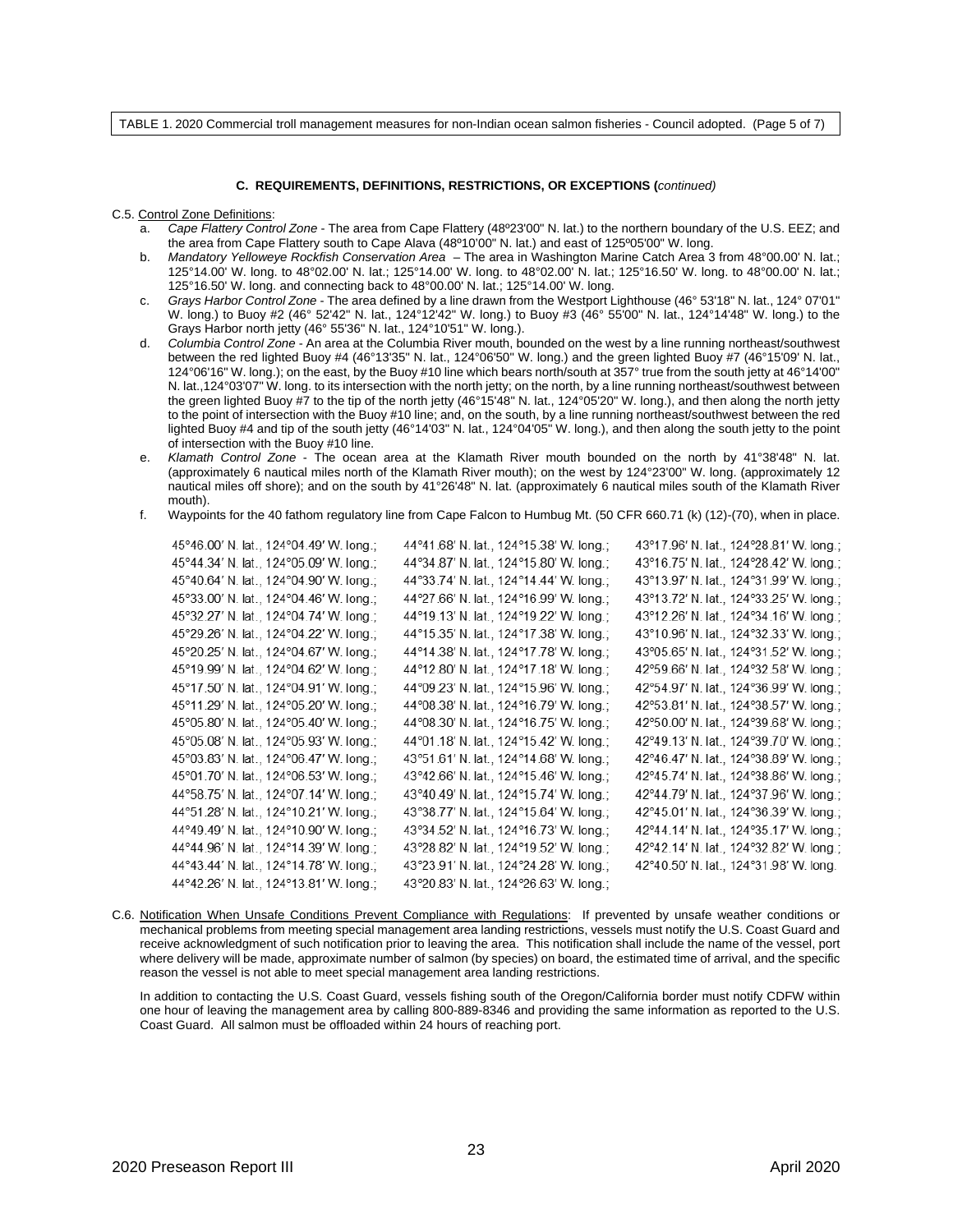TABLE 1. 2020 Commercial troll management measures for non-Indian ocean salmon fisheries - Council adopted**.** (Page 6 of 7)

#### **C. REQUIREMENTS, DEFINITIONS, RESTRICTIONS, OR EXCEPTIONS** *(continued)*

C.7. Incidental Halibut Harvest: License applications for incidental harvest for halibut during commercial salmon fishing must be

obtained from IPHC. The application deadline was March 15, 2020 to obtain a 2020 license from IPHC.

During the 2020 salmon troll season, incidental harvest is authorized only during April, May, and June, and after June 30 if quota remains and if announced on the NMFS hotline (phone: 800-662-9825 or 206-526-6667). WDFW, ODFW, and CDFW will monitor landings. If the landings are projected to exceed the IPHC's 44,899 pound preseason allocation or the total Area 2A non-Indian commercial halibut allocation, NMFS will take inseason action to prohibit retention of halibut in the non-Indian salmon troll fishery.

Beginning May 1, 2020 through the end of the 2020 salmon troll fishery, and beginning April 1, 2021, until modified through inseason action or superseded by the 2021 management measures the following applies:

License holders may land no more than one Pacific halibut per each two Chinook, except one Pacific halibut may be landed without meeting the ratio requirement, and no more than 35 halibut may be landed per trip.

Incidental Pacific halibut catch regulations in the commercial salmon troll fishery adopted for 2020, prior to any 2020 inseason action, will be in effect when incidental Pacific halibut retention opens on April 1, 2021 unless otherwise modified by inseason action at the March 2021 Council meeting.

a. "C-shaped" yelloweye rockfish conservation area is an area to be voluntarily avoided for salmon trolling. NMFS and the Council request salmon trollers voluntarily avoid this area in order to protect yelloweye rockfish. The area is defined in the Pacific Council Halibut Catch Sharing Plan in the North Coast subarea (Washington marine area 3), with the following coordinates in the order listed:

48°18' N. lat.; 125°18' W. long.; 48°18' N. lat.; 124°59' W. long.; 48°11' N. lat.; 124°59' W. long.; 48°11' N. lat.; 125°11' W. long.; 48°04' N. lat.; 125°11' W. long.; 48°04' N. lat.; 124°59' W. long.; 48°00' N. lat.; 124°59' W. long.; 48°00' N. lat.; 125°18' W. long.; and connecting back to 48°18' N. lat.; 125°18' W. long.

- C.8. Inseason Management: In addition to standard inseason actions or modifications already noted under the season description, the following inseason guidance is provided to NMFS:
	- a. Chinook remaining from the May through June non-Indian commercial troll harvest guideline north of Cape Falcon may be transferred to the July through September harvest guideline if the transfer would not result in exceeding preseason impact expectations on any stocks.
	- b. Chinook remaining from May, June, and/or July non-Indian commercial troll quotas in the Oregon or California KMZ may be transferred to the Chinook quota for the next open period if the transfer would not result in exceeding preseason impact expectations on any stocks.
	- c. NMFS may transfer salmon between the recreational and commercial fisheries north of Cape Falcon if there is agreement among the areas' representatives on the Salmon Advisory Subpanel (SAS), and if the transfer would not result in exceeding preseason impact expectations on any stocks.
	- d. At the March 2021 meeting, the Council will consider inseason recommendations for special regulations for any experimental fisheries (proposals must meet Council protocol and be received in November 2020).
	- e. If retention of unmarked coho (adipose fin intact) is permitted by inseason action, the allowable coho quota will be adjusted to ensure preseason projected impacts on all stocks is not exceeded.
	- f. Landing limits may be modified inseason to sustain season length and keep harvest within overall quotas.
	- g. NMFS may close fisheries through inseason action on the recommendation of the affected state(s) of Washington, Oregon or California where the recommendation to close is informed by an evaluation of actions or orders promulgated or issued by jurisdictions in these areas to address public health concerns related to COVID-19 concluding that these actions would likely make access to the fishery impracticable (e.g., restrictions on activities or closure of harbors, launch ramps and other forms of access) or would make information essential to manage and implement the fishery unavailable. NMFS should open fisheries closed on this basis through inseason action upon notice from the affected State(s) that said actions or orders making access to the fishery impracticable have been lifted and information essential to manage and implement the fishery would be available.
- C.9. State Waters Fisheries: Consistent with Council management objectives:
	- a. The State of Oregon may establish additional late-season fisheries in state waters.
	- b. The State of California may establish limited fisheries in selected state waters.
	- c. Check state regulations for details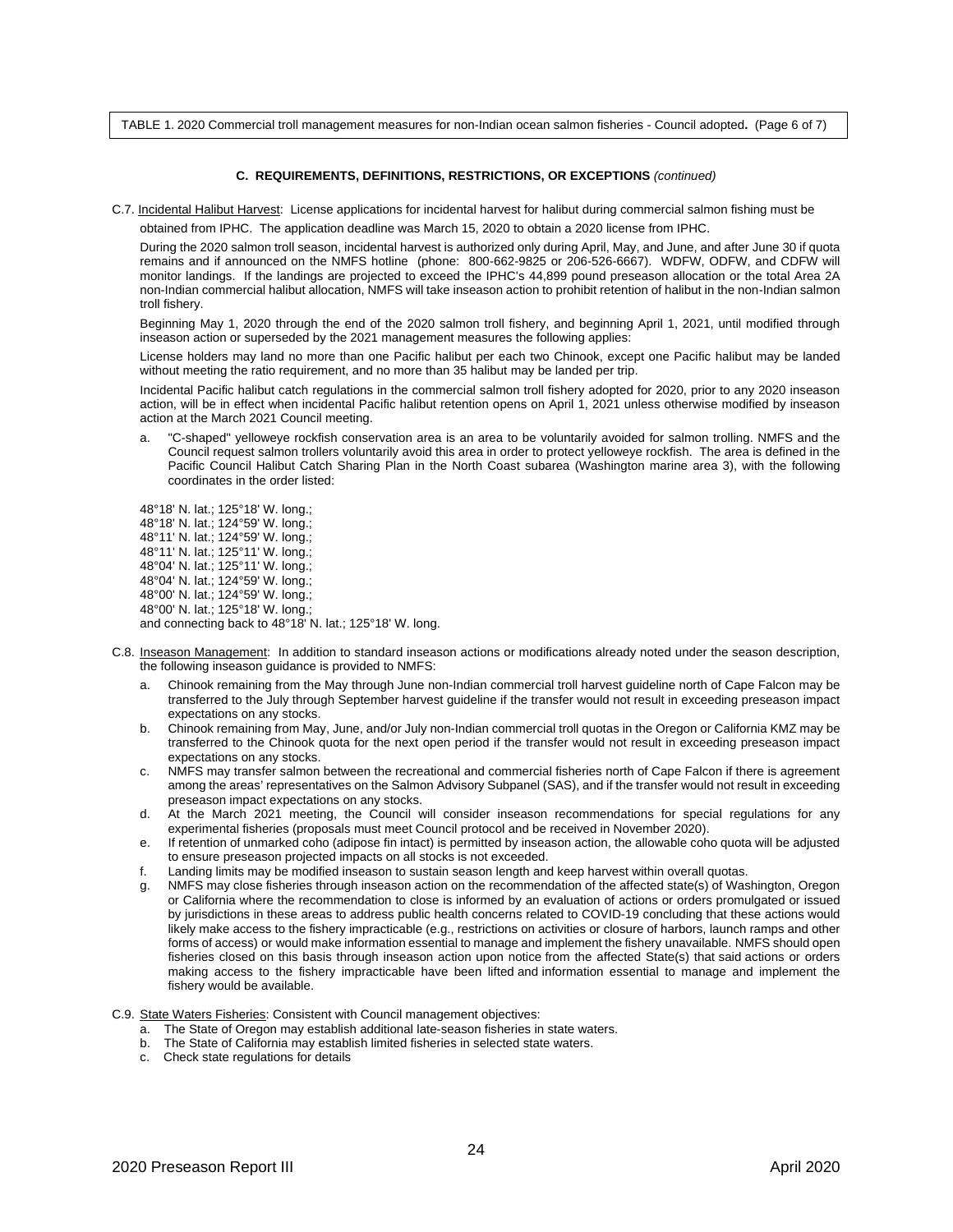#### **C. REQUIREMENTS, DEFINITIONS, RESTRICTIONS, OR EXCEPTIONS** *(continued)*

C.10. For the purposes of California Fish and Game Code, Section 8232.5, the definition of the Klamath Management Zone (KMZ) for the ocean salmon season shall be that area from Humbug Mountain, Oregon, to Horse Mountain, California.

C.11. Latitudes for geographical reference of major landmarks along the west coast. Source: 2018 West Coast federal salmon regulations. [https://www.govinfo.gov/content/pkg/FR-2018-05-01/pdf/2018-09164.pdf.](https://www.govinfo.gov/content/pkg/FR-2018-05-01/pdf/2018-09164.pdf)

| Cape Flattery, WA              | 48°23'00" N lat. | Humboldt South Jetty, CA | 40°45'53" N lat. |
|--------------------------------|------------------|--------------------------|------------------|
| Cape Alava, WA                 | 48°10'00" N lat. | Horse Mountain, CA       | 40°05'00" N lat. |
| Queets River, WA               | 47°31'42" N lat. | Point Arena, CA          | 38°57'30" N lat. |
| Leadbetter Point, WA           | 46°38'10" N lat. | Point Reyes, CA          | 37°59'44" N lat. |
| Cape Falcon, OR                | 45°46'00" N lat. | Point San Pedro, CA      | 37°35'40" N lat. |
| Florence South Jetty, OR       | 44°00'54" N lat. | Pigeon Point, CA         | 37°11'00" N lat. |
| South end Heceta Bank line, OR | 44°00'54" N lat. | Point Sur, CA            | 36°18'00" N lat. |
| Humbug Mountain, OR            | 43°58'00" N lat. | Point Conception, CA     | 34°27'00" N lat. |
| Oregon-California border       | 42°00'00" N lat. |                          |                  |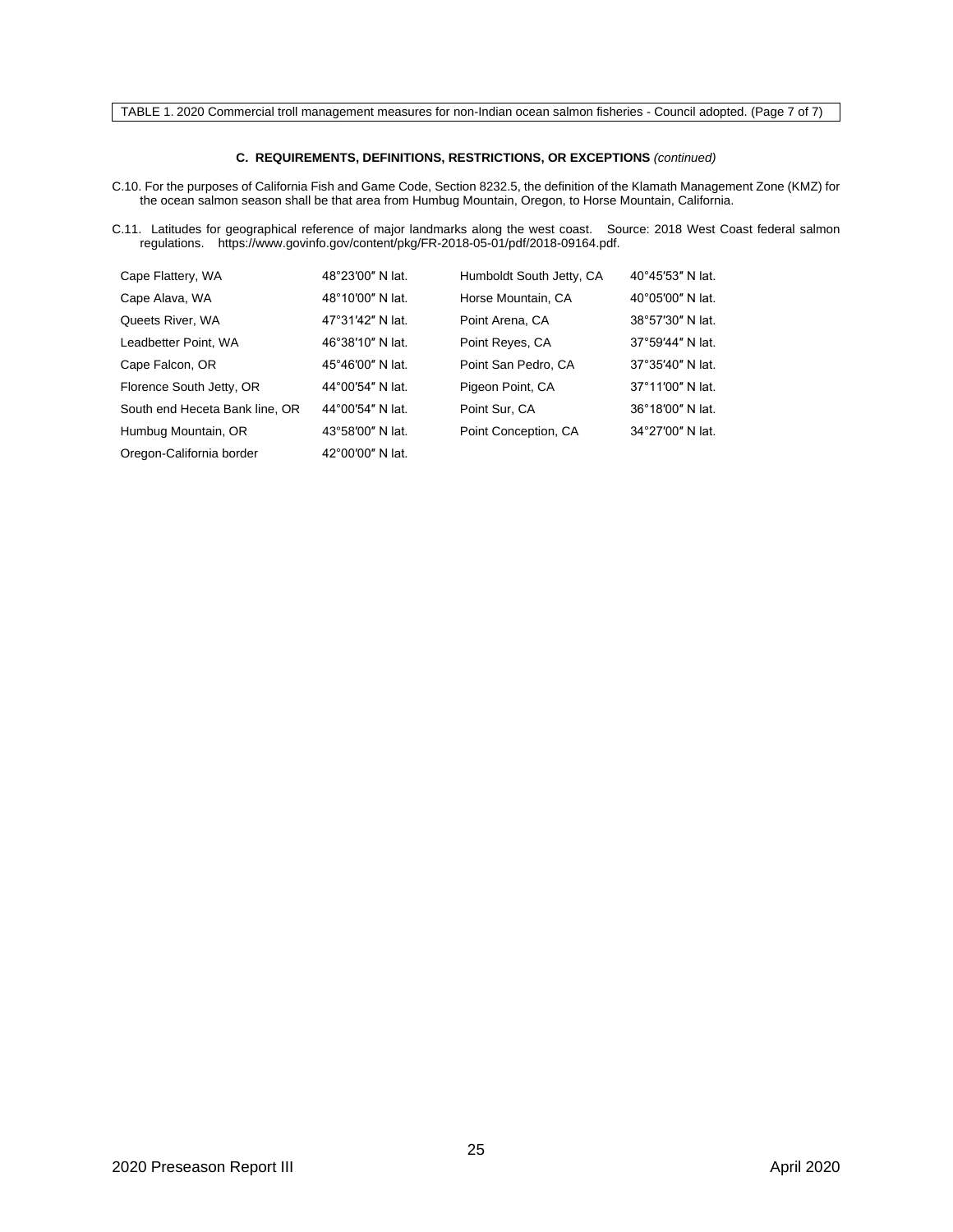

<span id="page-30-0"></span>FIGURE 1. 2020 non-Indian commercial salmon seasons – Council adopted.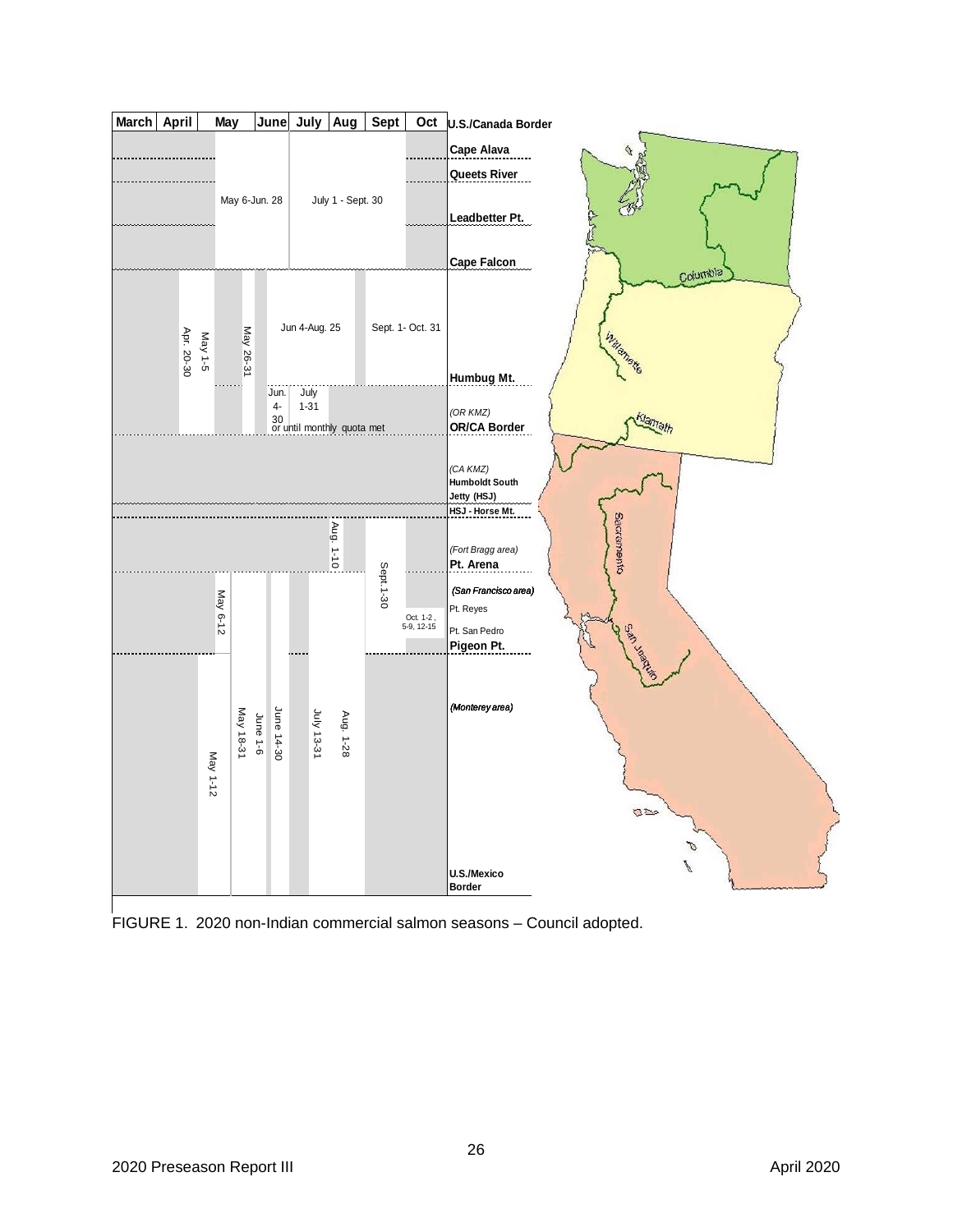| <b>A. SEASON DESCRIPTIONS</b>                                                                                                                                                                                                                                                                                                                                                                                                                              |
|------------------------------------------------------------------------------------------------------------------------------------------------------------------------------------------------------------------------------------------------------------------------------------------------------------------------------------------------------------------------------------------------------------------------------------------------------------|
| North of Cape Falcon                                                                                                                                                                                                                                                                                                                                                                                                                                       |
| <b>Supplemental Management Information</b>                                                                                                                                                                                                                                                                                                                                                                                                                 |
| 1. Overall non-Indian TAC: 54,000 Chinook and 28,500 coho marked with a healed adipose fin clip (marked).<br>2. Recreational TAC: 26,360 Chinook and 26,500 marked coho; all retained coho must be marked.<br>3. Commercial troll traded 2,560 marked coho to the recreational fishery for 640 Chinook.<br>4. No Area 4B add-on fishery.<br>5. Buoy 10 fishery opens August 1 with an expected landed catch of 16,280 marked coho in August and September. |
| U.S./Canada Border to Cape Alava (Neah Bay Subarea)<br>• June 20 through the earlier of September 30, or 2,760 marked coho subarea quota, with a subarea guideline of 5,600 Chinook<br>$(C.5)$ .                                                                                                                                                                                                                                                           |
| Open seven days a week. See minimum size limits (B). See gear restrictions and definitions (C.2, C.3).                                                                                                                                                                                                                                                                                                                                                     |
| During June 20-28: All salmon except coho; one salmon per day (C.1).                                                                                                                                                                                                                                                                                                                                                                                       |
| Beginning June 29: All salmon, except no chum beginning August 1; two salmon per day. All coho must be marked with a healed<br>adipose fin clip (C.1).                                                                                                                                                                                                                                                                                                     |
| Beginning August 1, Chinook non-retention east of the Bonilla-Tatoosh line (C.4.a) during Council managed ocean fishery.                                                                                                                                                                                                                                                                                                                                   |
| Cape Alava to Queets River (La Push Subarea)<br>• June 20 through the earlier of September 30, or 690 marked coho subarea quota, with a subarea guideline of 1,300 Chinook<br>$(C.5)$ .                                                                                                                                                                                                                                                                    |
| Open seven days a week. See salmon minimum size limits (B). See gear restrictions and definitions (C.2, C.3).                                                                                                                                                                                                                                                                                                                                              |
| During June 20-28: All salmon except coho; one salmon per day (C.1).                                                                                                                                                                                                                                                                                                                                                                                       |
| Beginning June 29: All salmon, except no chum beginning August 1; two salmon per day. All coho must be marked with a healed<br>adipose fin clip (C.1).                                                                                                                                                                                                                                                                                                     |
| Queets River to Leadbetter Point (Westport Subarea)<br>• June 20 through the earlier of September 30, or 9,800 marked coho subarea quota, with a subarea guideline of 12,460 Chinook<br>$(C.5)$ .                                                                                                                                                                                                                                                          |
| Chinook minimum size limit of 22 inches total length (B). Coho minimum size limit of 16 inches total length (B). See gear restrictions<br>and definitions (C.2, C.3).                                                                                                                                                                                                                                                                                      |
| During June 20-28: Open seven days per week. All salmon except coho; one salmon per day (C.1).                                                                                                                                                                                                                                                                                                                                                             |
| Beginning June 29: Open five days per week (Sun.-Thurs.). All salmon; two salmon per day, no more than one of which may be a<br>Chinook. All coho must be marked with a healed adipose fin clip (C.1).                                                                                                                                                                                                                                                     |
| Grays Harbor Control Zone closed beginning August 10 (C.4.b).                                                                                                                                                                                                                                                                                                                                                                                              |
| Leadbetter Point to Cape Falcon (Columbia River Subarea)<br>• June 20 through the earlier of September 30, or 13,250 marked coho subarea quota, with a subarea quideline of 7,000<br>Chinook (C.5).                                                                                                                                                                                                                                                        |
| Chinook minimum size limit of 22 inches total length (B). Coho minimum size limit of 16 inches total length (B). See gear restrictions<br>and definitions (C.2, C.3)                                                                                                                                                                                                                                                                                       |
| During June 20-28: Open seven days per week. All salmon except coho; one salmon per day (C.1).                                                                                                                                                                                                                                                                                                                                                             |
| Beginning June 29, open seven days per week. All salmon; two salmon per day, no more than one of which may be a Chinook.<br>All coho must be marked with a healed adipose fin clip (C.1).                                                                                                                                                                                                                                                                  |
| Columbia Control Zone closed (C.4.c).                                                                                                                                                                                                                                                                                                                                                                                                                      |
| For all Recreational fisheries north of Cape Falcon: Inseason management may be used to sustain season length and keep<br>harvest within the overall Chinook and coho recreational TACs for north of Cape Falcon (C.5).                                                                                                                                                                                                                                    |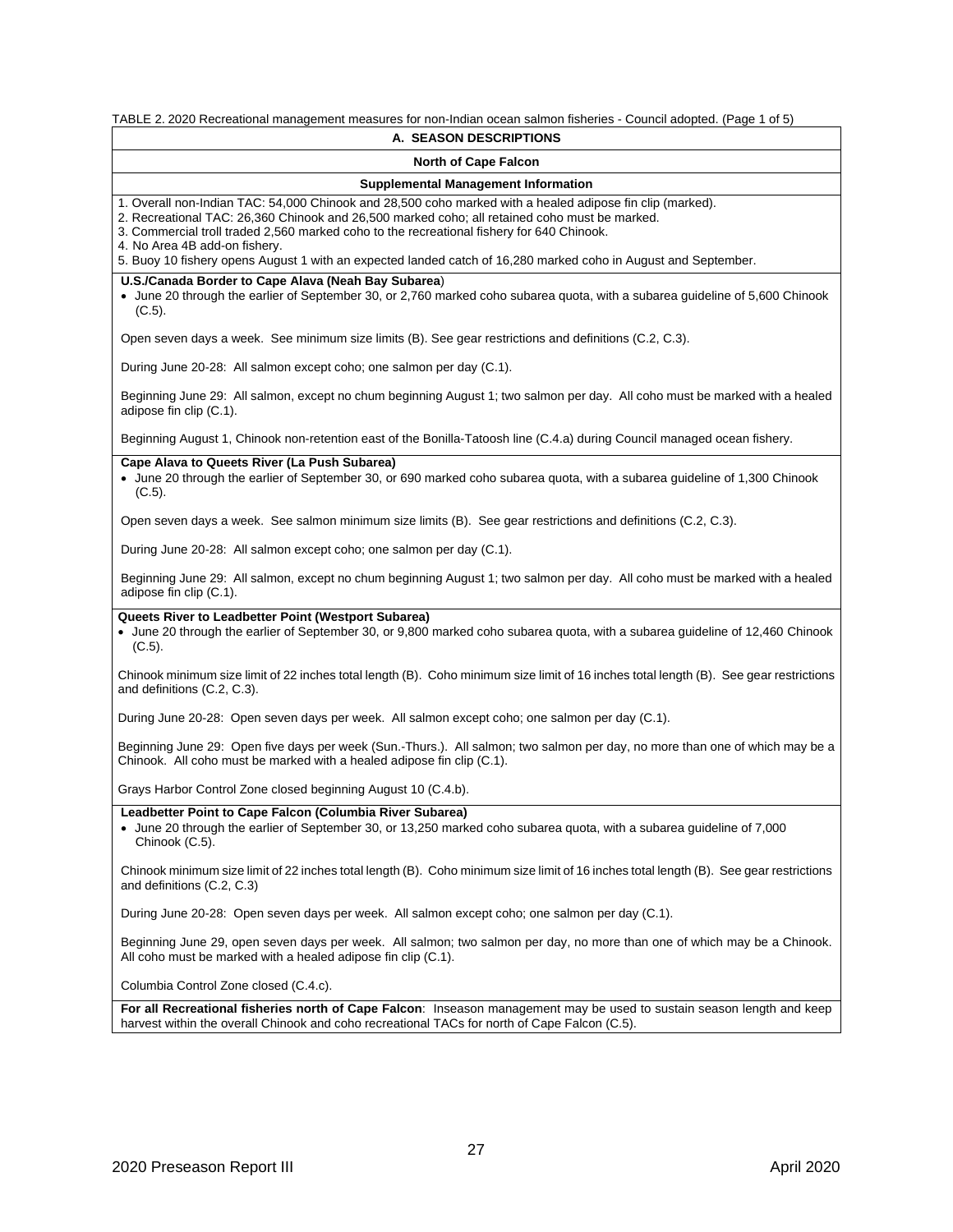**A. SEASON DESCRIPTIONS South of Cape Falcon Supplemental Management Information** 1. Sacramento River fall Chinook spawning escapement of 233,174 hatchery and natural area adults. 2. Sacramento Index exploitation rate of 50.7%. 3. Klamath River recreational fishery allocation: 1,296 adult Klamath River fall Chinook. 4. Klamath tribal allocation: 8,632 adult Klamath River fall Chinook. 5. Overall recreational coho TAC: 22,000 coho marked with a healed adipose fin clip (marked), and 3,000 coho in the non-markselective coho fishery. 6. Fisheries may need to be adjusted to meet NMFS ESA consultation standards, FMP requirements, other management objectives, or upon receipt of new allocation recommendations from the California Fish and Game Commission (CFGC).

TABLE 2. 2020 Recreational management measures for non-Indian ocean salmon fisheries – Council adopted. (Page 2 of 5)

#### **Cape Falcon to Humbug Mt.**

• March 15-October 31 (C.6), except as provided below during the all-salmon mark-selective fishery and the non-markselective coho fishery (C.5).

Open seven days per week. All salmon except coho, two fish per day (C.1). See minimum size limits (B). See gear restrictions and definitions (C.2, C.3).

In 2021, the season will open March 15 for all salmon except coho, two salmon per day (C.1). Same minimum size limits (B), and the same gear restrictions as in 2020 (C.2, C.3). This opening could be modified following Council review at its March 2021 meeting (C.5).

#### **Cape Falcon to Humbug Mt.**

Mark-selective coho fishery:

• June 27 through the earlier of August 16, or 22,000 marked coho quota (C.5.g, C.6).

Open seven days per week. All salmon, two salmon per day. All retained coho must be marked with a healed adipose fin clip (C.1). See minimum size limits (B). See gear restrictions and definitions (C.2, C.3).

Any remainder of the mark-selective coho quota may be transferred inseason on an impact neutral basis to the non-selective coho quota from Cape Falcon to Humbug Mountain (C.5).

#### **Cape Falcon to Humbug Mt.**

Non-mark-selective coho fishery:

• September 4-5, and open each Friday and Saturday through the earlier of September 30, or 3,000 non-mark-selective coho quota (C.5.g, C.6). Open days may be modified inseason.

All salmon, two salmon per day (C.1). See minimum size limits (B). See gear restrictions and definitions (C.2, C.3).

#### **Humbug Mt. to OR/CA Border (Oregon KMZ)**

• June 20-August 7 (C.5.g, C.6).

Open seven days per week. All salmon except coho, two salmon per day (C.1). See minimum size limits (B). See gear restrictions and definitions (C.2, C.3).

**For Recreational Fisheries from Cape Falcon to Humbug Mt.:** Fishing in the Stonewall Bank yelloweye rockfish conservation area restricted to trolling only on days the all depth recreational halibut fishery is open (call the halibut fishing hotline 1-800-662- 9825 for specific dates) (C.3.b, C.4.d).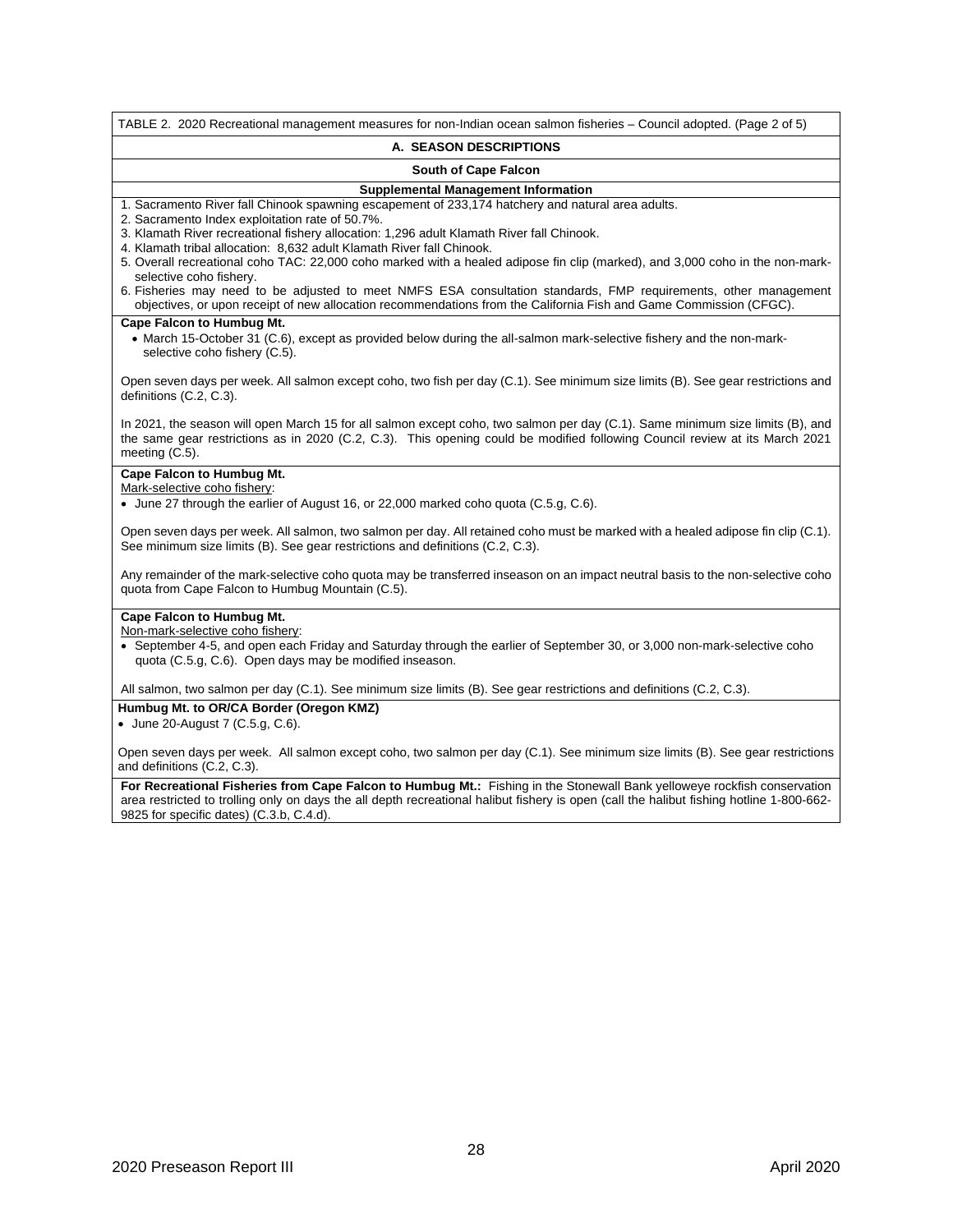TABLE 2. 2020 Recreational management measures for non-Indian ocean salmon fisheries – Council adopted**.** (Page 3 of 5)

#### **A. SEASON DESCRIPTIONS**

#### **OR/CA Border to Horse Mt. (California KMZ)**

• June 6-August 9 (C.5.f, C.5.g, C.6).

Open seven days per week. All salmon except coho, two salmon per day (C.1). Chinook minimum size limit of 20 inches total length (B). See gear restrictions and definitions (C.2, C.3).

Klamath Control Zone closed in August (C.4.e). See California State regulations for additional closures adjacent to the Smith, Eel, and Klamath Rivers.

In 2021, season opens May 1 for all salmon except coho, two salmon per day (C.1). Chinook minimum size limit of 20 inches total length (B); and the same gear restrictions as in 2020 (C.2, C.3). This opening could be modified following Council review at its March 2021 meeting.

#### **Horse Mt. to Point Arena (Fort Bragg)**

• May 1-November 8 (C.5.f, C.5.g, C.6).

Open seven days per week. All salmon except coho, two salmon per day (C.1). Chinook minimum size limit of 20 inches total length (B). See gear restrictions and definitions (C.2, C.3).

In 2021, season opens April 3 for all salmon except coho, two salmon per day (C.1). Chinook minimum size limit of 20 inches total length (B); and the same gear restrictions as in 2020 (C.2, C.3). This opening could be modified following Council review at its March 2021 meeting.

#### **Point Arena to Pigeon Point (San Francisco)**

• May 1-November 8 (C.5.f, C.5.g, C.6).

Open seven days per week. All salmon except coho, two salmon per day (C.1). Chinook minimum size limit of 20 inches total length. See gear restrictions and definitions (C.2, C.3).

In 2021, season opens April 3 for all salmon except coho, two salmon per day (C.1). Chinook minimum size limit of 24 inches total length (B); and the same gear restrictions as in 2020 (C.2, C.3). This opening could be modified following Council review at its March 2021 meeting.

#### **Pigeon Point to U.S./Mexico Border (Monterey)**

• May 1-October 4 (C.5.f, C.5.g, C.6).

Open seven days per week. All salmon except coho, two salmon per day (C.1). Chinook minimum size limit of 24 inches total length (B). See gear restrictions and definitions (C.2, C.3). .

In 2021, season opens April 3 for all salmon except coho, two salmon per day (C.1). Chinook minimum size limit of 24 inches total length (B); and the same gear restrictions as in 2020 (C.2, C.3). This opening could be modified following Council review at its March 2021 meeting.

California State regulations require all salmon be made available to a CDFW representative for sampling immediately at port of landing. Any person in possession of a salmon with a missing adipose fin, upon request by an authorized agent or employee of the CDFW, shall immediately relinquish the head of the salmon to the State (California Code of Regulations Title 14 Section 1.73).

| B. MINIMUM SIZE (Inches) (See C.1)          |         |      |      |  |  |  |  |  |
|---------------------------------------------|---------|------|------|--|--|--|--|--|
| Area (when open)                            | Chinook | Coho | Pink |  |  |  |  |  |
| North of Cape Falcon (Westport and Col R)   | 22      | 16   | None |  |  |  |  |  |
| North of Cape Falcon (Neah Bay and La Push) | 24      | 16   | None |  |  |  |  |  |
| Cape Falcon to Humbug Mt.                   | 24      | 16   | None |  |  |  |  |  |
| Humbug Mt. to OR/CA Border (OR KMZ)         | 24      |      | None |  |  |  |  |  |
| OR/CA Border to Horse Mt. (CA KMZ)          | 20      |      | 20   |  |  |  |  |  |
| Horse Mt. to Pt. Arena (FB)                 | 20      |      | 20   |  |  |  |  |  |
| Pt. Arena to Pigeon Pt. (SF)                | 20      |      | 20   |  |  |  |  |  |
| Pigeon Pt. to U.S./Mexico Border (MO)       | 24      |      | 24   |  |  |  |  |  |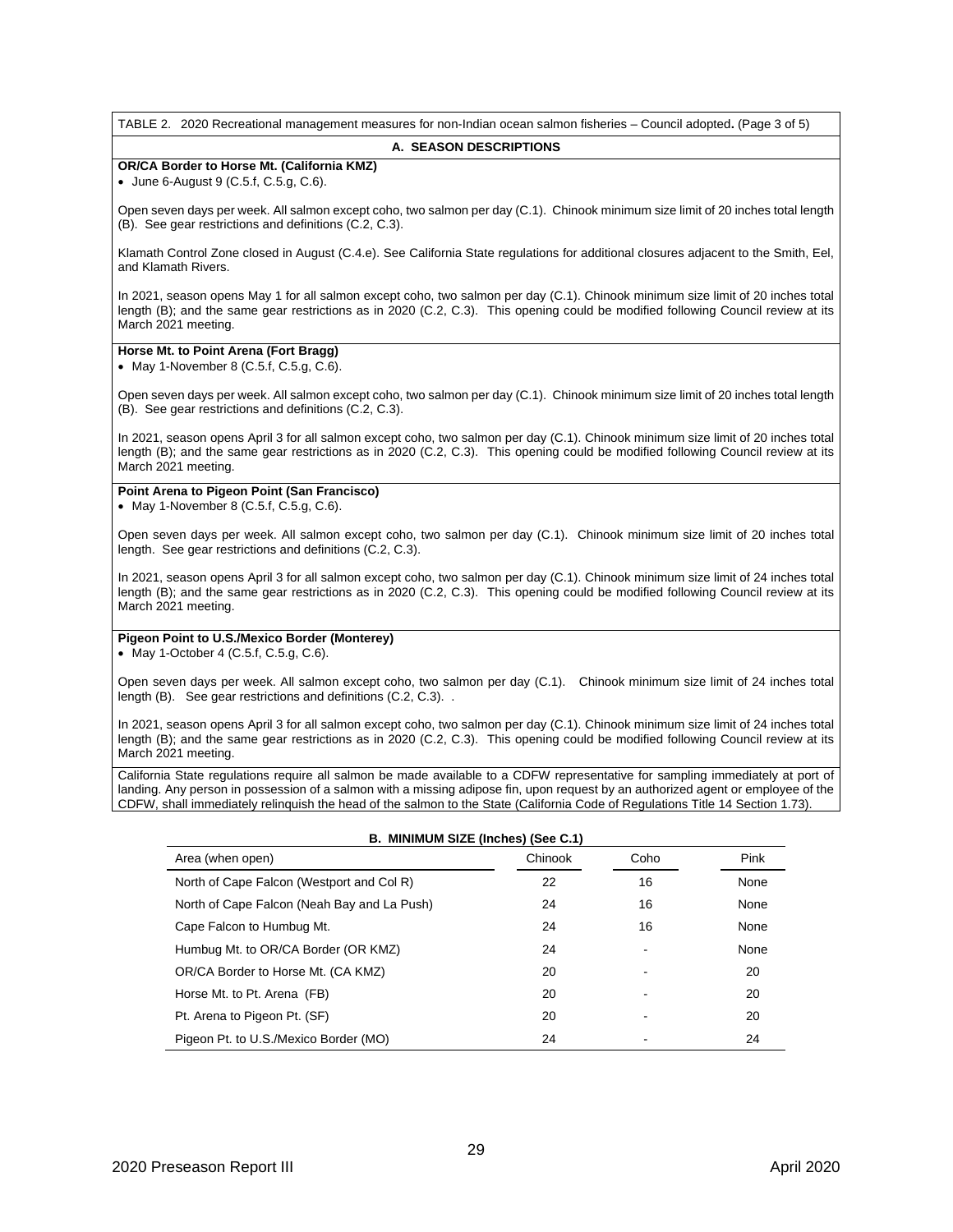TABLE 2. 2020 Recreational management Alternatives for non-Indian ocean salmon fisheries - Council adopted. (Page 4 of 5)

#### **C. REQUIREMENTS, DEFINITIONS, RESTRICTIONS, OR EXCEPTIONS**

C.1. Compliance with Minimum Size and Other Special Restrictions: All salmon on board a vessel must meet the minimum size or other special requirements for the area being fished and the area in which they are landed if that area is open. Salmon may be landed in an area that is closed only if they meet the minimum size or other special requirements for the area in which they were caught. Salmon may not be filleted prior to landing.

*Ocean Boat Limits*: Off the coast of Washington, Oregon, and California each fisher aboard a vessel may continue to use angling gear until the combined daily limits of Chinook and coho salmon for all licensed and juvenile anglers aboard have been attained (additional state restrictions may apply).

- C.2. Gear Restrictions: Salmon may be taken only by hook and line using barbless hooks. All persons fishing for salmon, and all persons fishing from a boat with salmon on board must meet the gear restrictions listed below for specific areas or seasons.
	- a. *U.S./Canada Border to Pt. Conception, California*: No more than one rod may be used per angler; and no more than two single point, single shank, barbless hooks are required for all fishing gear.
	- b. *Horse Mt., California, to Pt. Conception, California:* Single point, single shank, barbless circle hooks (see gear definitions below) are required when fishing with bait by any means other than trolling, and no more than two such hooks shall be used. When angling with two hooks, the distance between the hooks must not exceed five inches when measured from the top of the eye of the top hook to the inner base of the curve of the lower hook, and both hooks must be permanently tied in place (hard tied). Circle hooks are not required when artificial lures are used without bait.

#### C.3. Gear Definitions:

- a. *Recreational fishing gear defined*: Off Oregon and Washington, angling tackle consists of a single line that must be attached to a rod and reel held by hand or closely attended; the rod and reel must be held by hand while playing a hooked fish. No person may use more than one rod and line while fishing off Oregon or Washington. Off California, the line must be attached to a rod and reel held by hand or closely attended; weights directly attached to a line may not exceed four pounds (1.8 kg). While fishing off California north of Pt. Conception, no person fishing for salmon, and no person fishing from a boat with salmon on board, may use more than one rod and line. Fishing includes any activity which can reasonably be expected to result in the catching, taking, or harvesting of fish.
- b. *Trolling defined*: Angling from a boat or floating device that is making way by means of a source of power, other than drifting by means of the prevailing water current or weather conditions.
- c. *Circle hook defined*: A hook with a generally circular shape and a point which turns inward, pointing directly to the shank at a 90° angle.

#### C.4. Control Zone Definitions:

- a. *The Bonilla-Tatoosh Line*: A line running from the western end of Cape Flattery to Tatoosh Island Lighthouse (48°23'30" N. lat., 124°44'12" W. long.) to the buoy adjacent to Duntze Rock (48°24'37" N. lat., 124°44'37" W. long.), then in a straight line to Bonilla Pt. (48°35'39" N. lat., 124°42'58" W. long.) on Vancouver Island, British Columbia.
- b. *Grays Harbor Control Zone* The area defined by a line drawn from the Westport Lighthouse (46° 53'18" N. lat., 124° 07'01" W. long.) to Buoy #2 (46° 52'42" N. lat., 124°12'42" W. long.) to Buoy #3 (46° 55'00" N. lat., 124°14'48" W. long.) to the Grays Harbor north jetty (46° 55'36" N. lat., 124°10'51" W. long.).
- c. *Columbia Control Zone*: An area at the Columbia River mouth, bounded on the west by a line running northeast/southwest between the red lighted Buoy #4 (46°13'35" N. lat., 124°06'50" W. long.) and the green lighted Buoy #7 (46°15'09' N. lat., 124°06'16" W. long.); on the east, by the Buoy #10 line which bears north/south at 357° true from the south jetty at 46°14'00" N. lat., 124°03'07" W. long. to its intersection with the north jetty; on the north, by a line running northeast/southwest between the green lighted Buoy #7 to the tip of the north jetty (46°15'48" N. lat., 124°05'20" W. long. and then along the north jetty to the point of intersection with the Buoy #10 line; and on the south, by a line running northeast/southwest between the red lighted Buoy #4 and tip of the south jetty (46°14'03" N. lat., 124°04'05" W. long.), and then along the south jetty to the point of intersection with the Buoy #10 line.
- d. *Stonewall Bank Yelloweye Rockfish Conservation Area*: The area defined by the following coordinates in the order listed: 44°37.46' N. lat.; 124°24.92' W. long.
	- 44°37.46' N. lat.; 124°23.63' W. long.
	- 44°28.71' N. lat.; 124°21.80' W. long.
	- 44°28.71' N. lat.; 124°24.10' W. long.
	- 44°31.42' N. lat.; 124°25.47' W. long.

and connecting back to 44°37.46' N. lat.; 124°24.92' W. long.

e. *Klamath Control Zone*: The ocean area at the Klamath River mouth bounded on the north by 41°38'48" N. lat. (approximately 6 nautical miles north of the Klamath River mouth); on the west by 124°23'00" W. long. (approximately 12 nautical miles off shore); and, on the south by 41°26'48" N. lat. (approximately 6 nautical miles south of the Klamath River mouth).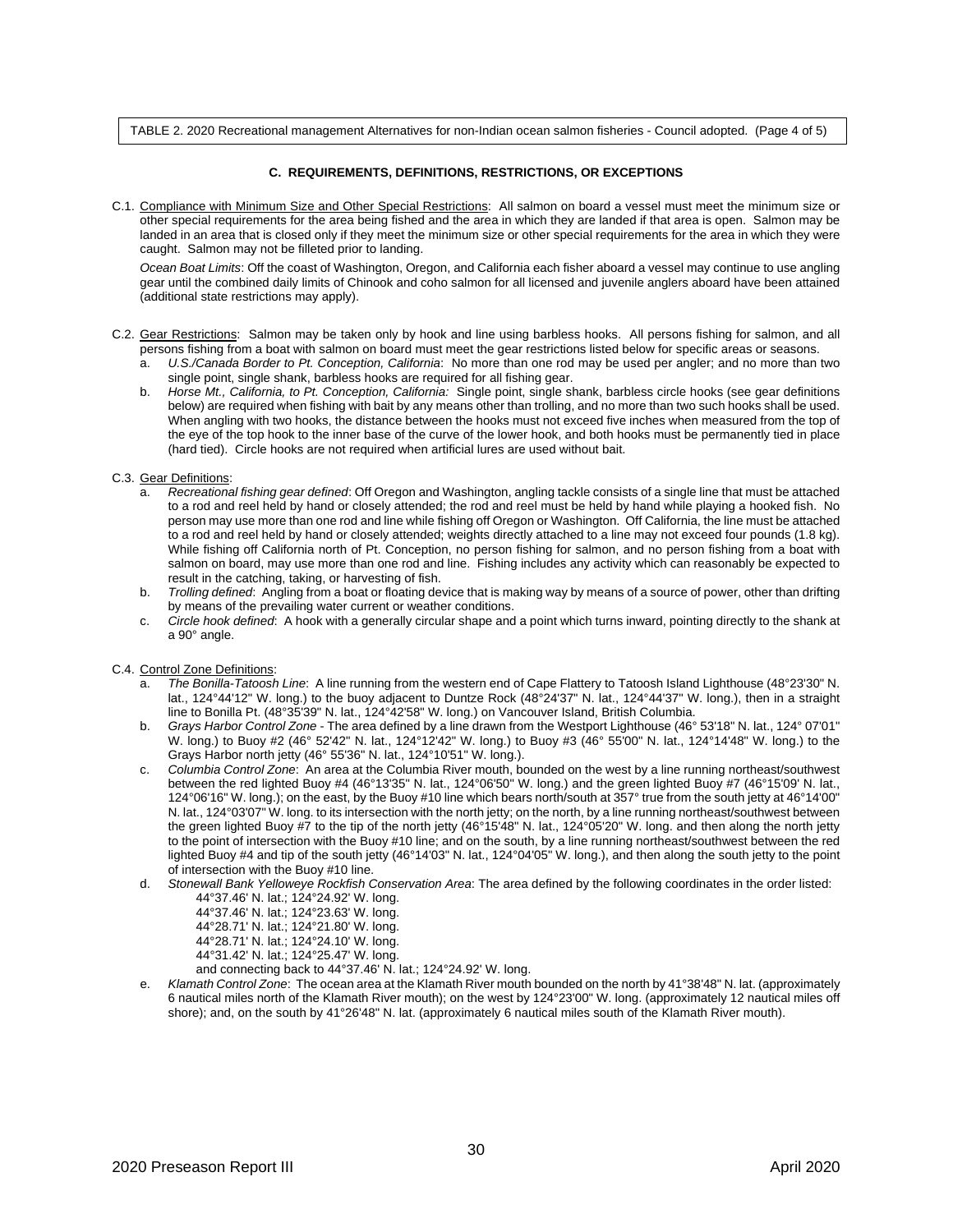TABLE 2. 2020 Recreational management Alternatives for non-Indian ocean salmon fisheries - Council adopted. (Page 5 of 5)

#### **C. REQUIREMENTS, DEFINITIONS, RESTRICTIONS, OR EXCEPTIONS** *(continued)*

- C.5. Inseason Management: Regulatory modifications may become necessary inseason to meet preseason management objectives such as quotas, harvest guidelines, and season duration. In addition to standard inseason actions or modifications already noted under the season description, the following inseason guidance is provided to NMFS:
	- a. Actions could include modifications to bag limits, or days open to fishing, and extensions or reductions in areas open to fishing.
	- b. Coho may be transferred inseason among recreational subareas north of Cape Falcon to help meet the recreational season duration objectives (for each subarea) after conferring with representatives of the affected ports and the Council's SAS recreational representatives north of Cape Falcon, and if the transfer would not result in exceeding preseason impact expectations on any stocks.
	- c. Chinook and coho may be transferred between the recreational and commercial fisheries north of Cape Falcon if there is agreement among the representatives of the SAS, and if the transfer would not result in exceeding preseason impact expectations on any stocks.
	- d. Fishery managers may consider inseason action modifying regulations restricting retention of unmarked (adipose fin intact) coho. To remain consistent with preseason expectations, any inseason action shall consider, if significant, the difference between observed and preseason forecasted (adipose-clipped) mark rates. Such a consideration may also include a change in bag limit of two salmon, no more than one of which may be a coho.
	- e. Marked coho remaining from the Cape Falcon to Humbug Mt. recreational mark-selective coho quota may be transferred inseason to the Cape Falcon to Humbug Mt. non-mark-selective recreational fishery if the transfer would not result in exceeding preseason impact expectations on any stocks.
	- f. NMFS may by inseason action close recreational fisheries between May 1 and June 15, 2020 in the Fort Bragg, San Francisco, and Monterey subareas on the recommendation of the California Department of Fish and Wildlife. The recommendation to close would be informed by an evaluation of actions or orders enacted by jurisdictions in these subareas to address public health concerns related to COVID-19 that would make access to the ocean salmon recreational fishery impracticable (e.g., restrictions on activities or closure of harbors, launch ramps and other forms of access). If NMFS closes these subareas May 1-15, May 16-31, June 1-15, or an additive combination of these specific date ranges in succession; NMFS may by inseason action extend the season in the California KMZ beyond August 9 not to exceed August 31 if the STT determines that such opening would not increase impacts to stocks in the FMP beyond those described in Table 5 of Pre-III for 2020, and would otherwise meet the objectives described in that table, including but not limited to 50/50 harvest sharing with the Klamath River Tribes (Yurok and Hoopa Valley Tribe).
	- NMFS may close fisheries through inseason action on the recommendation of the affected state(s) of Washington, Oregon or California where the recommendation to close is informed by an evaluation of actions or orders promulgated or issued by jurisdictions in these areas to address public health concerns related to COVID-19 concluding that these actions would likely make access to the fishery impracticable (e.g., restrictions on activities or closure of harbors, launch ramps and other forms of access) or would make information essential to manage and implement the fishery unavailable. NMFS should open fisheries closed on this basis through inseason action upon notice from the affected State(s) that said actions or orders making access to the fishery impracticable have been lifted and information essential to manage and implement the fishery would be available.
- C.6. Additional Seasons in State Territorial Waters: Consistent with Council management objectives, the States of Washington, Oregon, and California may establish limited seasons in state waters. Check state regulations for details.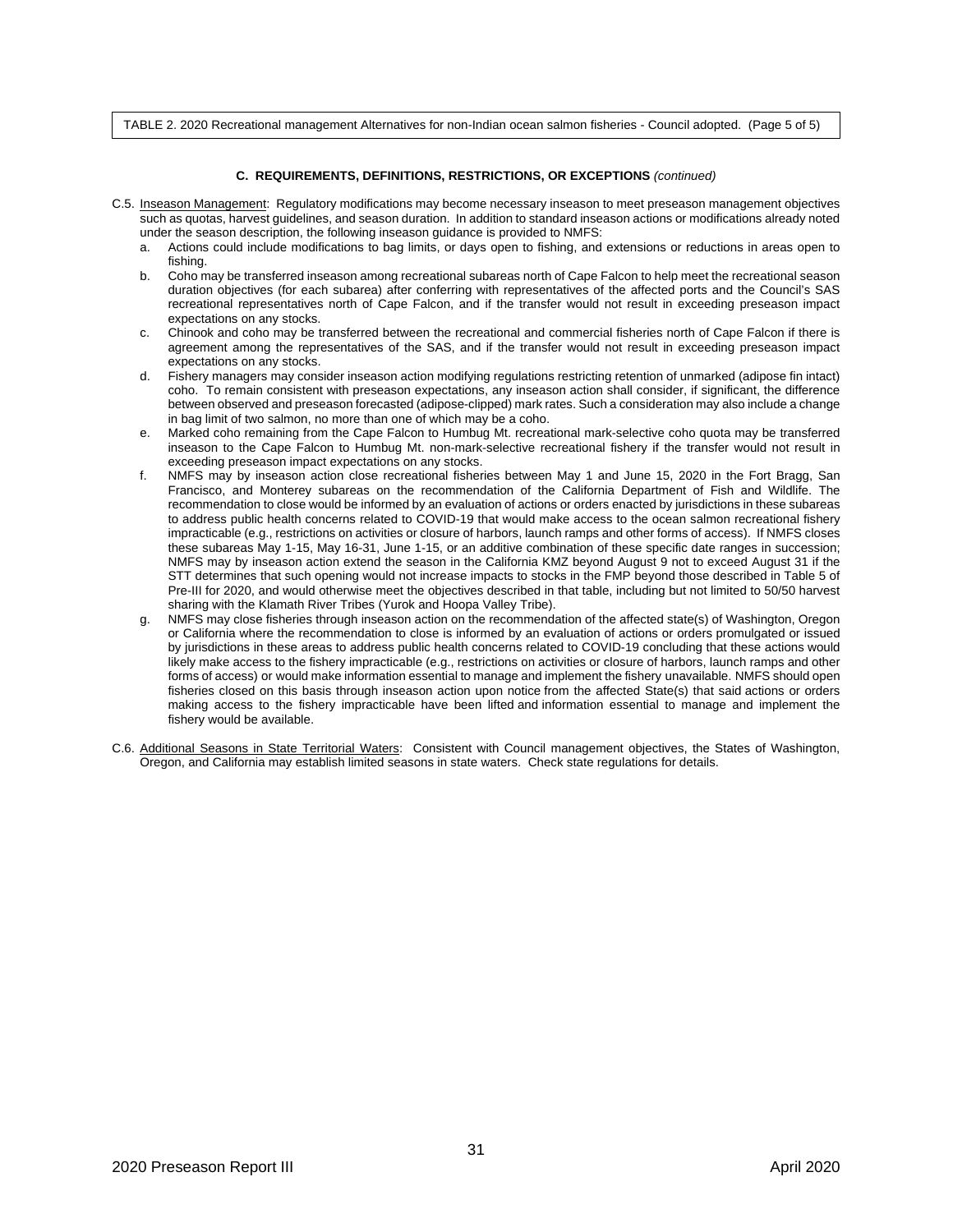

<span id="page-36-0"></span>FIGURE 2. 2020 recreational salmon seasons – Council adopted.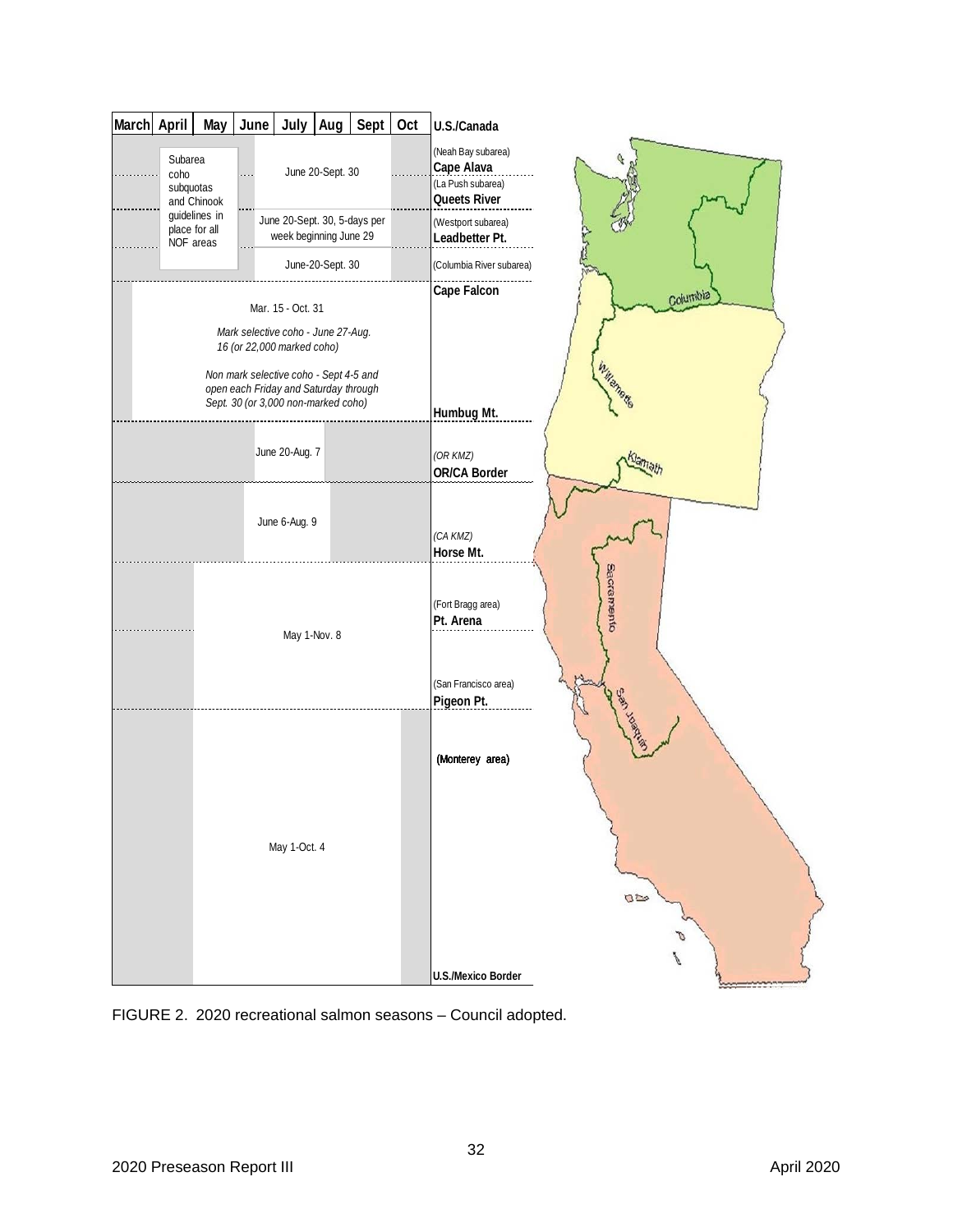TABLE 3. 2020 Treaty Indian ocean troll management measures for ocean salmon fisheries - Council adopted. (Page 1 of 2)

| A. SEASON DESCRIPTIONS                                                                                                                                                                                                                                                                                                                                               |  |  |  |  |  |  |  |
|----------------------------------------------------------------------------------------------------------------------------------------------------------------------------------------------------------------------------------------------------------------------------------------------------------------------------------------------------------------------|--|--|--|--|--|--|--|
| <b>Supplemental Management Information</b>                                                                                                                                                                                                                                                                                                                           |  |  |  |  |  |  |  |
| 1. Overall Treaty-Indian TAC: 35,000 Chinook and 16,500 coho.<br>2. Overall Chinook and/or coho TACs may need to be reduced or fisheries adjusted to meet NMFS ESA quidance, FMP<br>requirements, upon conclusion of negotiations in the North of Falcon forum, or upon receipt of preseason catch and abundance<br>expectations for Canadian and Alaskan fisheries. |  |  |  |  |  |  |  |
| • May 1 through the earlier of June 30 or 17,500 Chinook quota.                                                                                                                                                                                                                                                                                                      |  |  |  |  |  |  |  |
| All salmon may be retained except coho. If the Chinook quota is exceeded, the excess will be deducted from the later all-salmon<br>season (C.5). See size limit (B) and other restrictions (C).                                                                                                                                                                      |  |  |  |  |  |  |  |
| • July 1 through the earlier of September 15, or 17,500 Chinook quota, or 16,500 coho quota.                                                                                                                                                                                                                                                                         |  |  |  |  |  |  |  |

All Salmon. See size limit (B) and other restrictions (C).

#### **B. MINIMUM LENGTH (TOTAL INCHES)**

|                      | Chinook                  |                        |  | Coho           |                                      |      |
|----------------------|--------------------------|------------------------|--|----------------|--------------------------------------|------|
| Area (when<br>open)  | Head-off<br>Total Lenɑth |                        |  | Total Lenath   | Head-off                             | Pink |
| North of Cape Falcon | 24.0 (61<br>cm)<br>.u    | 18.0<br>, (45.7<br>cm) |  | 16.0 (40.6 cm) | $(30.5 \text{ cm})$<br>າ ລັດ<br>ں. ے | None |

#### **C. REQUIREMENTS, DEFINITIONS, RESTRICTIONS, OR EXCEPTIONS**

C.1. Tribe and Area Boundaries. All boundaries may be changed to include such other areas as may hereafter be authorized by a Federal court for that tribe's treaty fishery.

S'KLALLAM - Washington State Statistical Area 4B (defined to include those waters of Puget Sound easterly of a line projected from the Bonilla Point light on Vancouver Island to the Tatoosh Island light, thence to the most westerly point on Cape Flattery and westerly of a line projected true north from the fishing boundary marker at the mouth of the Sekiu River [WAC 220-301-030]).

MAKAH - Washington State Statistical Area 4B and that portion of the FMA north of 48°02'15" N. lat. (Norwegian Memorial) and east of 125°44'00" W. long.

QUILEUTE - A polygon commencing at Cape Alava, located at latitude 48°10'00" north, longitude 124°43'56.9" west; then proceeding west approximately forty nautical miles at that latitude to a northwestern point located at latitude 48°10'00" north, longitude 125°44'00" west; then proceeding in a southeasterly direction mirroring the coastline at a distance no farther than forty nautical miles from the mainland Pacific coast shoreline at any line of latitude, to a southwestern point at latitude 47°31'42" north, longitude 125°20'26" west; then proceeding east along that line of latitude to the Pacific coast shoreline at latitude 47°31'42" north, longitude 124°21'9.0" west.

HOH - That portion of the FMA between 47°54'18" N. lat. (Quillayute River) and 47°21'00" N. lat. (Quinault River) and east of 125°44'00" W. long.

QUINAULT - A polygon commencing at the Pacific coast shoreline near Destruction Island, located at latitude 47°40'06" north, longitude 124°23'51.362" west; then proceeding west approximately thirty nautical miles at that latitude to a northwestern point located at latitude 47°40'06" north, longitude 125°08'30" west; then proceeding in a southeasterly direction mirroring the coastline no farther than thirty nautical miles from the mainland Pacific coast shoreline at any line of latitude, to a southwestern point at latitude 46°53'18" north, longitude 124°53'53" west; then proceeding east along that line of latitude to the pacific coast shoreline at latitude 46°53'18" north, longitude 124°7'36.6" west.

#### C.2. Gear restrictions

- a. Single point, single shank, barbless hooks are required in all fisheries.
- b. No more than eight fixed lines per boat.<br>c. No more than four hand held lines ner
- No more than four hand held lines per person in the Makah area fishery (Washington State Statistical Area 4B and that portion of the FMA north of 48°02'15" N. lat. (Norwegian Memorial) and east of 125°44'00" W. long.)

#### C.3. Quotas

- a. The quotas include troll catches by the S'Klallam and Makah Tribes in Washington State Statistical Area 4B from May 1 through September 15.
- b. The Quileute Tribe may continue a ceremonial and subsistence fishery during the time frame of October 1 through October 15 in the same manner as in 2004-2015. Fish taken during this fishery are to be counted against treaty troll quotas established for the 2020 season (estimated harvest during the October ceremonial and subsistence fishery: 20 Chinook; 40 coho).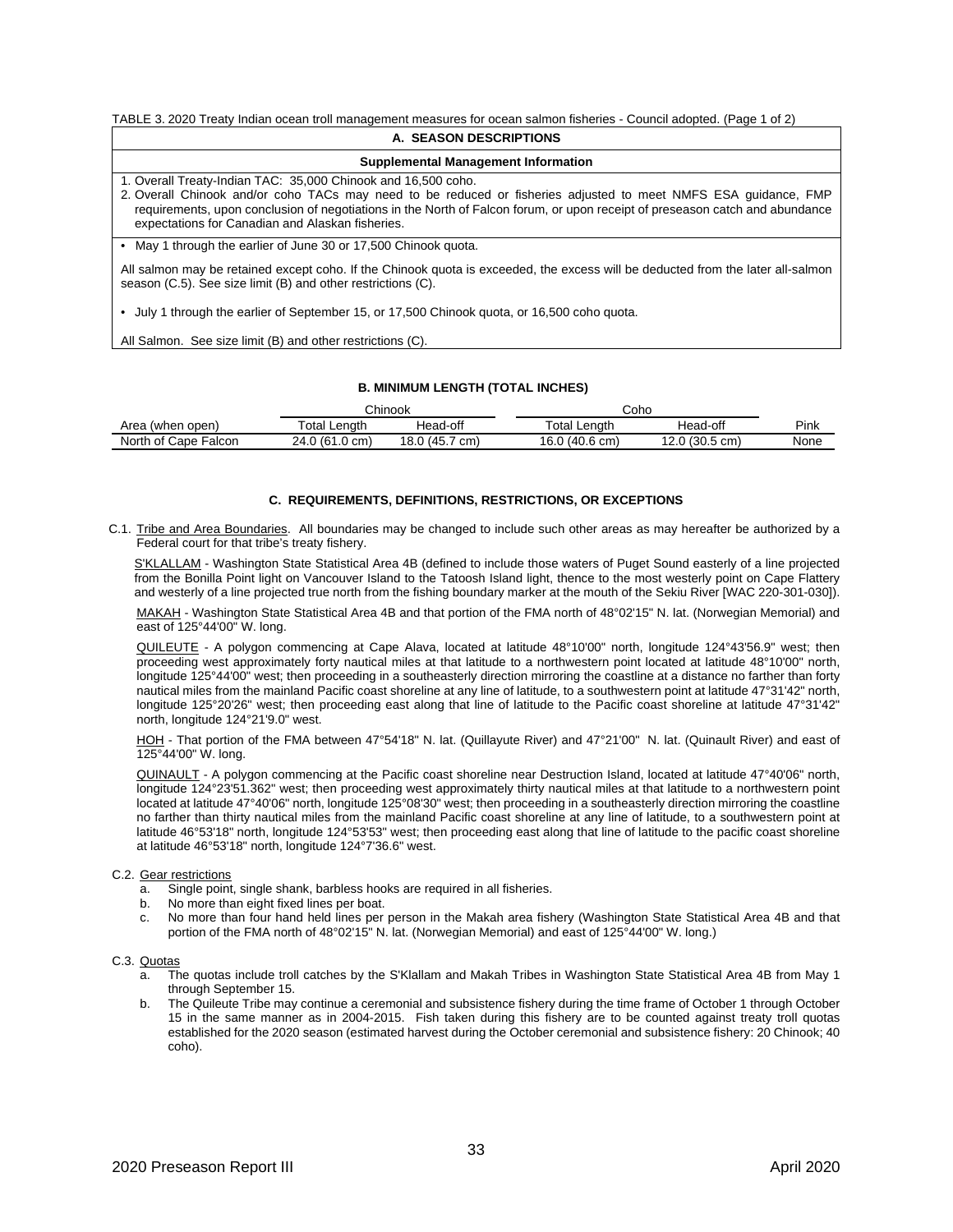#### **C. REQUIREMENTS, DEFINITIONS, RESTRICTIONS, OR EXCEPTIONS** *(continued)*

#### C.4. Area Closures

- a. The area within a six nautical mile radius of the mouths of the Queets River (47°31'42" N. lat.) and the Hoh River (47°45'12" N. lat.) will be closed to commercial fishing.
- b. A closure within two nautical miles of the mouth of the Quinault River (47°21'00" N. lat.) may be enacted by the Quinault Nation and/or the State of Washington and will not adversely affect the Secretary of Commerce's management regime.
- C.5. Inseason Management: In addition to standard inseason actions or modifications already noted under the season description, the following inseason guidance is provided to NMFS:<br>a. Chinook remaining from the May through June t
	- a. Chinook remaining from the May through June treaty-Indian ocean troll harvest guideline north of Cape Falcon may be transferred to the July through September harvest guideline on a fishery impact equivalent basis.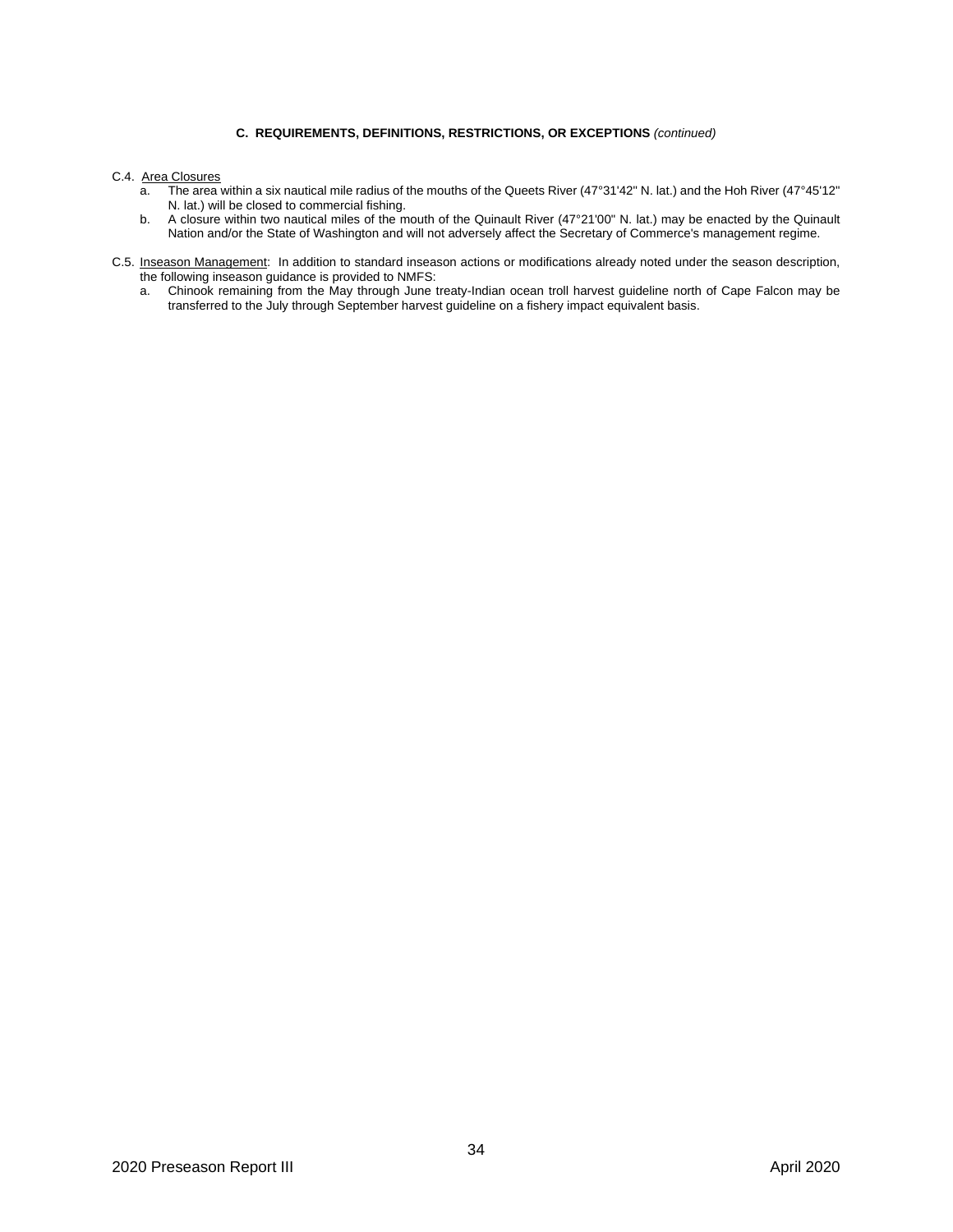TABLE 4. Chinook and coho harvest quotas and guidelines for 2020 ocean salmon fishery management measures - Council adopted.

| <b>Fishery or Quota Designation</b>                 | Chinook                     | Coho                   |  |
|-----------------------------------------------------|-----------------------------|------------------------|--|
|                                                     | <b>NORTH OF CAPE FALCON</b> |                        |  |
| TREATY INDIAN OCEAN TROLL <sup>a/</sup>             |                             |                        |  |
| U.S./Canada Border to Cape Falcon (All Except Coho) | 17,500                      |                        |  |
| U.S./Canada Border to Cape Falcon (All Species)     | 17,500                      | 16,500                 |  |
| Subtotal Treaty Indian Ocean Troll                  | 35,000                      | 16,500                 |  |
| NON-INDIAN COMMERCIAL TROLL <sup>b/</sup>           |                             |                        |  |
| U.S./Canada Border to Cape Falcon (All Except Coho) | 13,820                      |                        |  |
| U.S./Canada Border to Cape Falcon (All Species)     | 13.820                      | 2,000                  |  |
| Subtotal Non-Indian Commercial Troll                | 27,640                      | 2,000                  |  |
|                                                     |                             |                        |  |
| <b>RECREATIONAL</b>                                 |                             |                        |  |
| U.S./Canada Border to Cape Alava <sup>b/</sup>      | 5,600                       | 2,760                  |  |
| Cape Alava to Queets Riverb/                        | 1,300                       | 690                    |  |
| Queets River to Leadbetter Pt. <sup>b/</sup>        | 12,460                      | 9.800                  |  |
| Leadbetter Pt. to Cape Falconb/c/                   | 7.000                       | 13.250                 |  |
| <b>Subtotal Recreational</b>                        | 26,360                      | 26,500                 |  |
| TOTAL NORTH OF CAPE FALCON                          | 89,000                      | 45,000                 |  |
|                                                     | <b>SOUTH OF CAPE FALCON</b> |                        |  |
| COMMERCIAL TROLL <sup>a/</sup>                      |                             |                        |  |
| Humbug Mt. to OR/CA Border                          | 1,000                       |                        |  |
| OR/CA Border to Humboldt South Jetty                |                             |                        |  |
| Subtotal Troll                                      | 1,000                       |                        |  |
| <b>RECREATIONAL</b>                                 |                             |                        |  |
| Cape Falcon to OR/CA Border                         |                             | $25,000$ <sup>d/</sup> |  |
| TOTAL SOUTH OF CAPE FALCON                          | 1,000                       | 25,000                 |  |

a/ Quotas are non-mark selective for both Chinook and coho.

b/ Quotas are non-mark-selective for Chinook and mark-selective for coho.

c/ Does not include Buoy 10 fishery. Expected catch of 17,600 Chinook and 16,280 marked coho.

d/ The quota consists of both mark-selective and non-mark-selective quotas of 22,000 and 3,000, respectively.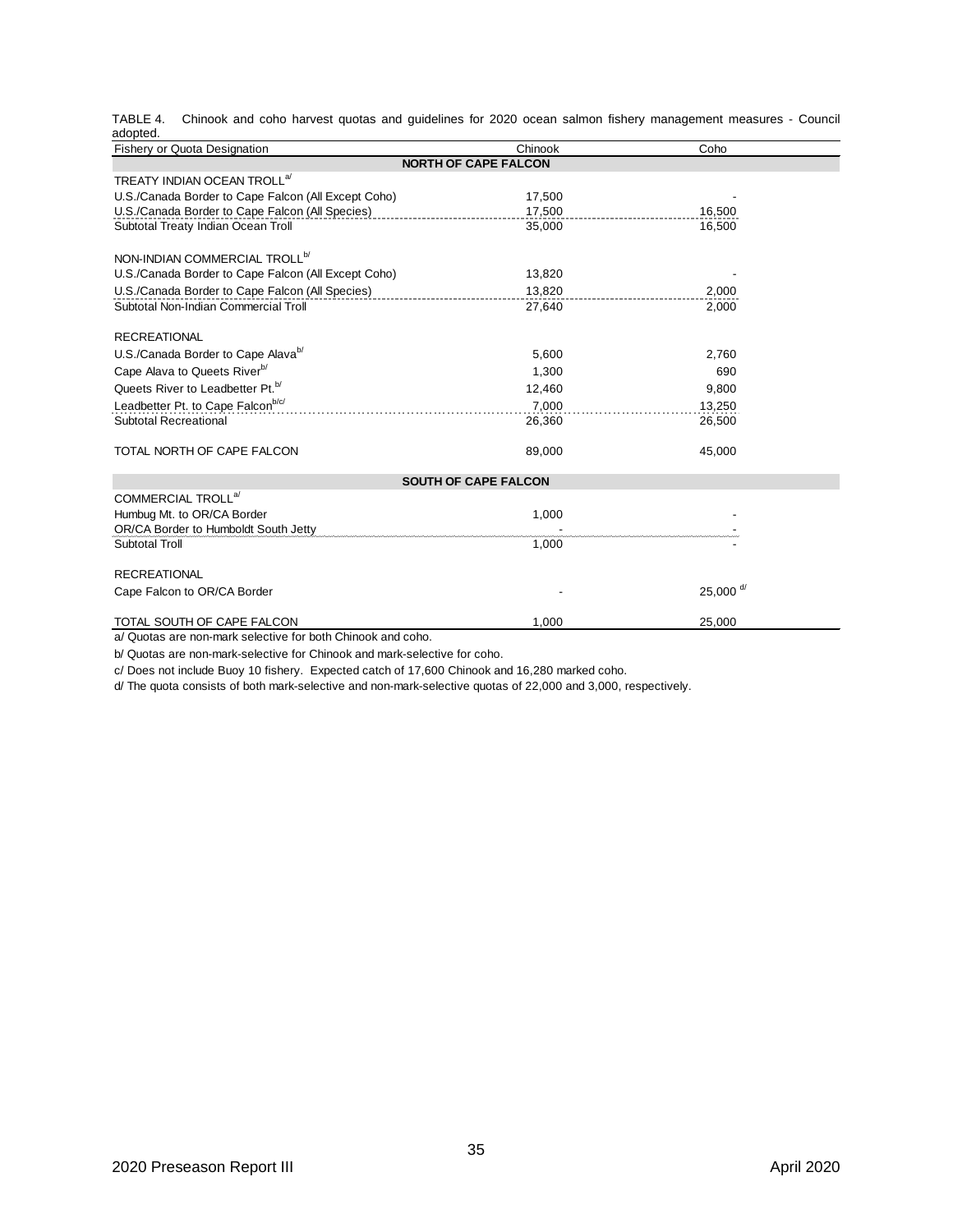|                             |                          | 2020          |                                                                                                                                                                                                          |
|-----------------------------|--------------------------|---------------|----------------------------------------------------------------------------------------------------------------------------------------------------------------------------------------------------------|
| Key Stock/Criteria          | <b>PROJECTED</b>         | Criteria      | Spawner Objective or Other Comparative Standard as Noted b/                                                                                                                                              |
| <b>CHINOOK</b>              | <b>CHINOOK</b>           |               | <b>CHINOOK</b>                                                                                                                                                                                           |
| <b>SRKW PREY ABUNDANCE:</b> |                          |               |                                                                                                                                                                                                          |
| North of Falcon             | 1,249.8                  | $\geq 972.0$  | Oct 1 starting abundance of age 3+ Chinook from U.S./Canada Border to Cape Falcon                                                                                                                        |
| Falcon to Horse Mt.         | 1,070.2                  | <b>NA</b>     | Oct 1 starting abundance of age 3+ Chinook from Cape Falcon to Horse Mt.                                                                                                                                 |
| South of Horse Mt.          | 542.4                    | <b>NA</b>     | Oct 1 starting abundance of age 3+ Chinook south of Horse Mt.                                                                                                                                            |
| PUGET SOUND:                |                          |               |                                                                                                                                                                                                          |
| Elwha Summer/Fall           | 3.3%                     | ≤ 10.0%       | Southern U.S. exploitation rate (NMFS ESA consultation standard).                                                                                                                                        |
| <b>Dungeness Spring</b>     | 3.4%                     | ≤ 10.0%       | Southern U.S. exploitation rate (NMFS ESA consultation standard).                                                                                                                                        |
| Mid-Hood Canal Summer/Fall  | 12.2%                    | <b>TBD</b>    | Preterminal Southern U.S. exploitation rate. Discussions are ongoing between WA state and tribal co-managers<br>regarding a conservation standard for 2020 that is in accordance with NMFS guidance.     |
| Skokomish Summer/Fall       | 48.3%                    | $\leq 50.0\%$ | Total exploitation rate (NMFS ESA consultation standard).                                                                                                                                                |
| Nooksack Spring             | 10.5%                    | ≤ 10.5%       | Southern U.S. exploitation rate (NMFS ESA consultation standard).                                                                                                                                        |
|                             | 0.94                     | $≤ 1.00$      | ISBM obligation applicable, as this stock lacks a CTC agreed escapement goal. Compliance assessed<br>postseason by the PSC.                                                                              |
| Skagit Summer/Fall          | 48.0%                    | $\leq 48.0\%$ | Total exploitation rate (NMFS ESA consultation standard).                                                                                                                                                |
|                             | $\overline{\phantom{a}}$ | $\leq 0.95$   | ISBM obligation not applicable, escapement goal expected to be met. Compliance assessed postseason by the<br>PSC.                                                                                        |
| <b>Skagit Spring</b>        | 9.0%                     | $\leq 10.3\%$ | Southern U.S. exploitation rate (NMFS ESA consultation standard).                                                                                                                                        |
|                             |                          | $\leq 0.95$   | ISBM obligation not applicable, escapement goal expected to be met. Compliance assessed postseason by the<br>PSC.                                                                                        |
| Stillaguamish Summer/Fall   | 18.4%                    | $\leq 22.0\%$ | Rebuilding exploitation rate (NMFS ESA consultation standard).                                                                                                                                           |
|                             | 0.48                     | ≤ 1.00        | ISBM obligation applicable, as this stock lacks a CTC agreed escapement goal. Compliance assessed<br>postseason by the PSC.                                                                              |
| Snohomish Summer/Fall       | 7.7%                     | $\leq 8.0\%$  | Southern U.S. exploitation rate limit under critical abundance forecast for 2020 (NMFS ESA consultation<br>standard).                                                                                    |
|                             | 0.65                     | $≤ 1.00$      | ISBM obligation applicable, as this stock lacks a CTC agreed escapement goal. Compliance assessed<br>postseason by the PSC.                                                                              |
| Lake Washington Summer/Fall | 0.571                    | $\geq 0.500$  | Natural-origin escapement in the Cedar River (NMFS ESA consultation standard).                                                                                                                           |
| Green River Summer/Fall     | $\geq 1.200$             | $\geq 1.200$  | Natural-origin spawning escapement (NMFS ESA consultation standard). Spawner objective can be met through<br>fishery mgmt and/or hatchery broodstock management actions.                                 |
| <b>White River Spring</b>   | 15.7%                    | $\leq 22.0\%$ | Southern U.S. exploitation rate (NMFS ESA consultation standard).                                                                                                                                        |
| Puyallup Summer/Fall        | 1.157                    | $\ge 0.750$   | Natural-origin spawning escapement (NMFS ESA consultation standard). Spawner objective can be met through<br>fishery mgmt and/or hatchery broodstock management actions.                                 |
| Nisqually River Summer/Fall | 48.8%                    | $\leq 47.0\%$ | Total exploitation rate, (NMFS ESA consultation standard). An additional 2% ER may be added to facilitate<br>inriver selective gear studies after meeting base criteria during final preseason modeling. |
| <b>Puget Sound Spring</b>   | 1.8%                     | $\leq 3.0\%$  | Exploitation rate in PFMC fisheries (NMFS ESA consultation standard).                                                                                                                                    |
| Puget Sound Summer/Fall     | 4.8%                     | ≤ 6.0%        | Exploitation rate in PFMC fisheries (NMFS ESA consultation standard).                                                                                                                                    |

TABLE 5. Projected key stock escapements (thousands of fish) or management criteria for 2020 ocean salmon fishery management measures - Council adopted.<sup>a/</sup> (Page 1 of 4)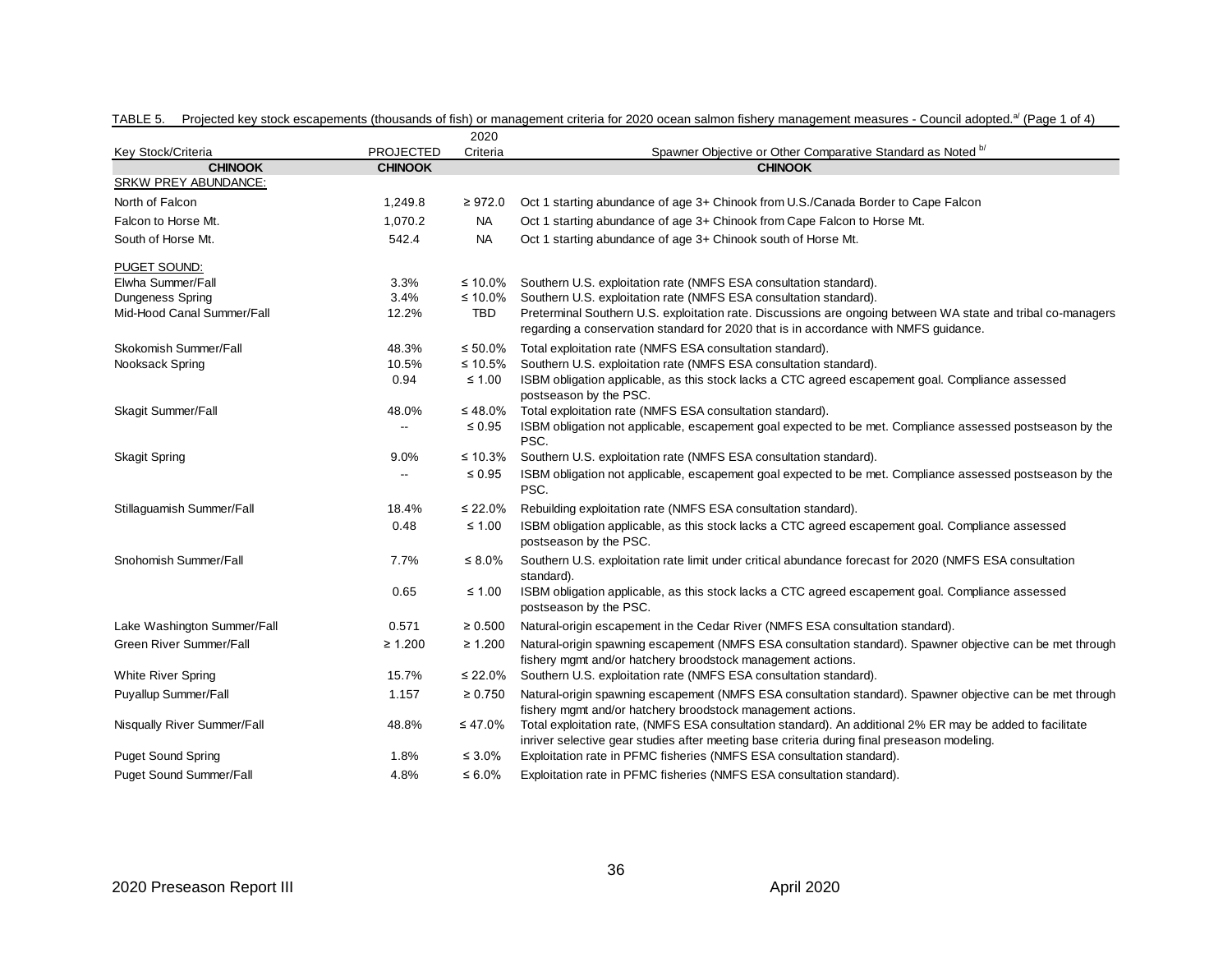|                                                           |                  | 2020          |                                                                                                                                                                                                 |
|-----------------------------------------------------------|------------------|---------------|-------------------------------------------------------------------------------------------------------------------------------------------------------------------------------------------------|
| Key Stock/Criteria                                        | <b>PROJECTED</b> | Criteria      | Spawner Objective or Other Comparative Standard as Noted <sup>b/</sup>                                                                                                                          |
| <b>CHINOOK</b>                                            | <b>CHINOOK</b>   |               | <b>CHINOOK</b>                                                                                                                                                                                  |
| <b>WASHINGTON COAST:</b><br>Hoko Fall                     | 2.170            |               |                                                                                                                                                                                                 |
|                                                           |                  | 0.85          | FMP MSY spawning escapement objective.                                                                                                                                                          |
|                                                           | 2.3%             | ≤ 10.0%       | Calendar year exploitation rate ISBM obligation. Compliance assessed postseason by the PSC.                                                                                                     |
| Quillayute Fall                                           | >3.0             | 3.0           | FMP MSY spawning escapement objective.                                                                                                                                                          |
|                                                           |                  | $\leq 0.85$   | ISBM obligation not applicable, escapement goal expected to be met. Compliance assessed postseason by the<br>PSC.                                                                               |
| Hoh Fall                                                  | >1.2             | 1.2           | FMP MSY spawning escapement objective.                                                                                                                                                          |
|                                                           |                  | $\leq 0.85$   | ISBM obligation not applicable, escapement goal expected to be met. Compliance assessed postseason by the<br>PSC.                                                                               |
| Queets Fall                                               | >2.5             | 2.5           | FMP MSY spawning escapement objective.                                                                                                                                                          |
|                                                           |                  | $\leq 0.85$   | ISBM obligation not applicable, escapement goal expected to be met. Compliance assessed postseason by the<br>PSC.                                                                               |
| Grays Harbor Fall                                         | >13.3            | 13.3          | FMP MSY spawning escapement objective.                                                                                                                                                          |
|                                                           |                  | $\leq 0.85$   | ISBM obligation not applicable, escapement goal expected to be met. Compliance assessed postseason by the<br>PSC.                                                                               |
| <b>COLUMBIA RIVER:</b>                                    |                  |               |                                                                                                                                                                                                 |
| Columbia Upriver Brights                                  | 227.0            | 74.0          | Minimum ocean escapement to attain 40.0 adults over McNary Dam, with normal distribution and no mainstem<br>harvest. The management goal has been increased to 60.0 by Columbia River managers. |
| Mid-Columbia Brights                                      | 77.5             | 14.9          | Minimum ocean escapement to attain 7.9 for Little White Salmon egg-take, assuming average conversion and<br>no mainstem harvest.                                                                |
| Columbia Lower River Hatchery Tules                       | 50.0             | 25.0          | Minimum ocean escapement to attain 14.8 adults for hatchery egg-take, with average conversion and no lower<br>river mainstem or tributary harvest.                                              |
| <b>Columbia Lower River Natural Tules</b><br>(threatened) | 38.0%            | $\leq 38.0\%$ | Total adult equivalent fishery exploitation rate (2020 NMFS ESA guidance).                                                                                                                      |
| Columbia Lower River Wilde (threatened)                   | 19.2             | 6.9           | Minimum ocean escapement to attain MSY spawner goal of 5.7 for N. Lewis River fall Chinook (NMFS ESA<br>consultation standard).                                                                 |
| Spring Creek Hatchery Tules                               | 45.5             | 8.2           | Minimum ocean escapement to attain 6.0 adults for Spring Creek Hatchery egg-take, assuming average<br>conversion and no mainstem harvest.                                                       |
| Upper Columbia River Summer                               | 38.0             | 29.0          | Aggregate escapement to mouth of Columbia River.                                                                                                                                                |
| Snake River Fall (threatened) SRFI                        | 51.3%            |               | $\leq$ 70.0% Of 1988-1993 base period exploitation rate for all ocean fisheries (NMFS ESA consultation standard).                                                                               |

|  |  |  |  |  |  |  |  |  |  | TABLE 5. Projected key stock escapements (thousands of fish) or management criteria for 2020 ocean fishery management measures - Council Adopted. <sup>a/</sup> (Page 2 of 4) |  |  |
|--|--|--|--|--|--|--|--|--|--|-------------------------------------------------------------------------------------------------------------------------------------------------------------------------------|--|--|
|--|--|--|--|--|--|--|--|--|--|-------------------------------------------------------------------------------------------------------------------------------------------------------------------------------|--|--|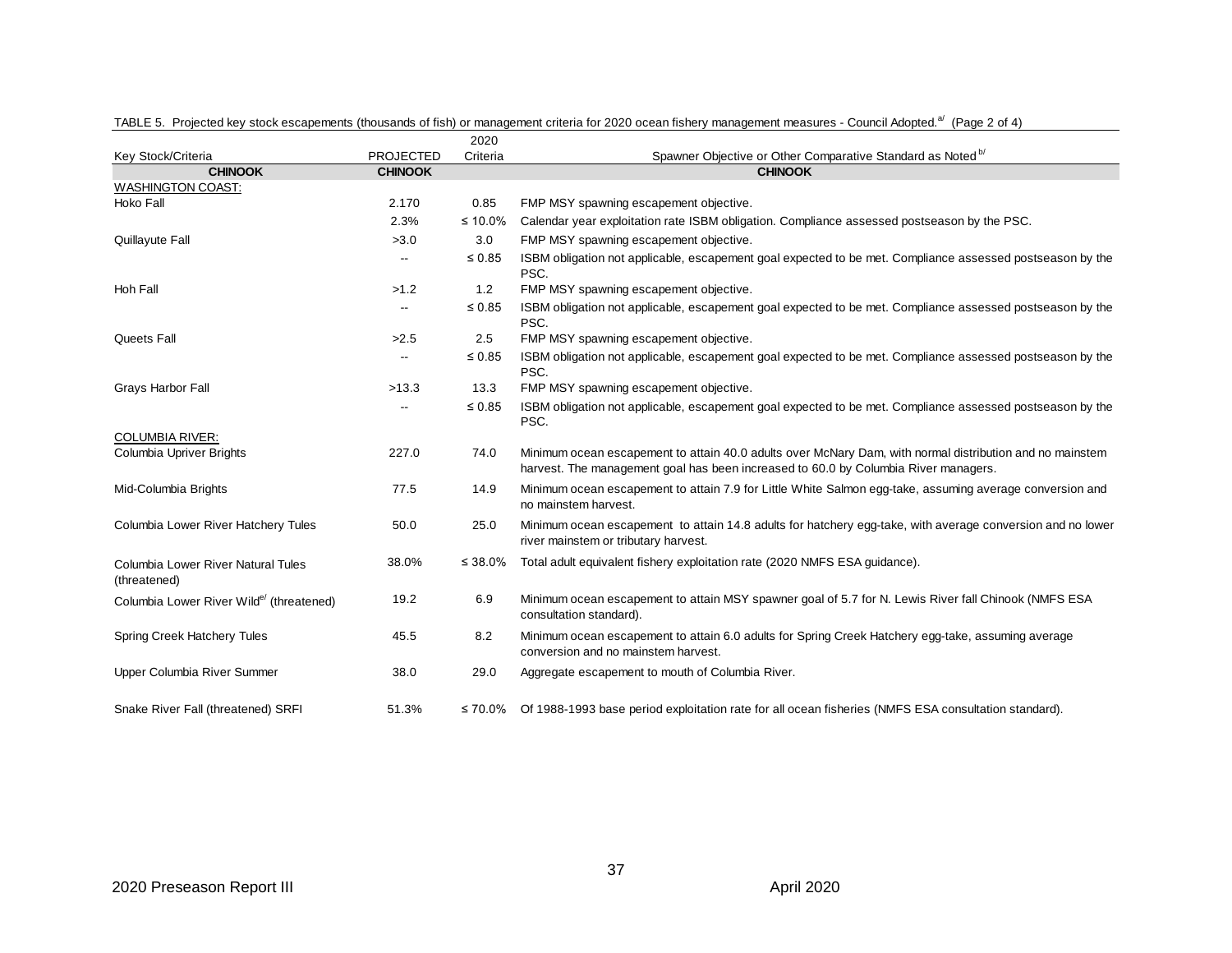|                                         |                  | 2020          |                                                                                                                                                                                                                                                                                                                                                                                                                                                                                                                                                                                                                                     |
|-----------------------------------------|------------------|---------------|-------------------------------------------------------------------------------------------------------------------------------------------------------------------------------------------------------------------------------------------------------------------------------------------------------------------------------------------------------------------------------------------------------------------------------------------------------------------------------------------------------------------------------------------------------------------------------------------------------------------------------------|
| Key Stock/Criteria                      | <b>PROJECTED</b> | Criteria      | Spawner Objective or Other Comparative Standard as Noted <sup>b/</sup>                                                                                                                                                                                                                                                                                                                                                                                                                                                                                                                                                              |
| <b>CHINOOK</b>                          | <b>CHINOOK</b>   |               | <b>CHINOOK</b>                                                                                                                                                                                                                                                                                                                                                                                                                                                                                                                                                                                                                      |
| OREGON COAST:                           |                  |               |                                                                                                                                                                                                                                                                                                                                                                                                                                                                                                                                                                                                                                     |
| Nehalem Fall                            |                  | $\leq 0.85$   | ISBM obligation not applicable, escapement goal expected to be met. Compliance assessed postseason by the<br>PSC.                                                                                                                                                                                                                                                                                                                                                                                                                                                                                                                   |
| Siletz Fall                             |                  | $\leq 0.85$   | ISBM obligation not applicable, escapement goal expected to be met. Compliance assessed postseason by the<br>PSC.                                                                                                                                                                                                                                                                                                                                                                                                                                                                                                                   |
| Siuslaw Fall                            |                  | $\leq 0.85$   | ISBM obligation applicable, escapement goal not expected to be met. Compliance assessed postseason by the<br>PSC.                                                                                                                                                                                                                                                                                                                                                                                                                                                                                                                   |
| South Umpqua                            |                  | $\leq 0.85$   | ISBM obligation applicable, as this stock lacks a CTC agreed escapement goal. Compliance assessed<br>postseason by the PSC.                                                                                                                                                                                                                                                                                                                                                                                                                                                                                                         |
| Coquille                                |                  | $\leq 0.85$   | ISBM obligation applicable, as this stock lacks a CTC agreed escapement goal. Compliance assessed<br>postseason by the PSC.                                                                                                                                                                                                                                                                                                                                                                                                                                                                                                         |
| <b>CALIFORNIA:</b>                      |                  |               |                                                                                                                                                                                                                                                                                                                                                                                                                                                                                                                                                                                                                                     |
| <b>Klamath River Fall</b>               | 36.2             | $\geq 36.2$   | 2020 minimum natural area adult escapement (FMP control rule).                                                                                                                                                                                                                                                                                                                                                                                                                                                                                                                                                                      |
| Federally recognized tribal harvest     | 50.0%            | 50.0%         | Equals 8.6 (thousand) adult fish for Yurok and Hoopa Valley tribal fisheries.                                                                                                                                                                                                                                                                                                                                                                                                                                                                                                                                                       |
| Exploitation (spawner reduction) rate   | 25.0%            | $\leq 25.0\%$ | FMP control rule.                                                                                                                                                                                                                                                                                                                                                                                                                                                                                                                                                                                                                   |
| Adult river mouth return                | 59.1             | <b>NA</b>     | Total adults in thousands.                                                                                                                                                                                                                                                                                                                                                                                                                                                                                                                                                                                                          |
| Age-4 ocean harvest rate                | 8.8%             | ≤ 16.0%       | NMFS ESA consultation standard for threatened California Coastal Chinook.                                                                                                                                                                                                                                                                                                                                                                                                                                                                                                                                                           |
| KMZ sport fishery share                 | 8.6%             |               | Includes 0.0 (thousand) adult fish impacted in the KMZ sport fishery during fall (Sept-Dec) 2019.                                                                                                                                                                                                                                                                                                                                                                                                                                                                                                                                   |
| River recreational fishery share        | 15.0%            | <b>NA</b>     | Equals 1.3 (thousand) adult fish for recreational inriver fisheries.                                                                                                                                                                                                                                                                                                                                                                                                                                                                                                                                                                |
| Sacramento River Winter<br>(endangered) | 16.2%            | ≤ 20.0%       | Age-3 ocean impact rate in fisheries south of Pt. Arena. In addition, the following season restrictions apply:<br>Recreational- Pt. Arena to Pigeon Pt. between the first Saturday in April and the second Sunday in November;<br>Pigeon Pt. to the U.S./Mexico border between the first Saturday in April and the first Sunday in October.<br>Minimum size limit ≥ 20 inches total length. Commercial- Pt. Arena to the U.S./Mexico border between May 1<br>and September 30, except Pt. Reyes to Pt. San Pedro between October 1 and 15 (Monday-Friday). Minimum<br>size limit ≥ 26 inches total length (NMFS 2020 ESA Guidance). |
| Sacramento River Fall                   | 233.2            | $\geq 142.0$  | 2020 minimum hatchery and natural area adult escapement (FMP control rule).                                                                                                                                                                                                                                                                                                                                                                                                                                                                                                                                                         |
| Sacramento Index Exploitation Rate      | 50.7%            | $\leq 70.0\%$ | FMP control rule.                                                                                                                                                                                                                                                                                                                                                                                                                                                                                                                                                                                                                   |
| Ocean commercial impacts                | 151.3            |               | Includes fall (Sept-Dec) 2019 impacts (5.7 thousand SRFC).                                                                                                                                                                                                                                                                                                                                                                                                                                                                                                                                                                          |
| Ocean recreational impacts              | 47.6             |               | Includes fall (Sept-Dec) 2019 impacts (3.3 thousand SRFC).                                                                                                                                                                                                                                                                                                                                                                                                                                                                                                                                                                          |
| River recreational impacts              | 41.1             |               | Equals 17.1% of the total harvest.                                                                                                                                                                                                                                                                                                                                                                                                                                                                                                                                                                                                  |

|  |  |  |  | TABLE 5. Projected key stock escapements (thousands of fish) or management criteria for 2020 ocean fishery management measures - Council Adopted. <sup>3/</sup> (Page 3 of 4) |  |  |  |
|--|--|--|--|-------------------------------------------------------------------------------------------------------------------------------------------------------------------------------|--|--|--|
|--|--|--|--|-------------------------------------------------------------------------------------------------------------------------------------------------------------------------------|--|--|--|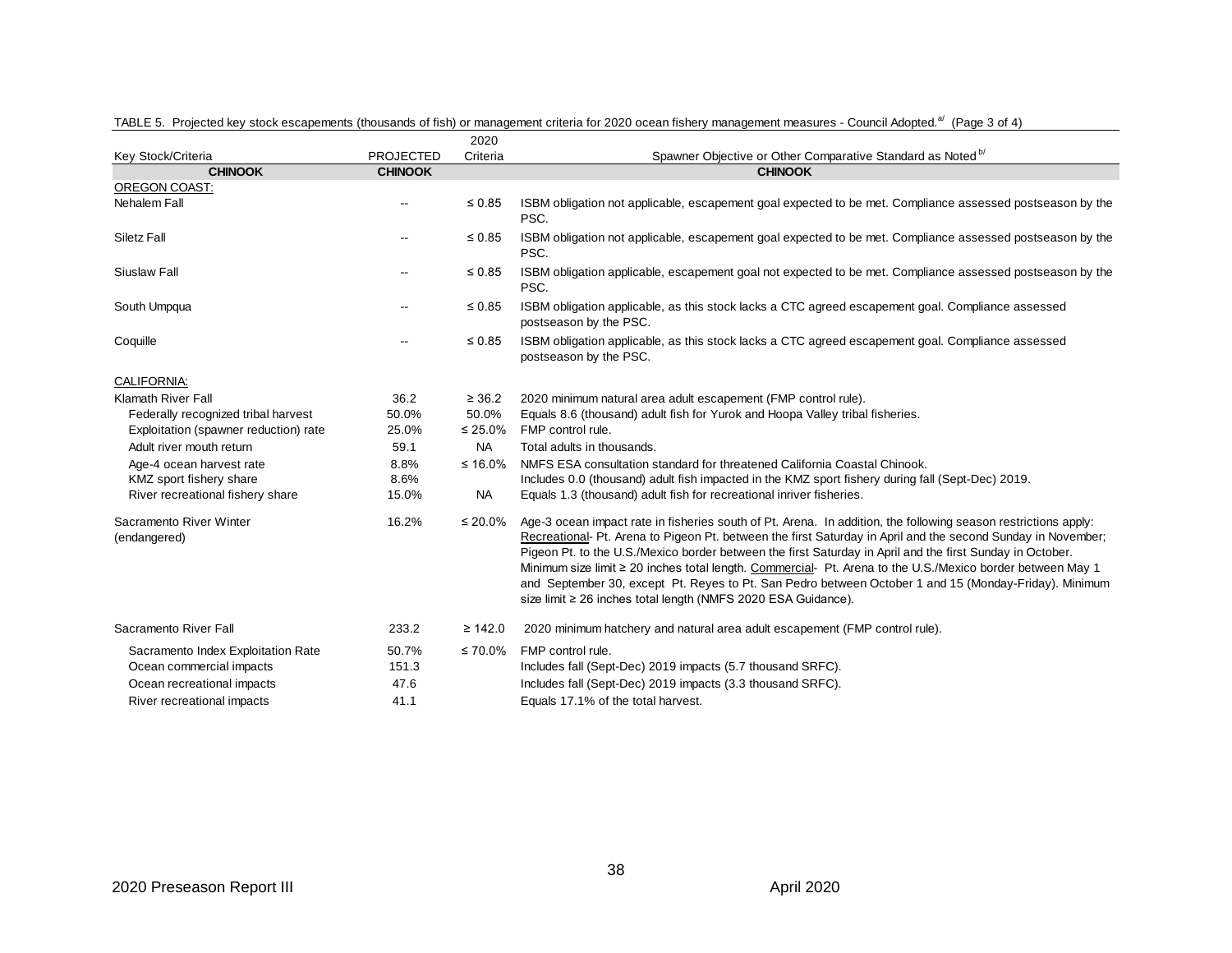|                                                           |                  | 2020          |                                                                                                                                                        |
|-----------------------------------------------------------|------------------|---------------|--------------------------------------------------------------------------------------------------------------------------------------------------------|
| Key Stock/Criteria                                        | <b>PROJECTED</b> | Criteria      | Spawner Objective or Other Comparative Standard as Noted <sup>97</sup>                                                                                 |
| <b>COHO</b>                                               | <b>COHO</b>      |               | <b>COHO</b>                                                                                                                                            |
| Interior Fraser (Thompson River)                          | $7.4\%(2.6\%)$   | ≤ 10.0%       | 2020 Southern U.S. exploitation rate ceiling; PSC coho agreement.                                                                                      |
| Skagit                                                    | $31.1\%(2.5\%)$  | $\leq 35.0\%$ | 2020 total exploitation rate ceiling; FMP matrix <sup>a/</sup>                                                                                         |
| Stillaguamish                                             | 17.8%(1.8%)      | $\leq 35.0\%$ | 2020 total exploitation rate ceiling; FMP matrix <sup>a/</sup>                                                                                         |
| Snohomish                                                 | 12.6%(1.8%)      | ≤ 20.0%       | 2020 total exploitation rate ceiling; FMP matrix <sup>a/</sup>                                                                                         |
| <b>Hood Canal</b>                                         | 42.2%(2.7%)      | $\leq 45.0\%$ | 2020 total exploitation rate ceiling; FMP matrix <sup>a/</sup>                                                                                         |
| Strait of Juan de Fuca                                    | $9.0\%(2.2\%)$   | $\leq 20.0\%$ | 2020 total exploitation rate ceiling; FMP matrixd/                                                                                                     |
| Quillayute Fall                                           | 8.7              | 6.3           | FMP MSY adult spawner estimate. Value depicted is ocean escapement.                                                                                    |
| Hoh                                                       | 3.6              | 2.0           | FMP MSY adult spawner estimate. Value depicted is ocean escapement.                                                                                    |
| Queets Wild                                               | 6.7              | 5.8           | FMP MSY adult spawner estimate. Value depicted is ocean escapement.                                                                                    |
| Grays Harbor                                              | 47.1             | 24.4          | FMP MSY adult spawner estimate. Value depicted is ocean escapement.                                                                                    |
| Willapa Bay                                               | 27.7             | 17.2          | FMP MSY natural area adult spawner estimate. Value depicted is ocean escapement.                                                                       |
| Lower Columbia River Natural<br>(threatened)              | 16.9%            | ≤ 18.0%       | Total marine and mainstem Columbia R. fishery exploitation rate (2020 NMFS ESA guidance).                                                              |
| Upper Columbia <sup>c/</sup>                              | 69.7%            | $\geq 50\%$   | Minimum percentage of the run to Bonneville Dam.                                                                                                       |
| Columbia River Hatchery Early                             | 86.7             | 77.2          | Minimum ocean escapement to attain hatchery egg-take goal of 21.7 early adult coho,<br>with average conversion and no mainstem or tributary fisheries. |
| Columbia River Hatchery Late                              | 35.4             | 9.7           | Minimum ocean escapement to attain hatchery egg-take goal of 6.4 late adult coho,<br>with average conversion and no mainstem or tributary fisheries.   |
| Oregon Coastal Natural                                    | 11.6%            | ≤ 15.0%       | Marine and freshwater fishery exploitation rate (NMFS ESA consultation standard).                                                                      |
| Southern Oregon/Northern California Coast<br>(threatened) | 3.1%             | ≤ 13.0%       | Marine fishery exploitation rate for R/K hatchery coho (NMFS ESA consultation standard).                                                               |

TABLE 5. Projected key stock escapements (thousands of fish) or management criteria for 2020 ocean fishery management measures - Council Adopted.<sup>a/</sup> (Page 4 of 4)

a/ Reflects 2020 fisheries and abundance estimates.

b/ ISBM obligation is assessed as a proportion of the 2009-2015 average calendar year exploitation rate. Ocean escapement is the number of salmon escaping ocean fisheries and entering freshwater with the following clarifications. Ocean escapement for Puget Sound stocks is the estimated number of salmon entering Area 4B that are available to U.S. net fisheries in Puget Sound and spawner escapement after impacts from the Canadian, U.S. ocean, and Puget Sound troll and recreational fisheries have been deducted. Numbers in parentheses represent Council area exploitation rates for Puget Sound coho stocks. For Columbia River early and late coho stocks, ocean escapement represents the number of coho after the Buoy 10 fishery. Exploitation rates for LCN and OCN coho and LCR Tule Chinook represent marine and freshwater impacts. Values reported for Klamath River fall Chinook and Willapa Bay coho are natural area adult spawners. Values reported for Sacramento River fall Chinook are hatchery and natural area adult spawners.

c/ Includes projected impacts of inriver fisheries that have not yet been shaped.

d/ Annual management objectives may be different than FMP goals, and are subject to agreement between WDFW and the treaty tribes under U.S. District Court orders. It is anticipated that fishery management will be adjusted by state and tribal comanagers during the preseason planning process to comply with stock management objectives.

e/ Includes minor contributions from East Fork Lewis River and Sandy River.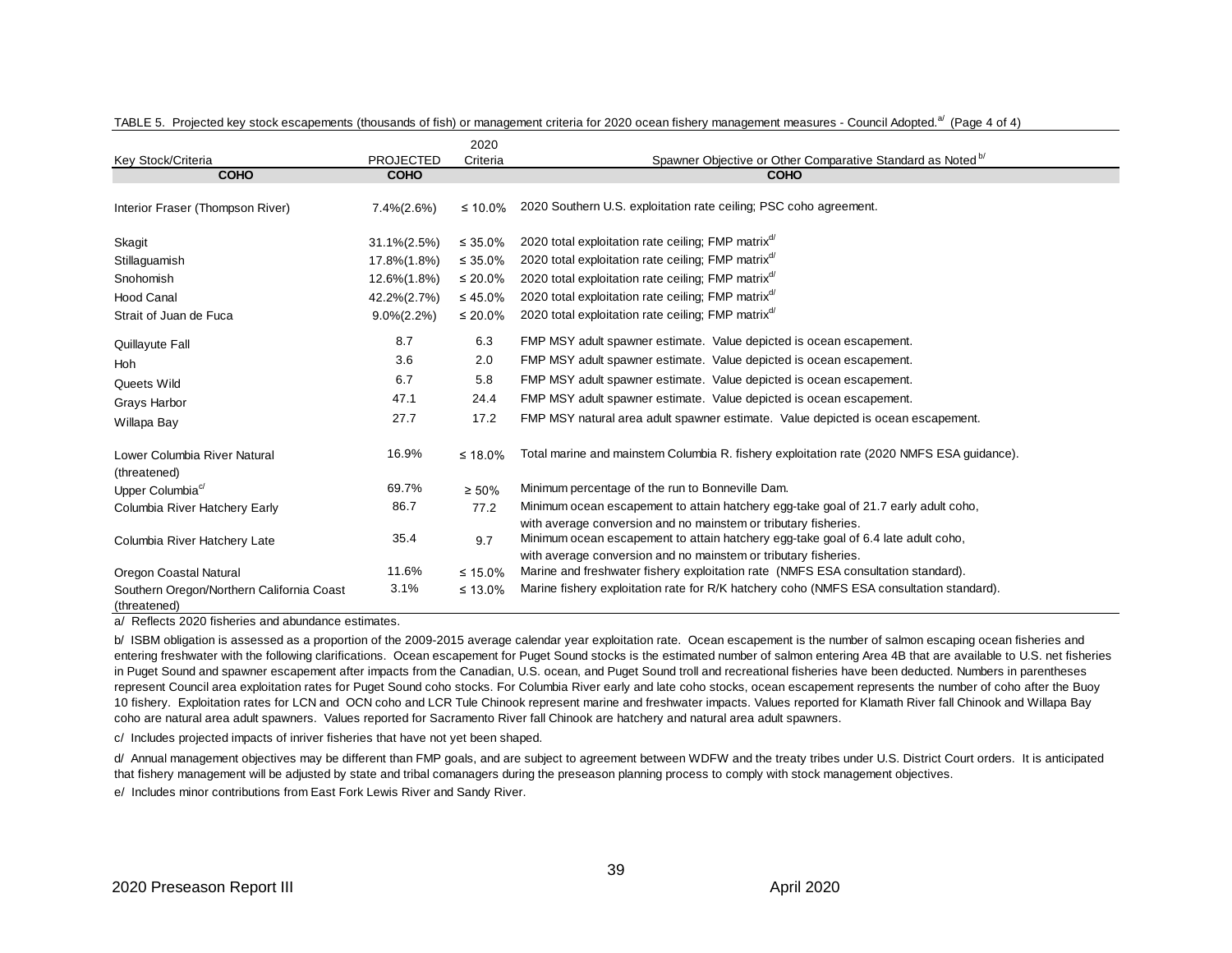|                                          |            | <b>Bycatch</b>          |                                    | Observed in 2019 |                  |
|------------------------------------------|------------|-------------------------|------------------------------------|------------------|------------------|
|                                          | Catch      | Mortality <sup>a/</sup> | <b>Bycatch</b>                     |                  | <b>Bycatch</b>   |
| Area and Fishery                         | Projection | Projection              | Projection <sup>b/</sup>           | Catch            | Mortality        |
| <b>OCEAN FISHERIES:</b>                  |            |                         | <b>CHINOOK (thousands of fish)</b> |                  |                  |
| NORTH OF CAPE FALCON                     |            |                         |                                    |                  |                  |
| <b>Treaty Indian Ocean Troll</b>         | 35.0       | 3.6                     | 8.9                                | 18.3             | 1.9              |
| Non-Indian Commercial Troll              | 27.6       | 12.7                    | 46.0                               | 23.3             | 9.6              |
| Recreational                             | 26.4       | 3.2                     | 14.8                               | 10.9             | 1.8              |
| CAPE FALCON TO HUMBUG MT. <sup>c/</sup>  |            |                         |                                    |                  |                  |
| <b>Commercial Troll</b>                  | 39.4       | 13.0                    | 39.3                               | 26.5             | 9.0              |
| Recreational                             | 6.1        | 0.8                     | 3.2                                | 4.7              | 0.7              |
| HUMBUG MT. TO OR/CA BORDER <sup>c/</sup> |            |                         |                                    |                  |                  |
| <b>Commercial Troll</b>                  | 1.3        | 0.4                     | 1.3                                | 1.9              | $0.8\ ^{\rm e/}$ |
| Recreational                             | 1.6        | 0.2                     | 0.8                                | 0.6              | $0.1 e^{t}$      |
| OR/CA BORDER TO HORSE MT. <sup>d/</sup>  |            |                         |                                    |                  |                  |
| <b>Commercial Troll</b>                  | 0.0        | 0.0                     | 0.0                                | 5.9              | $2.5$ e/         |
| Recreational                             | 5.6        | 0.8                     | 2.9                                | 5.0              | 0.8e             |
| HORSE MT. TO PT. ARENA                   |            |                         |                                    |                  |                  |
| <b>Commercial Troll</b>                  | 7.8        | 2.6                     | 7.8                                | 10.5             | $7.8$ e/         |
| Recreational                             | 8.1        | 1.1                     | 4.3                                | 3.9              | 0.8 e            |
| PT. ARENA TO PIGEON PT.                  |            |                         |                                    |                  |                  |
| <b>Commercial Troll</b>                  | 96.9       | 32.0                    | 96.8                               | 159.4            | 65.7 $e$         |
| Recreational                             | 41.2       | 5.6                     | 19.7                               | 56.5             | 8.0e             |
| SOUTH OF PIGEON PT.                      |            |                         |                                    |                  |                  |
| <b>Commercial Troll</b>                  | 39.3       | 13.0                    | 39.2                               | 95.9             | 13.7 $e$         |
| Recreational                             | 7.5        | 1.0                     | 3.6                                | 23.1             | 2.4 e            |
| <b>TOTAL OCEAN FISHERIES</b>             |            |                         |                                    |                  |                  |
| <b>Commercial Troll</b>                  | 247.2      | 77.2                    | 239.2                              | 341.7            | 111.0            |
| Recreational                             | 96.4       | 12.8                    | 49.4                               | 104.7            | 14.7             |
| <b>INSIDE FISHERIES:</b>                 |            |                         |                                    |                  |                  |
| Area 4B                                  |            |                         |                                    |                  |                  |
| Buoy 10                                  | 17.6       | 10.4                    | 2.0                                | 11.3             | $3.5$ e/         |

TABLE 6. Preliminary projections of Chinook and coho harvest impacts for 2020 ocean salmon fishery management measures - Council adopted. (Page 1 of 2)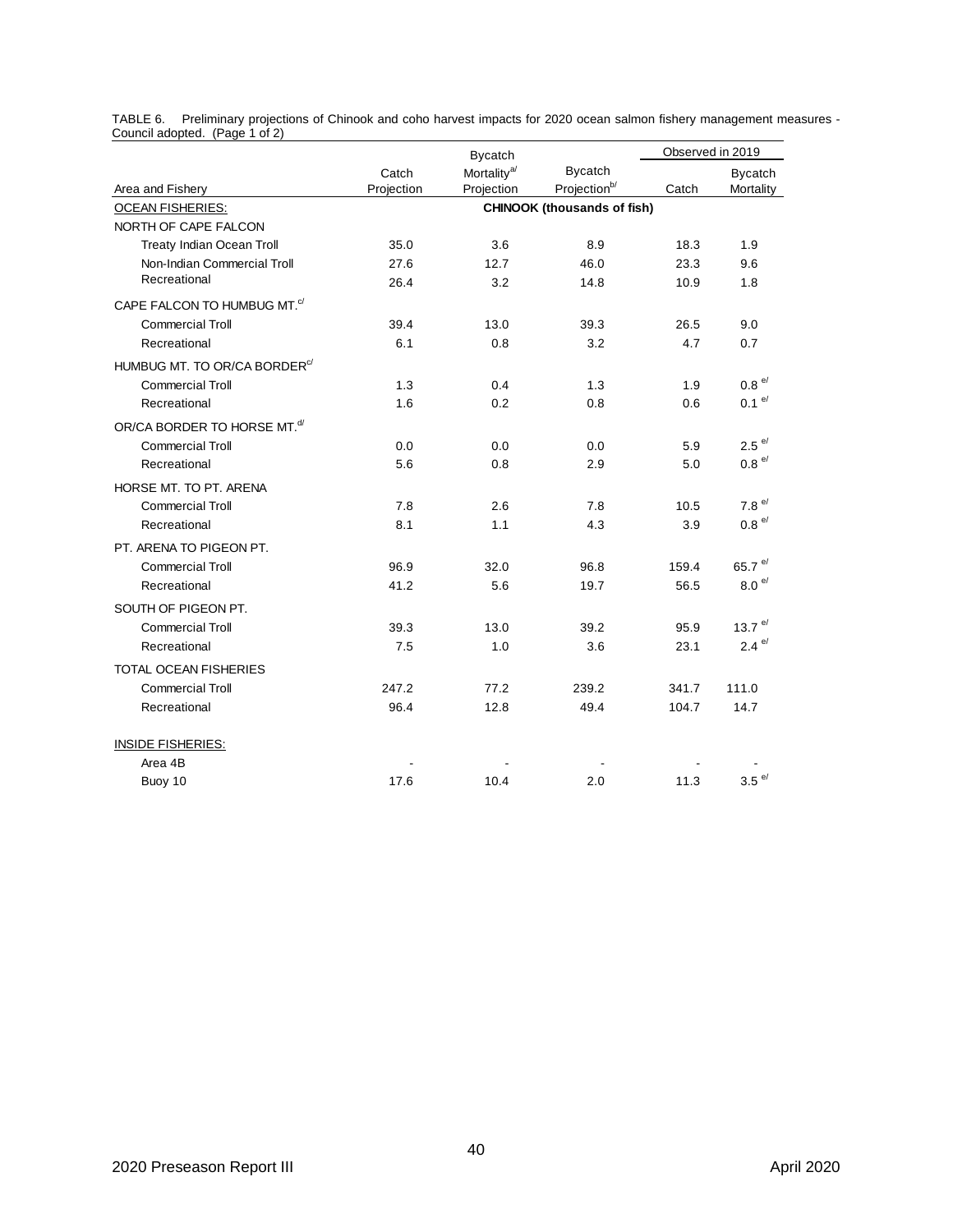|                                         |            | <b>Bycatch</b>          |                                 | Observed in 2019 |           |
|-----------------------------------------|------------|-------------------------|---------------------------------|------------------|-----------|
|                                         | Catch      | Mortality <sup>a/</sup> | Bycatch                         |                  | Bycatch   |
| Area and Fishery                        | Projection | Projection              | Projection <sup>b/</sup>        | Catch            | Mortality |
|                                         |            |                         |                                 |                  |           |
| <b>OCEAN FISHERIES:</b>                 |            |                         | <b>COHO</b> (thousands of fish) |                  |           |
| NORTH OF CAPE FALCON                    |            |                         |                                 |                  |           |
| Treaty Indian Ocean Troll <sup>t/</sup> | 16.5       | 1.5                     | 3.4                             | 55.5             | 3.4       |
| Non-Indian Commercial Troll             | 2.0        | 2.8                     | 10.2                            | 5.4              | 1.6       |
| Recreational                            | 26.5       | 6.3                     | 29.0                            | 81.6             | 20.4      |
| SOUTH OF CAPE FALCON                    |            |                         |                                 |                  |           |
| <b>Commercial Troll</b>                 |            | 2.4                     | 9.1                             |                  | 1.9       |
| Recreational <sup>t/</sup>              | 25.0       | 9.3                     | 49.1                            | 49.1             | 9.4       |
| <b>TOTAL OCEAN FISHERIES</b>            |            |                         |                                 |                  |           |
| <b>Commercial Troll</b>                 | 18.5       | 6.7                     | 22.8                            | 60.9             | 6.9       |
| Recreational                            | 51.5       | 15.6                    | 78.2                            | 130.7            | 29.8      |
|                                         |            |                         |                                 |                  |           |
| <b>INSIDE FISHERIES:</b>                |            |                         |                                 |                  |           |
| Area 4B                                 |            |                         |                                 |                  |           |
| Buoy 10                                 | 16.3       | 3.9                     | 17.6                            | 22.8             | 6.3 e     |

TABLE 6. Preliminary projections of Chinook and coho harvest impacts for 2020 ocean salmon fishery management measures - Council adopted. (Page 2 of 2)

a/ The bycatch mortality reported in this table consists of drop-off mortality (includes predation on hooked fish) plus hookand-release mortality of Chinook and coho salmon in Council-area fisheries. Drop-off mortality for both Chinook and coho is assumed to be equal to 5% of total encounters. The hook-and-release mortality (HRM) rates used for both Chinook and coho are:

Commercial: 26%.

Recreational, north of Pt. Arena: 14%.

 Recreational, south of Pt. Arena: 16% (based on the expected proportion of fish that will be caught using mooching versus trolling gear, and the HRMs of 42.2% and 14% for these two respective gear types).

b/ Bycatch calculated as dropoff mortality plus fish released.

c/ Includes Oregon territorial water, late season Chinook fisheries.

d/ The commecial fishery in this area is closed between Humboldt South Jetty and Horse Mountain.

e/ Based on reported released Chinook or coho. Reported releases in California fisheries are used as a surrogate in Oregon fisheries.

f/ Includes fisheries that allow retention of all legal sized coho.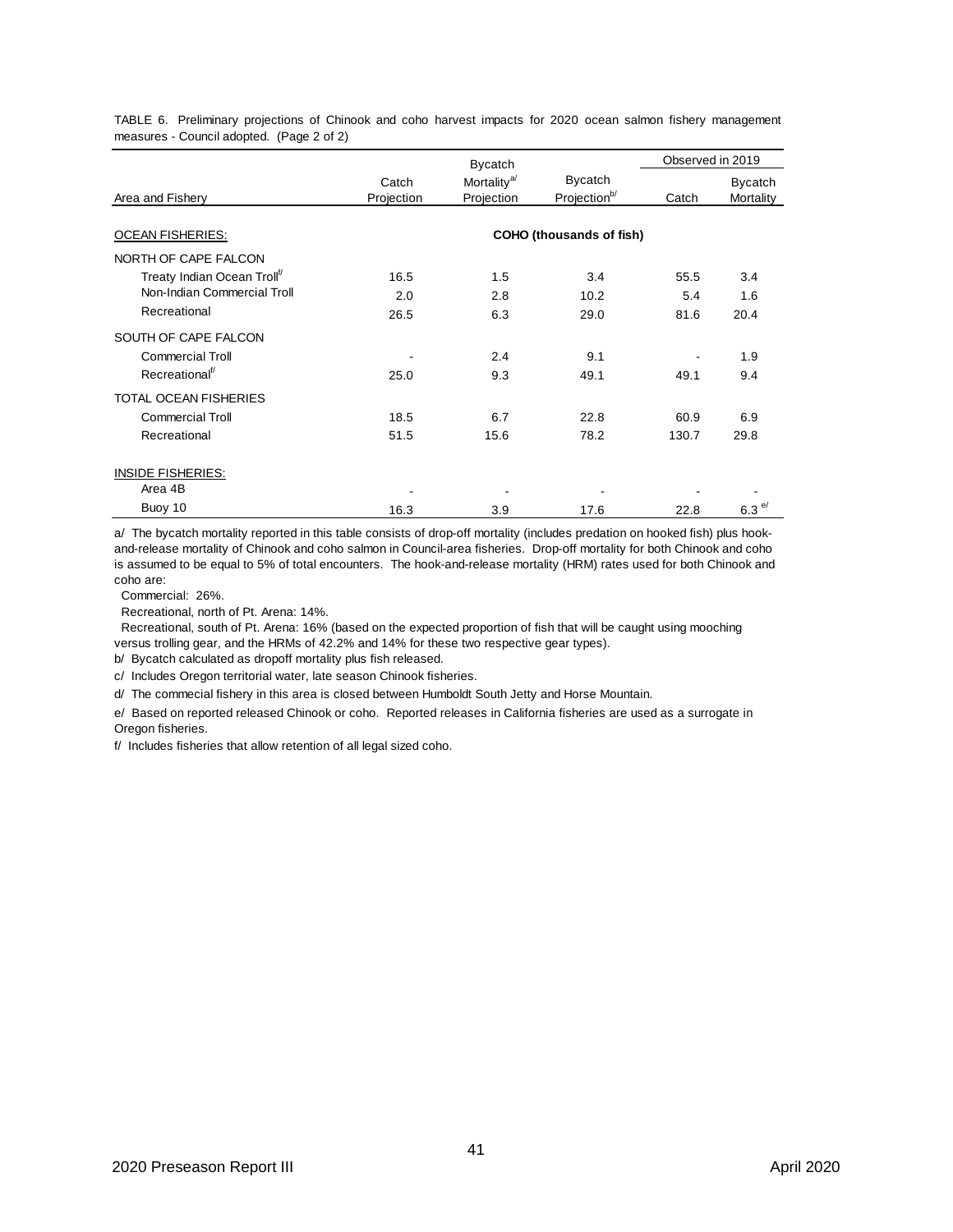| TABLE 7. |  |  |  | Expected coastwide lower Columbia Natural (LCN), Oregon coastal natural (OCN), and Rogue/Klamath (RK) coho, and                  |  |
|----------|--|--|--|----------------------------------------------------------------------------------------------------------------------------------|--|
|          |  |  |  | Lower Columbia River (LCR) natural tule Chinook exploitation rates by fishery for 2020 ocean salmon fisheries - Council adopted. |  |

|                                  |                 | <b>Exploitation Rate (Percent)</b> |         |                         |
|----------------------------------|-----------------|------------------------------------|---------|-------------------------|
| Fisherv                          | <b>LCN Coho</b> | <b>OCN Coho</b>                    | RK Coho | <b>LCR Tule Chinook</b> |
| SOUTHEAST ALASKA                 | 0.0%            | 0.0%                               | 0.0%    | 2.4%                    |
| <b>BRITISH COLUMBIA</b>          | 0.3%            | 0.6%                               | 0.5%    | 13.6%                   |
| <b>PUGET SOUND/STRAIT</b>        | 0.1%            | 0.0%                               | 0.0%    | 0.4%                    |
| NORTH OF CAPE FALCON             |                 |                                    |         |                         |
| Treaty Indian Ocean Troll        | 1.4%            | 0.3%                               | 0.0%    | 1.9%                    |
| Recreational                     | 3.8%            | 0.7%                               | 0.0%    | 3.6%                    |
| Non-Indian Troll                 | 0.8%            | 0.2%                               | 0.0%    | 4.8%                    |
| SOUTH OF CAPE FALCON             |                 |                                    |         |                         |
| Recreational:                    |                 |                                    |         | 0.2%                    |
| Cape Falcon to Humbug Mt.        | 3.5%            | 6.6%                               | 0.5%    |                         |
| Humbug Mt. to OR/CA border (KMZ) | 0.0%            | 0.1%                               | 0.2%    |                         |
| OR/CA border to Horse Mt. (KMZ)  | 0.0%            | 0.2%                               | 0.7%    |                         |
| Fort Bragg                       | 0.0%            | 0.2%                               | 0.7%    |                         |
| South of Pt. Arena               | 0.0%            | 0.1%                               | 0.2%    |                         |
| Troll:                           |                 |                                    |         | 1.1%                    |
| Cape Falcon to Humbug Mt.        | 0.4%            | 0.6%                               | 0.1%    |                         |
| Humbug Mt. to OR/CA border (KMZ) | 0.0%            | 0.0%                               | 0.0%    |                         |
| OR/CA border to Horse Mt. (KMZ)  | 0.0%            | 0.0%                               | 0.0%    |                         |
| Fort Bragg                       | 0.0%            | 0.0%                               | 0.1%    |                         |
| South of Pt. Arena               | 0.0%            | 0.3%                               | 0.2%    |                         |
| BUOY 10                          | 2.8%            | 0.2%                               | 0.0%    | 10.0%                   |
| ESTUARY/FRESHWATER               | 3.5%            | 1.4%                               | 0.3%    |                         |
| TOTAL <sup>a/</sup>              | 16.9%           | 11.6%                              | 3.1%    | 38.0%                   |

a/ Totals do not include estuary/freshwater for RK coho; estuary/freshwater catch is included in the total for LCN, OCN, and LCR Tule Chinook.

42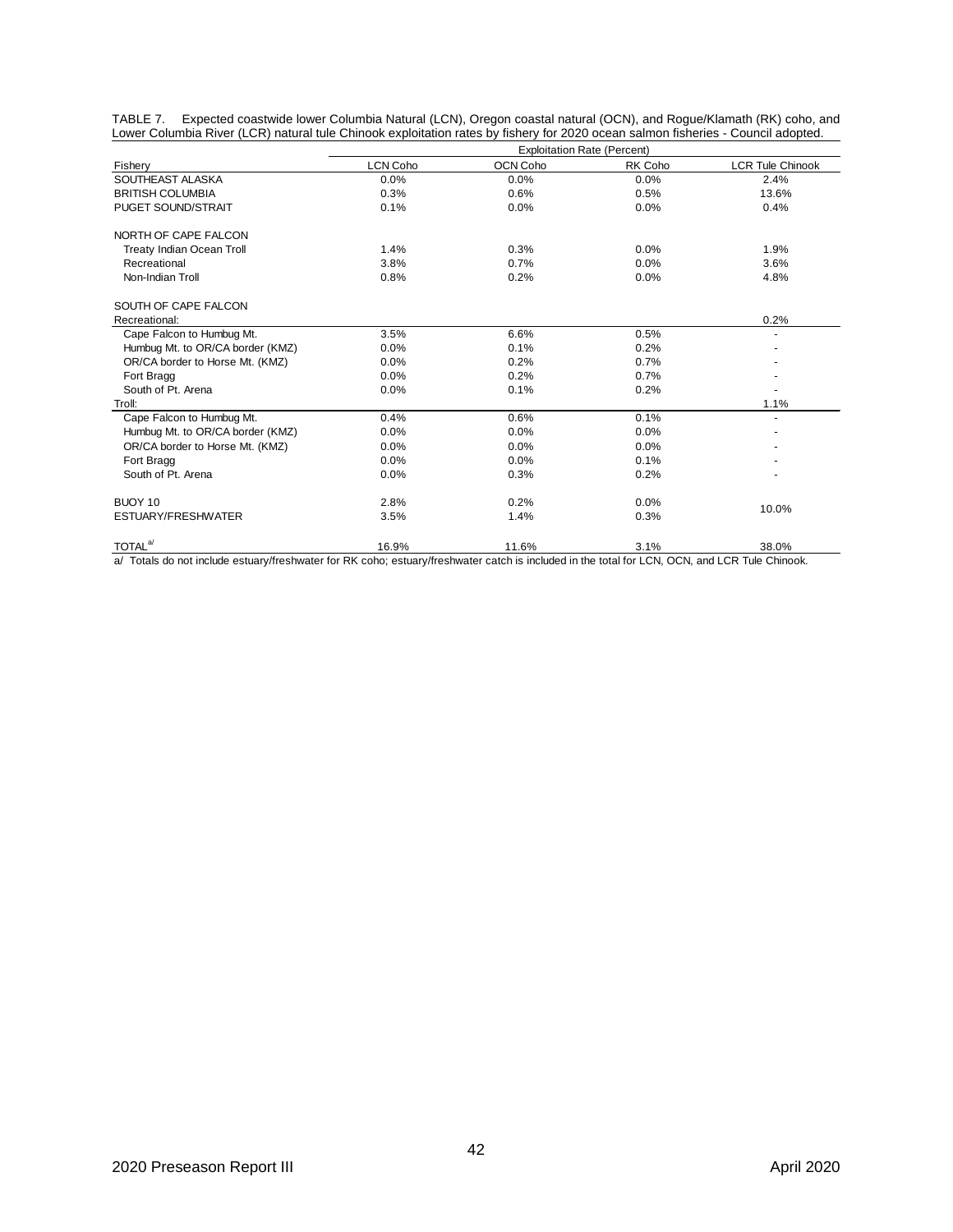| marked).                         |              |                          |                          |                          |                          |
|----------------------------------|--------------|--------------------------|--------------------------|--------------------------|--------------------------|
| Area                             | Fishery      | June                     | July                     | August                   | September                |
| Canada                           |              |                          |                          |                          |                          |
| Johnstone Strait                 | Recreational | 55%                      | 46%                      | 47%                      | --                       |
| West Coast Vancouver Island      | Recreational | 56%                      | 48%                      | 40%                      | 39%                      |
| North Georgia Strait             | Recreational | 58%                      | 60%                      | 59%                      | 56%                      |
| South Georgia Strait             | Recreational | 28%                      | 61%                      | 46%                      | 57%                      |
| Juan de Fuca Strait              | Recreational | 54%                      | 53%                      | 53%                      | 49%                      |
| Johnstone Strait                 | Troll        | $\overline{\phantom{a}}$ | $\overline{\phantom{a}}$ | --                       | $\overline{\phantom{a}}$ |
| NW Vancouver Island              | Troll        | 53%                      | 44%                      | 43%                      | 20%                      |
| SW Vancouver Island              | Troll        | 57%                      | 53%                      | 51%                      |                          |
| Georgia Strait                   | Troll        | $\overline{a}$           | $\overline{a}$           | $\overline{a}$           | --                       |
| <b>Puget Sound</b>               |              |                          |                          |                          |                          |
| Strait of Juan de Fuca (Area 5)  | Recreational | --                       | 55%                      | 53%                      | 52%                      |
| Strait of Juan de Fuca (Area 6)  | Recreational |                          | 55%                      | 55%                      | 50%                      |
| San Juan Island (Area 7)         | Recreational |                          | 62%                      | 54%                      | 39%                      |
| North Puget Sound (Areas 6 & 7A) | <b>Net</b>   | --                       | $-$                      | 61%                      | 43%                      |
| Council Area                     |              |                          |                          |                          |                          |
| Neah Bay (Area 4/4B)             | Recreational | 50%                      | 55%                      | 53%                      | 54%                      |
| LaPush (Area 3)                  | Recreational | 53%                      | 55%                      | 56%                      | 52%                      |
| Westport (Area 2)                | Recreational | 57%                      | 57%                      | 54%                      | 49%                      |
| Columbia River (Area 1)          | Recreational | 60%                      | 58%                      | 55%                      | 53%                      |
| Tillamook                        | Recreational | 55%                      | 52%                      | 44%                      | 26%                      |
| Newport                          | Recreational | 52%                      | 47%                      | 42%                      | 27%                      |
| Coos Bay                         | Recreational | 41%                      | 37%                      | 24%                      | 12%                      |
| <b>Brookings</b>                 | Recreational | $\overline{\phantom{a}}$ | $\overline{\phantom{a}}$ | $\overline{a}$           | $\overline{\phantom{a}}$ |
| Neah Bay (Area 4/4B)             | Troll        | $\overline{a}$           | 55%                      | 53%                      | 48%                      |
| LaPush (Area 3)                  | Troll        | $\overline{a}$           | 57%                      | 52%                      | 51%                      |
| Westport (Area 2)                | Troll        |                          | 54%                      | 53%                      | 54%                      |
| Columbia River (Area 1)          | Troll        |                          | 56%                      | 53%                      | 53%                      |
| Tillamook                        | Troll        | $- -$                    | $\overline{\phantom{a}}$ | $\overline{a}$           | $\overline{\phantom{a}}$ |
| Newport                          | Troll        | $-$                      | $-$                      | --                       | $-$                      |
| Coos Bay                         | Troll        | --                       | --                       | --                       |                          |
| <b>Brookings</b>                 | Troll        | $-$                      |                          | $\overline{\phantom{a}}$ | $-$                      |
| Columbia River                   |              |                          |                          |                          |                          |
| Buoy 10                          | Recreational | $\overline{a}$           | $\overline{\phantom{a}}$ | --                       | 55%                      |

TABLE 8. 2020 projected coho mark rates for mark-selective fisheries under Council adopted management measures (percent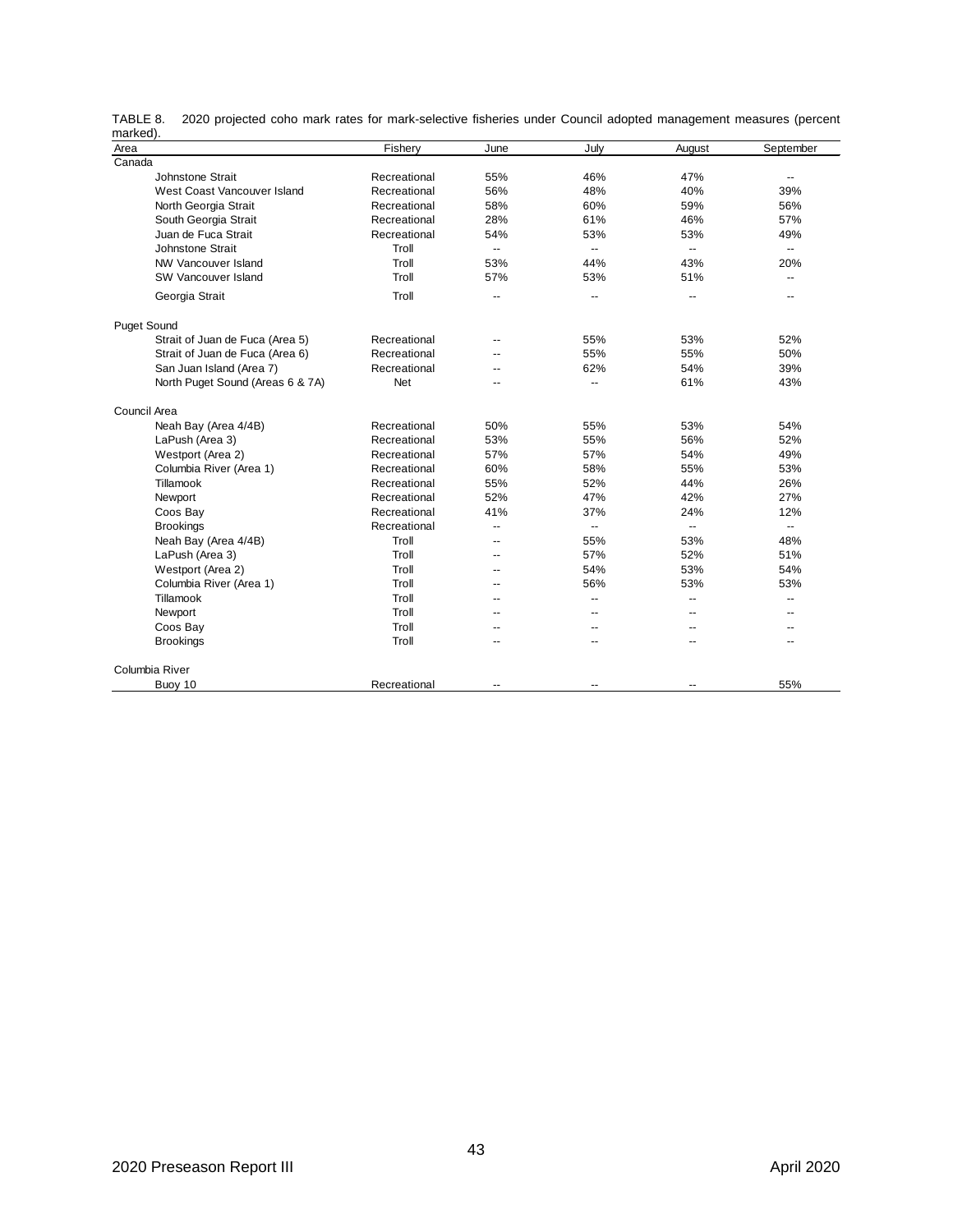|                                     |                              |        | Exvessel Value (thousands of dollars) <sup>a/</sup> |                        |                           |
|-------------------------------------|------------------------------|--------|-----------------------------------------------------|------------------------|---------------------------|
|                                     |                              |        |                                                     |                        | Percent Change            |
| Management Area                     | 2020 Projected <sup>b/</sup> | 2019   | 2015-2019<br>Average                                | From 2019<br>(Modeled) | From 2015-2019<br>Average |
| North of Cape Falcon                | 2,236                        | 1,941  | 2,825                                               | $+15%$                 | $-21%$                    |
| Cape Falcon to Humbug Mt.           | 2,806                        | 1,890  | 3,337                                               | +48%                   | $-16%$                    |
| Humbug Mt. to OR/CA Border (OR KMZ) | 96                           | 143    | 199                                                 | $-33%$                 | $-52%$                    |
| OR/CA Border to Horse Mt. (CA KMZ)  | $\mathbf 0$                  | 314    | 212                                                 | $-100%$                | $-100%$                   |
| Horse Mt. to Pt. Arena (Fort Bragg) | 479                          | 646    | 1,592                                               | $-26%$                 | $-70%$                    |
| Pt. Arena to Pigeon Pt. (SF)        | 6,045                        | 9,952  | 4,652                                               | $-39%$                 | $+30%$                    |
| South of Pigeon Pt. (MO)            | 2,594                        | 6,344  | 2,583                                               | $-59%$                 | $+0\%$                    |
| Total South of Cape Falcon          | 12,020                       | 19,288 | 12,576                                              | $-38%$                 | -4%                       |
| <b>West Coast Total</b>             | 14,256                       | 21,229 | 15,400                                              | $-33%$                 | $-7%$                     |

|  |  |  |  | TABLE 9. Preliminary projected exvessel value by catch area under Council-adopted 2020 non-Indian commercial troll |  |  |
|--|--|--|--|--------------------------------------------------------------------------------------------------------------------|--|--|
|  |  |  |  | management measures compared with 2019 and the 2015-2019 average (inflation-adjusted 2019 dollars).                |  |  |

a/ Exvessel value estimates are not comparable to the community income impacts shown in Table 10.

b/ 2020 projections are based on expected catches in the Council management areas, 2019 exvessel prices and 2019 average weight per fish.

| TABLE 10. Preliminary projected angler trips and associated state-level personal income impacts under Council-adopted recreational |
|------------------------------------------------------------------------------------------------------------------------------------|
| ocean salmon management measures compared with 2019 and the 2015-2019 average (inflation-adjusted 2019 dollars).                   |
| Constal Community Income Imports <sup>al</sup>                                                                                     |

|                                     |                   |       |                          |                   |                                      |                   | Coastal Community income impacts |                                            |
|-------------------------------------|-------------------|-------|--------------------------|-------------------|--------------------------------------|-------------------|----------------------------------|--------------------------------------------|
|                                     |                   |       | Angler Trips (thousands) |                   | (thousands of dollars) <sup>b/</sup> |                   |                                  | Percent Change in Income<br>Impacts        |
| Management Area                     | 2020<br>Projected | 2019  | 2015-2019<br>Avg.        | 2020<br>Projected | 2019                                 | 2015-2019<br>Avg. | 2019                             | Compared to Compared to 2015-<br>2019 Avg. |
| North of Cape Falcon                | 29.6              | 80.4  | 71.2                     | 3,982             | 10,823                               | 10,127            | $-63%$                           | $-61%$                                     |
| Cape Falcon to Humbug Mt.           | 60.5              | 75.2  | 47.0                     | 4,480             | 5,569                                | 3,457             | $-20%$                           | +30%                                       |
| Humbug Mt. to OR/CA Border (OR KMZ) | 5.1               | 4.4   | 5.3                      | 315               | 271                                  | 326               | +16%                             | $-3%$                                      |
| OR/CA Border to Horse Mt. (CA KMZ)  | 11.6              | 7.7   | 6.6                      | 1,436             | 954                                  | 805               | $+51%$                           | +78%                                       |
| Horse Mt. to Pt. Arena (Fort Bragg) | 17.4              | 7.6   | 8.7                      | 2,928             | 1,284                                | 1,396             | $+128%$                          | +110%                                      |
| Pt. Arena to Pigeon Pt. (SF)        | 61.6              | 58.1  | 53.5                     | 14,975            | 14,113                               | 12,874            | $+6%$                            | $+16%$                                     |
| South of Pigeon Pt. (MO)            | 20.7              | 30.3  | 16.5                     | 2,781             | 4,078                                | 2,189             | $-32%$                           | $+27%$                                     |
| Total South of Cape Falcon          | 176.8             | 183.3 | 137.5                    | 26,914            | 26,269                               | 21,047            | $+2%$                            | $+28%$                                     |
| <b>West Coast Total</b>             | 206.4             | 263.6 | 208.7                    | 30,896            | 37,092                               | 31,174            | $-17%$                           | $-1%$                                      |

a/ Income impacts are not comparable to exvessel values shown in Table 9.

b/ Dollar amounts are in inflation-adjusted 2019 values.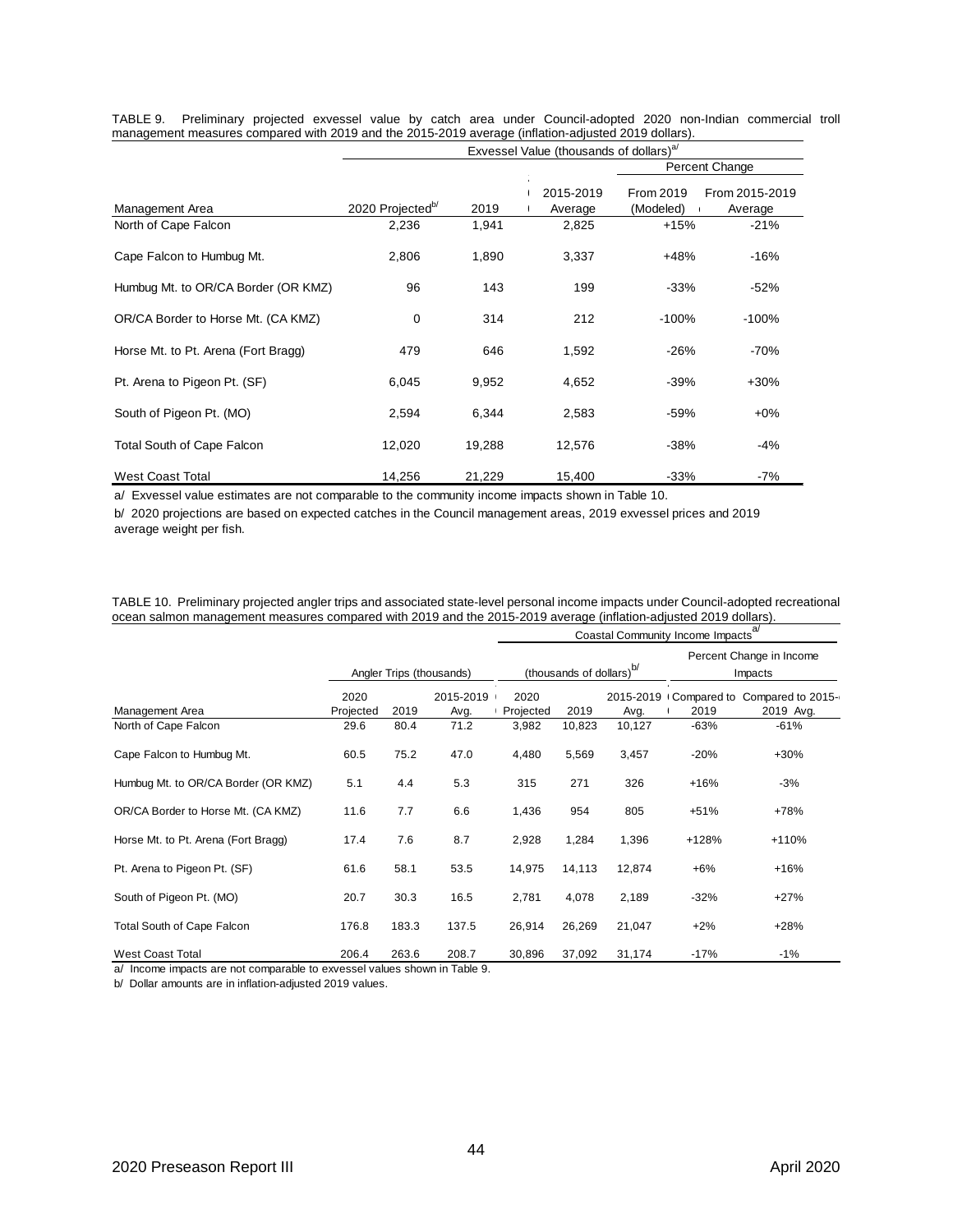|                |                                                | No-Action                 |                | Alternative       |                | Proposed        | 2020           |                                                                                             |
|----------------|------------------------------------------------|---------------------------|----------------|-------------------|----------------|-----------------|----------------|---------------------------------------------------------------------------------------------|
|                | <b>Environmental Component</b>                 | Alternative <sup>b/</sup> |                |                   | III            | Action          | Criteria       | Objective or Other Comparative Standard as Noted                                            |
| <b>Chinook</b> |                                                |                           |                |                   |                |                 |                |                                                                                             |
| <b>KRFC</b>    | <b>Spawning Escapement</b>                     | 24,178                    | 36,213         | 36,208            | 40,714         | 36,206          | $\geq 36,206$  | 2020 minimum natural area adult escapement.                                                 |
|                | Exploitation (spawner reduction) rate          | 49.9%                     | 25.0%          | 25.0%             | 15.7%          | 25.0%           | ≤ 25.0%        | FMP control rule.                                                                           |
|                |                                                |                           |                |                   |                |                 |                |                                                                                             |
| <b>SRFC</b>    | <b>Spawning Escapement</b>                     | 199,616                   | 228,346        | 222,636           | 234,075        | 233,174         | $\geq 141,955$ | 2020 minimum hatchery and natural area adult<br>escapement.                                 |
|                | <b>Exploitation Rate</b>                       | 57.8%                     | 51.7%          | 52.9%             | 50.5%          | 50.7%           | $\leq 70\%$    | FMP control rule.                                                                           |
|                | <b>Canadian Stocks</b>                         |                           |                |                   |                |                 |                |                                                                                             |
|                | <b>Interior Fraser Coho</b>                    | <b>NA</b>                 | $6.3\%(2.3\%)$ | $5.7\%$ $(1.8\%)$ | $4.6\%(0.6\%)$ | $7.4\%(2.6\%)$  | ≤ 10.0%        | 2020 Southern U.S. exploitation rate ceiling; PSC<br>coho agreement.                        |
|                | <b>Puget Sound Coho</b>                        |                           |                |                   |                |                 |                |                                                                                             |
|                | Skagit                                         | <b>NA</b>                 | 34.1%(2.3%)    | 33.7%(1.7%)       | 32.8%(0.6%)    | $31.1\%(2.5\%)$ | $\leq 35.0\%$  | 2020 total exploitation rate ceiling; FMP matrixd/                                          |
|                | Stillaguamish                                  | <b>NA</b>                 | 27.1%(1.7%)    | 26.7%(1.2%)       | 26.0%(0.4%)    | 17.8%(1.8%)     | $\leq 35.0\%$  | 2020 total exploitation rate ceiling; FMP matrixd/                                          |
|                | Snohomish                                      | <b>NA</b>                 | 24.0%(1.7%)    | 23.6%(1.2%)       | 22.9%(0.4%)    | 12.6%(1.8%)     | $≤ 20.0%$      | 2020 total exploitation rate ceiling; FMP matrixd/                                          |
|                | <b>Hood Canal</b>                              | <b>NA</b>                 | 41.7%(2.6%)    | 41.3%(2.0%)       | 40.4%(0.7%)    | 42.2%(2.7%)     | $\leq 45.0\%$  | 2020 total exploitation rate ceiling; FMP matrixd/                                          |
|                | Strait of Juan de Fuca                         | <b>NA</b>                 | $8.4\%(2.1\%)$ | 7.9%(1.6%)        | $6.8\%(0.6\%)$ | $9.0\%(2.2\%)$  | $\leq 20.0\%$  | 2020 total exploitation rate ceiling; FMP matrixd/                                          |
|                | Washington Coastal Coho (in thousands of fish) |                           |                |                   |                |                 |                |                                                                                             |
|                | Quillayute Fall Coho                           | <b>NA</b>                 | 8.7            | 8.8               | 8.9            | 8.7             | 6.3            | For all Washington Coastal coho stocks listed:                                              |
|                | Hoh Coho                                       | <b>NA</b>                 | 3.6            | 3.7               | 3.8            | 3.6             | 2.0            | FMP MSY adult spawner estimate.                                                             |
|                | Queets Wild Coho                               | <b>NA</b>                 | 6.7            | 6.8               | 7.1            | 6.7             | 5.8            | Value depicted is ocean escapement.                                                         |
|                | Grays Harbor Coho                              | <b>NA</b>                 | 47.2           | 47.6              | 48.2           | 47.1            | 24.4           |                                                                                             |
|                | Willapa Bay Natural Coho                       | <b>NA</b>                 | 27.5           | 28.3              | 29.2           | 27.7            | 17.2           |                                                                                             |
|                | <b>ESA-Listed Salmon</b>                       |                           |                |                   |                |                 |                |                                                                                             |
|                | California Coastal Chinook                     | 16.5%                     | 8.9%           | 9.3%              | 6.1%           | 8.8%            | ≤ 16.0%        | KRFC age-4 ocean harvest rate.                                                              |
|                | SRWC                                           | 15.5%                     | 16.8%          | 17.7%             | 20.0%          | 16.2%           | $\leq 20.0\%$  | SRWC age-3 ocean impact rate in fisheries south<br>of Pt. Arena.                            |
|                | LCR Natural Tule Chinook <sup>d/</sup>         | <b>NA</b>                 | 35.9%          | 34.2%             | 28.3%          | 38.0%           | $\leq 38.0\%$  | Total adult equivalent fishery exploitation rate.                                           |
|                | LCN Coho <sup>d/</sup>                         | <b>NA</b>                 | 15.1%          | 12.9%             | 9.7%           | 16.9%           | ≤ 18.0%        | Total marine and mainstem Columbia fishery<br>exploitation rate. (2020 NMFS ESA guidance).  |
|                | OCN coho <sup>d/</sup>                         | <b>NA</b>                 | 11.7%          | 11.1%             | 10.3%          | 11.6%           | ≤ 15.0%        | Marine and freshwater fishery exploitation rate<br>(NMFS ESA consultation standard).        |
|                | SONCC (RK) coho                                | <b>NA</b>                 | 3.2%           | 3.5%              | 2.7%           | 3.1%            | ≤ 13.0%        | Marine fishery exploitation rate for R/K hatchery<br>coho (NMFS ESA consultation standard). |

TABLE 11. Environmental effects of the Proposed Action relative to criteria and Alternatives analyzed in Preseason Reports I and II.<sup>a/</sup> (Page 1 of 2)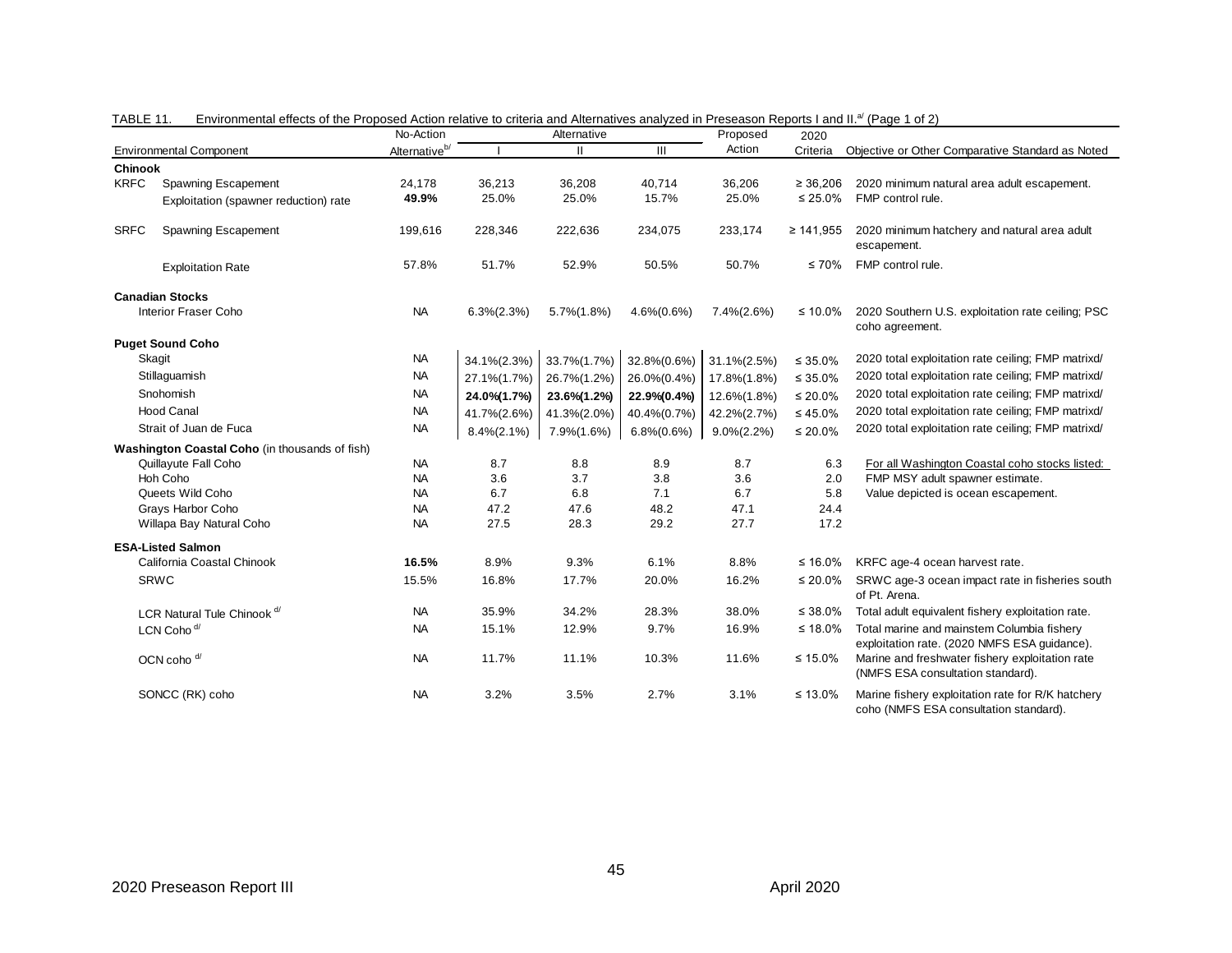|                                                                       | No-Action                 |        | Alternative   |        | Proposed |
|-----------------------------------------------------------------------|---------------------------|--------|---------------|--------|----------|
| <b>Environmental Component</b>                                        | Alternative <sup>b/</sup> |        | $\mathbf{II}$ | III    | Action   |
| <b>Socioeconomics</b>                                                 |                           |        |               |        |          |
| Commercial Community Personal Income Impacts (thousands of dollars)   |                           |        |               |        |          |
| North of Cape Falcon                                                  | 2,860                     | 3,570  | 2,681         |        | 3,216    |
| Cape Falcon to Humbug Mt.                                             | 2,718                     | 4,606  | 4,635         | 3,545  | 3,998    |
| Humbug to OR/CA border (OR KMZ)                                       | 231                       | 277    | 245           | 170    | 235      |
| OR/CA border to Horse Mt. (CA KMZ)                                    | 312                       |        | 200           |        |          |
| Horse Mt. to Pt. Arena (Fort Bragg)                                   | 864                       | 1,611  | 99            | 97     | 640      |
| Pt. Arena to Pigeon Pt. (San Francisco)                               | 21,970                    | 11,382 | 13,070        | 9,841  | 13,131   |
| South of Pigeon Pt. (Monterey)                                        | 5,618                     | 2,264  | 2,575         | 3,853  | 2,299    |
| <b>West Coast Total</b>                                               | 34,573                    | 23,710 | 23,506        | 17,506 | 23,519   |
| Recreational Community Personal Income Impacts (thousands of dollars) |                           |        |               |        |          |
| North of Cape Falcon                                                  | 10,823                    | 4,474  | 3,360         |        | 3,982    |
| Cape Falcon to Humbug Mt.                                             | 5,569                     | 3,941  | 4,057         | 4,480  | 4,480    |
| Humbug to OR/CA border (OR KMZ)                                       | 271                       | 371    | 225           | 76     | 315      |
| OR/CA border to Horse Mt. (CA KMZ)                                    | 954                       | 1,230  | 1,133         | 456    | 1,436    |
| Horse Mt. to Pt. Arena (Fort Bragg)                                   | 1,284                     | 3,042  | 3,042         | 3,042  | 2,928    |
| Pt. Arena to Pigeon Pt. (San Francisco)                               | 14,113                    | 15,835 | 15,823        | 14,978 | 14,975   |
| South of Pigeon Pt. (Monterey)                                        | 4,078                     | 4,600  | 4,579         | 4,543  | 2,781    |
| <b>West Coast Total</b>                                               | 37,092                    | 33,494 | 32,218        | 27,574 | 30,896   |

TABLE 11. Environmental effects of the Proposed Action relative to criteria and Alternatives analyzed in Preseason Reports I and II.<sup>a/</sup> (Page 2 of 2)

a/ Impacts assumed when Alternatives were adopted in March may have changed due to updated information from the PSC, North of Falcon process, or other sources. Data for Alternatives based on Table 5a of 2020 Preseaon Report II.

b/ Socioeconomic impacts under the No-Action Alternative are assumed equal to 2019 estimates.

c/ Annual management objectives may be different than FMP goals, and are subject to agreement between WDFW and the treaty tribes under U.S. District Court orders. Values in parentheses indicate impacts in Council-area fisheries.

d/ Includes projected impacts of inriver fisheries.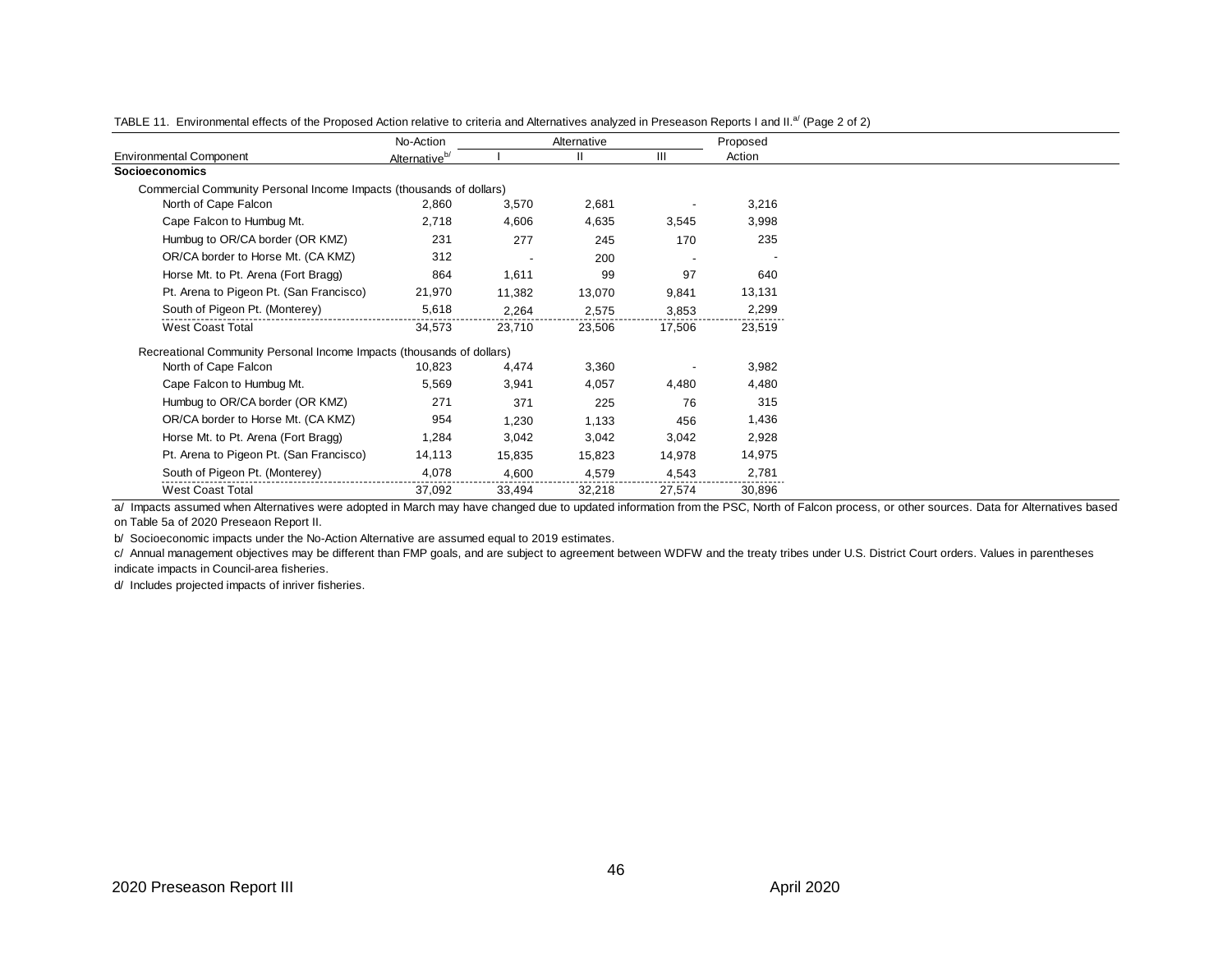TABLE 12. Stock status relative to overfished and overfishing criteria. A stock is approaching an overfished condition if the 3-year geometric mean of the most recent two years and the forecasted spawning escapement is less than the minimum stock size threshold (MSST); a stock would experience overfishing if the total annual exploitation rate exceeds the maximum fishing mortality threshold (MFMT). Occurrences of stocks approaching an overfished condition, or experiencing overfishing, are indicated in bold. 2020 spawning escapement and exploitation rate estimates are based on 2020 preseason abundance forecasts and 2020 adopted Council regulations.

|                                            | <b>Estimated Adult Spawning Escapement</b> |         |        |           |            |             |         |                                |                  |           |           |                |           |                         |             |             |
|--------------------------------------------|--------------------------------------------|---------|--------|-----------|------------|-------------|---------|--------------------------------|------------------|-----------|-----------|----------------|-----------|-------------------------|-------------|-------------|
|                                            | Forecast<br>3-yr Geo                       |         |        |           |            |             |         | <b>Total Exploitation Rate</b> |                  |           |           |                |           |                         |             |             |
|                                            | 2015                                       | 2016    | 2017   | 2018      | $2019^{a}$ | $2020^{b/}$ | Mean    | <b>MSST</b>                    | $S_{\text{MSY}}$ |           |           | 2015 2016 2017 |           | 2018 2019 <sup>a/</sup> | $2020^{b/}$ | <b>MFMT</b> |
| <b>Chinook</b>                             |                                            |         |        |           |            |             |         |                                |                  |           |           |                |           |                         |             |             |
| Sacramento Fall                            | 113.468                                    | 89.699  | 43.466 | 105,531   | 162,532    | 233,174     | 158.733 | 91,500                         | 122.000          | 0.55      | 0.56      | 0.68           | 0.52      | 0.68                    | 0.51        | 0.78        |
| <b>Klamath River Fall</b>                  | 28,112                                     | 13,937  | 19,904 | 52,352    | 20,245     | 36,206      | 33,730  | 30,525                         | 40,700           | 0.59      | 0.37      | 0.10           | 0.32      | 0.42                    | 0.25        | 0.71        |
| Southern Oregon <sup>c/</sup>              | 30,462                                     | 27,278  | 91,977 | 39,497    | 19,426     | <b>NA</b>   | 41,325  | 20,500                         | 34,992           | <b>NA</b> | <b>NA</b> | <b>NA</b>      | <b>NA</b> | <b>NA</b>               | <b>NA</b>   | 0.54        |
| Central and Northern OR                    | 247                                        | 118     | 114    | 92        | 64         | <b>NA</b>   | 88      | 30 fish/mi                     | 60 fish/mi       | 0.43      | 0.48      | 0.46           | <b>NA</b> | <b>NA</b>               | <b>NA</b>   | 0.78        |
| Upper Columbia Bright - Fall <sup>d/</sup> | 323,276                                    | 151,373 | 96,096 | 58,540    | 77,880     | 93,400      | 75,233  | 19,182                         | 39,625           | 0.40      | 0.51      | 0.48           | <b>NA</b> | <b>NA</b>               | <b>NA</b>   | 0.86        |
| Upper Columbia - Summerd/                  | 88,691                                     | 79,253  | 56,265 | 38,816    | 41,090     | 35,500      | 38,399  | 6,072                          | 12,143           | 0.65      | 0.63      | 0.52           | <b>NA</b> | <b>NA</b>               | <b>NA</b>   | 0.75        |
| Willapa Bay - Fall <sup>e/</sup>           | 2,824                                      | 1,887   | 3,078  | 2,853     | <b>NA</b>  | <b>NA</b>   | 2,549   | 1,696                          | 3,393            | 0.48      | 0.61      | 0.55           | <b>NA</b> | <b>NA</b>               | <b>NA</b>   | 0.78        |
| Grays Harbor Falle/                        | 17,305                                     | 11,248  | 17,145 | 20,741    | <b>NA</b>  | <b>NA</b>   | 15,874  | 5,694                          | 13,326           | 0.48      | 0.61      | 0.55           | <b>NA</b> | <b>NA</b>               | <b>NA</b>   | 0.78        |
| Grays Harbor Spring                        | 1,841                                      | 926     | 1,384  | 493       | 1.185      | <b>NA</b>   | 932     | 700                            | 1,400            | <b>NA</b> | <b>NA</b> | <b>NA</b>      | <b>NA</b> | <b>NA</b>               | <b>NA</b>   | 0.78        |
| Queets - Falld/                            | 5,313                                      | 2,915   | 2,702  | 2,095     | <b>NA</b>  | <b>NA</b>   | 2,546   | 1,250                          | 2,500            | 0.48      | 0.61      | 0.55           | <b>NA</b> | <b>NA</b>               | <b>NA</b>   | 0.87        |
| Queets - Sp/Su                             | 532                                        | 704     | 825    | 484       | <b>NA</b>  | <b>NA</b>   | 655     | 350                            | 700              | <b>NA</b> | <b>NA</b> | <b>NA</b>      | <b>NA</b> | <b>NA</b>               | <b>NA</b>   | 0.78        |
| Hoh - $Falle$                              | 1,795                                      | 2,831   | 1,808  | 2,478     | <b>NA</b>  | <b>NA</b>   | 2,332   | 600                            | 1,200            | 0.48      | 0.61      | 0.55           | <b>NA</b> | <b>NA</b>               | <b>NA</b>   | 0.90        |
| Hoh Sp/Su                                  | 1,070                                      | 1,144   | 1,364  | 793       | <b>NA</b>  | <b>NA</b>   | 1,074   | 450                            | 900              | <b>NA</b> | <b>NA</b> | <b>NA</b>      | <b>NA</b> | <b>NA</b>               | <b>NA</b>   | 0.78        |
| Quillayute - Falle                         | 3,440                                      | 3,654   | 3,604  | 3,937     | 7,256      | <b>NA</b>   | 4,687   | 1,500                          | 3,000            | 0.48      | 0.61      | 0.55           | <b>NA</b> | <b>NA</b>               | <b>NA</b>   | 0.87        |
| Quillayute - Sp/Su                         | 783                                        | 871     | 1,097  | 990       | 1,015      | <b>NA</b>   | 1,033   | 600                            | 1,200            | <b>NA</b> | <b>NA</b> | <b>NA</b>      | <b>NA</b> | <b>NA</b>               | <b>NA</b>   | 0.78        |
| Hoko -Su/Fa <sup>d/</sup>                  | 2,877                                      | 1,324   | 1,188  | 2,062     | 1,815      | <b>NA</b>   | 1,644   | 425                            | 850              | 0.30      | 0.28      | 0.27           | <b>NA</b> | <b>NA</b>               | <b>NA</b>   | 0.78        |
| Coho                                       |                                            |         |        |           |            |             |         |                                |                  |           |           |                |           |                         |             |             |
| Willapa Bay                                | 17,086                                     | 30,667  | 10,878 | 14,920    | <b>NA</b>  | 21,132      | 15,081  | 8,600                          | 17,200           | 0.44      | 0.38      | 0.33           | 0.31      | <b>NA</b>               | 0.36        | 0.74        |
| Grays Harbor                               | 21,278                                     | 38,595  | 26,907 | 49,622    | <b>NA</b>  | 34,008      | 35,676  | 18,320                         | 24,426           | 0.49      | 0.12      | 0.32           | 0.22      | <b>NA</b>               | 0.32        | 0.65        |
| Queets                                     | 2,028                                      | 5,156   | 5,232  | 2,631     | <b>NA</b>  | 5,795       | 4,305   | 4,350                          | 5,800            | 0.26      | 0.15      | 0.23           | 0.24      | <b>NA</b>               | 0.27        | 0.65        |
| <b>Hoh</b>                                 | 1,794                                      | 5,009   | 4,478  | 2,463     | <b>NA</b>  | 2,157       | 2,876   | 1,890                          | 2,520            | 0.39      | 0.08      | 0.43           | 0.34      | <b>NA</b>               | 0.48        | 0.65        |
| Quillayute Fall                            | 2,571                                      | 9,630   | 7,474  | 6,091     | 6,506      | 7,186       | 6,579   | 4,725                          | 6,300            | 0.47      | 0.18      | 0.42           | 0.30      | <b>NA</b>               | 0.22        | 0.59        |
| Juan de Fuca                               | 3,859                                      | 8,435   | 5,530  | 5,470     | <b>NA</b>  | 6,865       | 5,922   | 7,000                          | 11,000           | 0.18      | 0.03      | 0.06           | 0.08      | <b>NA</b>               | 0.09        | 0.60        |
| <b>Hood Canal</b>                          | 26,926                                     | 24,313  | 23,283 | <b>NA</b> | <b>NA</b>  | 20,299      | 21,740  | 10.750                         | 14,350           | 0.59      | 0.40      | 0.35           | 0.57      | <b>NA</b>               | 0.42        | 0.65        |
| Skagit                                     | 5,794                                      | 35,822  | 20,184 | 19,047    | <b>NA</b>  | 21,434      | 20,198  | 14,875                         | 25,000           | 0.63      | 0.20      | 0.09           | 0.49      | <b>NA</b>               | 0.31        | 0.60        |
| Stillaguamish                              | 2,914                                      | 13,048  | 6,099  | 23,937    | <b>NA</b>  | 16,031      | 13,277  | 6,100                          | 10,000           | 0.48      | 0.16      | 0.12           | 0.22      | NA                      | 0.18        | 0.50        |
| Snohomish                                  | 12,804                                     | 44,141  | 18,195 | 58,135    | <b>NA</b>  | 34,152      | 33,057  | 31,000                         | 50,000           | 0.55      | 0.18      | 0.21           | 0.25      | <b>NA</b>               | 0.13        | 0.60        |

a/ Preliminary.

b/ Preliminary approximations based on preseason forecasts and Council adopted (preseason) fishing regulations.

c/ MSST 18,440 (20,500 as measured at Huntley Park).

d/ CWT based exploitation rates from PSC-CTC 2018 Exploitation Rate Analysis.

e/ Queets River fall Chinook CWT exploitation rates used as a proxy. Exploitation rates in the terminal fisheries will differ from those calculated for Queets fall CWTs.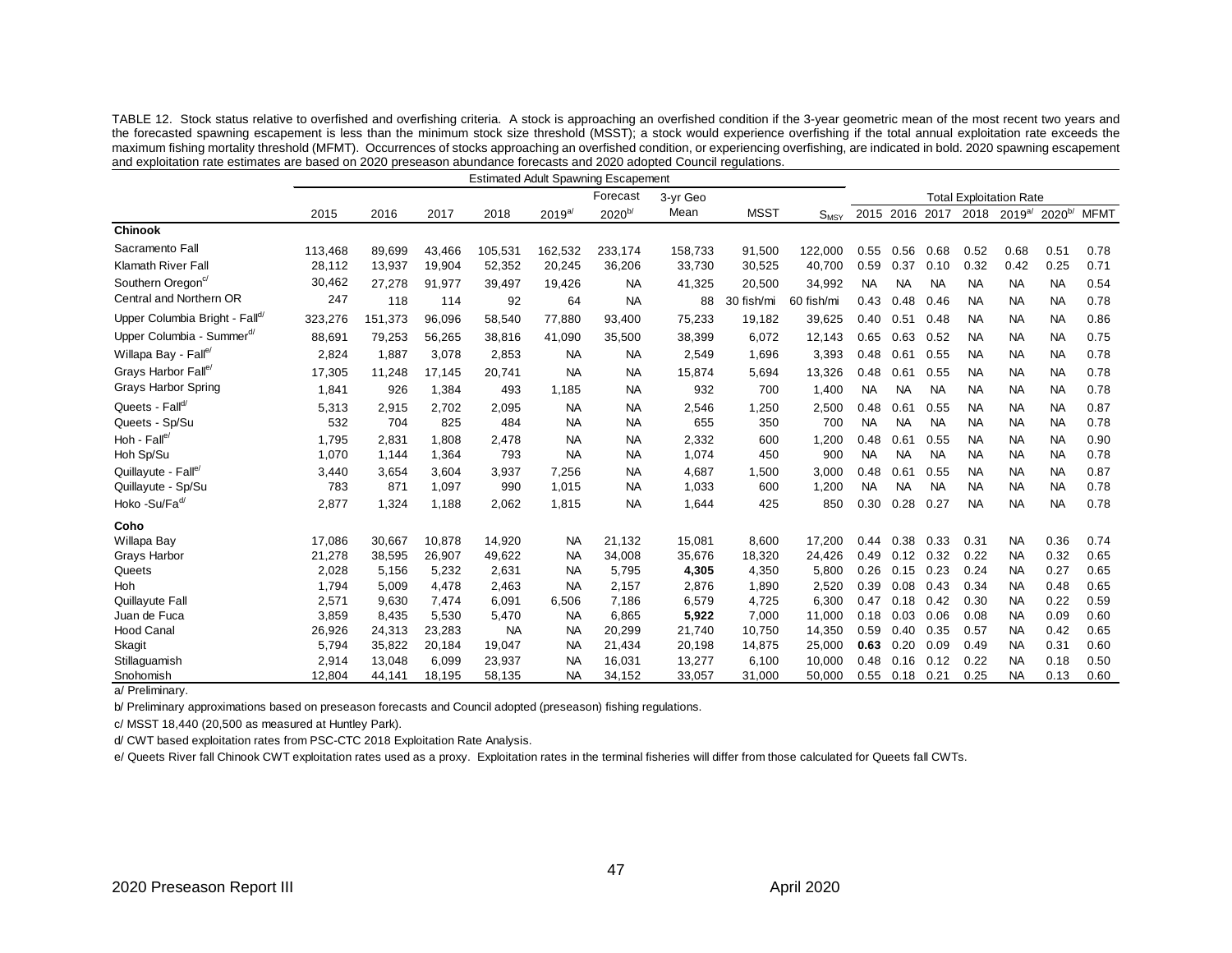

<span id="page-52-0"></span>FIGURE 3. Projected coastal community personal income impacts associated with the 2020 commercial troll fishery under Council-adopted management measures compared to estimated 2019 and the 2015-2019 inflation-adjusted average (in 2019 dollars).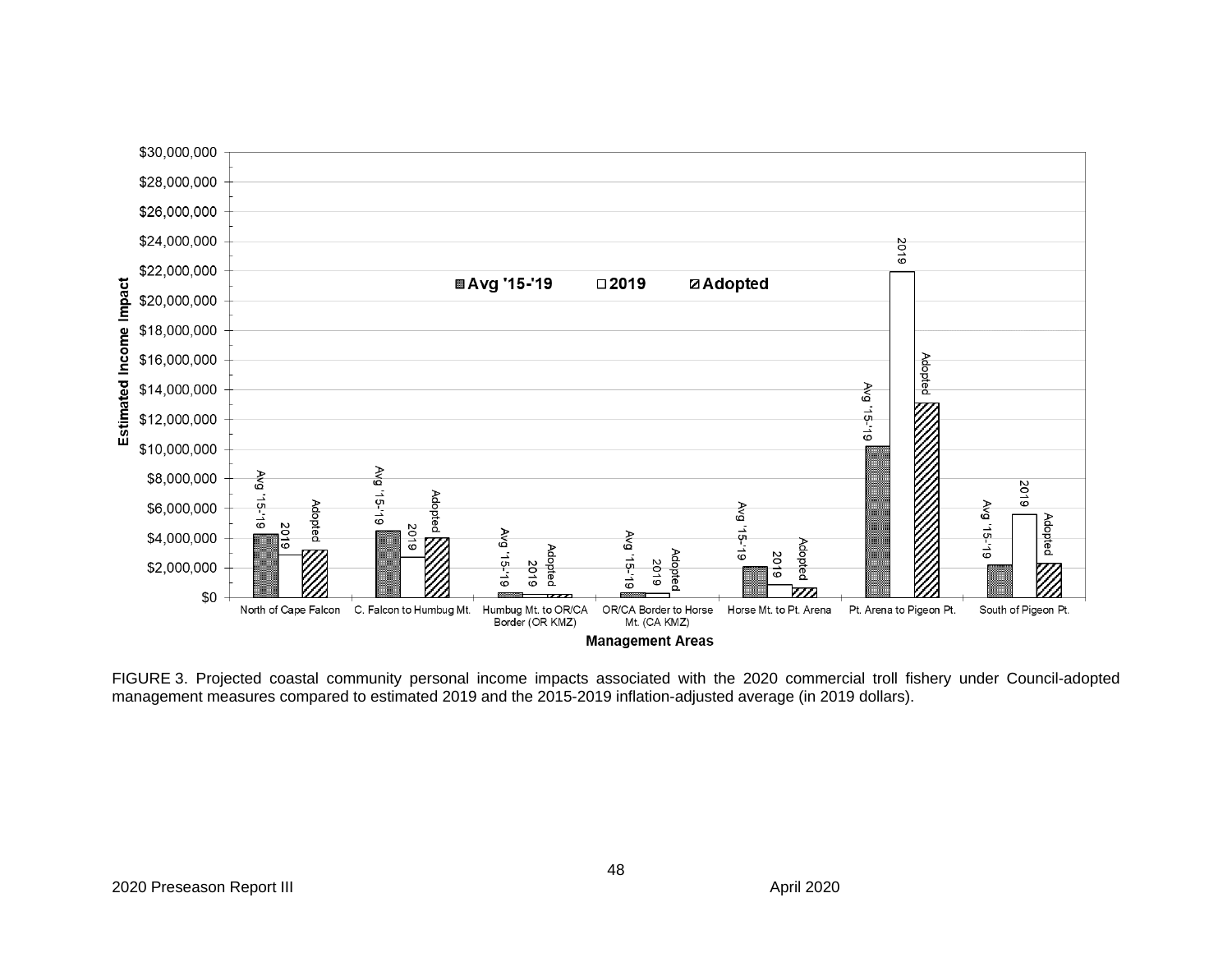

<span id="page-53-0"></span>FIGURE 4. Projected coastal community personal income impacts associated with the 2020 recreational ocean salmon fishery under Counciladopted management measures compared to estimated 2019 and the 2015-2019 inflation-adjusted average (in 2019 dollars).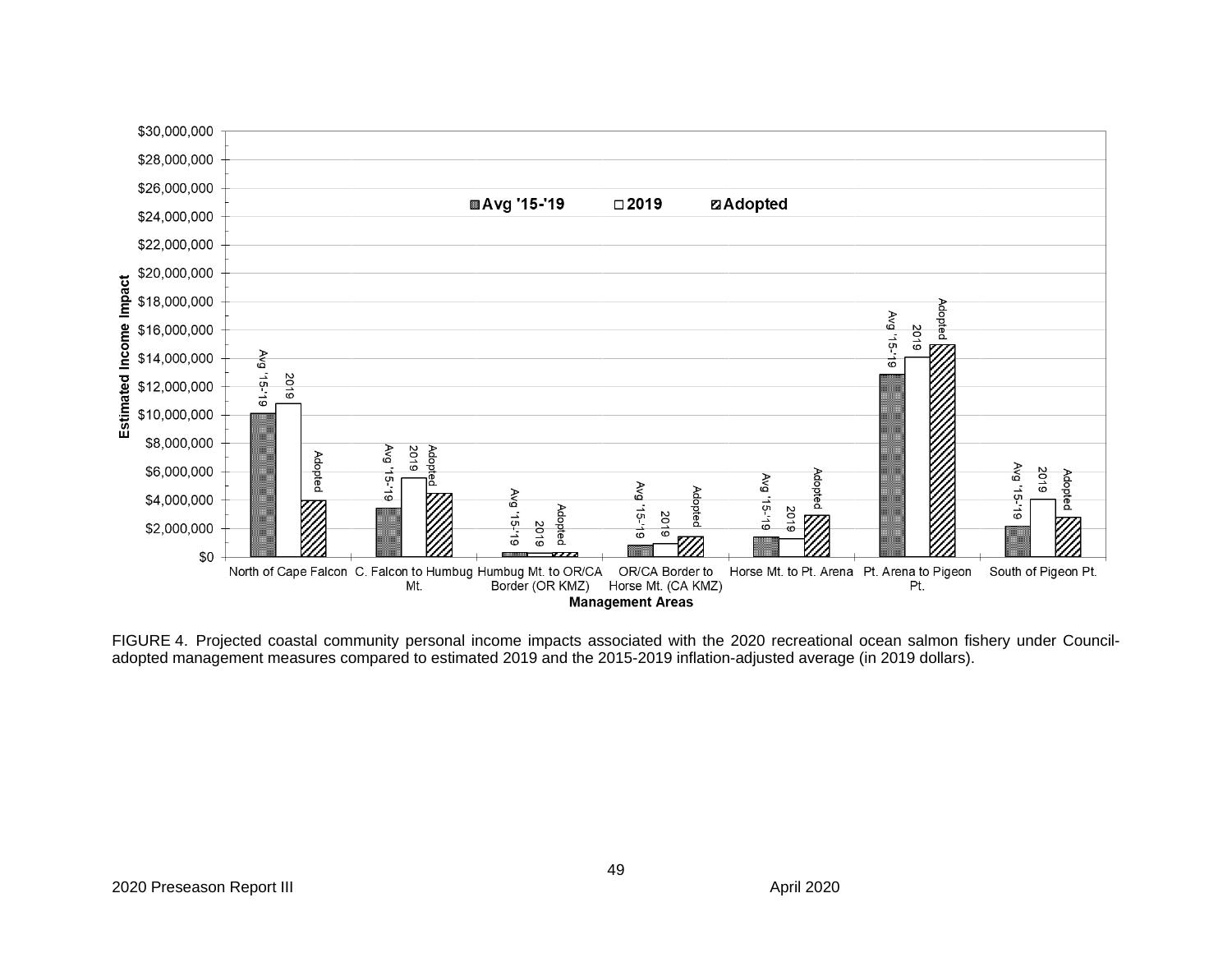|                                 |                           |                     | Delayed opening scenarios assessed |              |             |                         |                               |  |  |  |
|---------------------------------|---------------------------|---------------------|------------------------------------|--------------|-------------|-------------------------|-------------------------------|--|--|--|
|                                 |                           |                     | Adopted                            |              |             |                         | <b>FMP/ESA</b>                |  |  |  |
| <b>Stock</b>                    | Category                  | Parameter           | seasons                            | Open 5/16 a/ | Open 6/1 b/ | Open 6/16 <sup>c/</sup> | Objective                     |  |  |  |
| Klamath R.                      | <b>FMP/ESA Objectives</b> | Escapement          | 36,206                             | 36,206       | 36,206      | 36,206                  | (Esc. > 36.2K)                |  |  |  |
| <b>Fall Chinook</b>             |                           | <b>HR</b>           | 25.0%                              | 25.0%        | 25.0%       | 25.0%                   | (HR $\leq$ 25%)               |  |  |  |
|                                 |                           | Age-4 HR            | 8.8%                               | 8.8%         | 8.8%        | 8.8%                    | (HR $\leq$ 16%) <sup>d/</sup> |  |  |  |
|                                 | Ocean impacts             | <b>Troll-CA</b>     | 4,136                              | 4,136        | 4,138       | 4,143                   |                               |  |  |  |
|                                 |                           | Troll-OR            | 2,748                              | 2,749        | 2,750       | 2,753                   |                               |  |  |  |
|                                 |                           | <b>Troll-Total</b>  | 6,884                              | 6,886        | 6,887       | 6,895                   |                               |  |  |  |
|                                 |                           | Sport-CA            | 1,155                              | 1,147        | 1,134       | 1,052                   |                               |  |  |  |
|                                 |                           | Sport-OR            | 267                                | 267          | 267         | 267                     |                               |  |  |  |
|                                 |                           | Sport-Total         | 1,424                              | 1,414        | 1,402       | 1,321                   |                               |  |  |  |
|                                 | Catch                     | Ocean Catch         | 7,335                              | 7,327        | 7,317       | 7,247                   |                               |  |  |  |
|                                 |                           | River Sport Ca      | 1,296                              | 1,301        | 1,307       | 1,356                   |                               |  |  |  |
|                                 |                           | <b>Tribal Catch</b> | 8,632                              | 8,628        | 8,624       | 8,603                   |                               |  |  |  |
|                                 |                           | % Tribal            | 50%                                | 50%          | 50%         | 50%                     |                               |  |  |  |
| Sacramento R.                   | <b>FMP Objectives</b>     | Escapement          | 233,174                            | 235,635      | 238,264     | 242,212                 | (Esc. > 142.0)                |  |  |  |
| <b>Fall Chinook</b>             |                           | <b>HR</b>           | 50.7%                              | 50.2%        | 49.6%       | 48.8%                   | (HR < 70%)                    |  |  |  |
|                                 | Catch                     | <b>Troll-CA</b>     | 125,149                            | 125,149      | 125,149     | 125,149                 |                               |  |  |  |
|                                 |                           | <b>Troll-OR</b>     | 26,128                             | 26,128       | 26,128      | 26,128                  |                               |  |  |  |
|                                 |                           | <b>Troll-Total</b>  | 151,277                            | 151,277      | 151,277     | 151,277                 |                               |  |  |  |
|                                 |                           | Sport-CA            | 45,663                             | 42,768       | 39,674      | 35,029                  |                               |  |  |  |
|                                 |                           | Sport-OR            | 1,921                              | 1,921        | 1,921       | 1,921                   |                               |  |  |  |
|                                 |                           | Sport-Total         | 47,584                             | 44,689       | 41,595      | 36,950                  |                               |  |  |  |
|                                 |                           | <b>River Sport</b>  | 41,148                             | 41,583       | 42,047      | 42,743                  |                               |  |  |  |
| Sacramento R.<br>Winter Chinook | <b>ESA Guidance</b>       | Age-3 IR            | 16.2%                              | 15.6%        | 14.9%       | 13.8%                   | (ER < 20%)                    |  |  |  |
| SONCC Coho                      | <b>ESA Guidance</b>       | Ocean ER            | 3.1%                               | e/           | $_e$ e/     | 3.0%                    | $(ER \le 13%)$                |  |  |  |
|                                 |                           |                     |                                    |              |             |                         |                               |  |  |  |

APPENDIX A. Assessment of impacts to stocks of FMP or ESA concern arising from three potential delayed opening scenarios for the California ocean salmon recreational fishery

a/ California KMZ recreational season starts June 6 and remains open through August 12

b/ California KMZ recreational season starts June 6 and remains open through August 15

c/ California KMZ recreational season starts June 16 and remains open through August 29

d/ Surrogate for ESA-listed California Coastal Chinook

e/ Taken as impact neutral (or reducing) given results for the longest KMZ recreational season